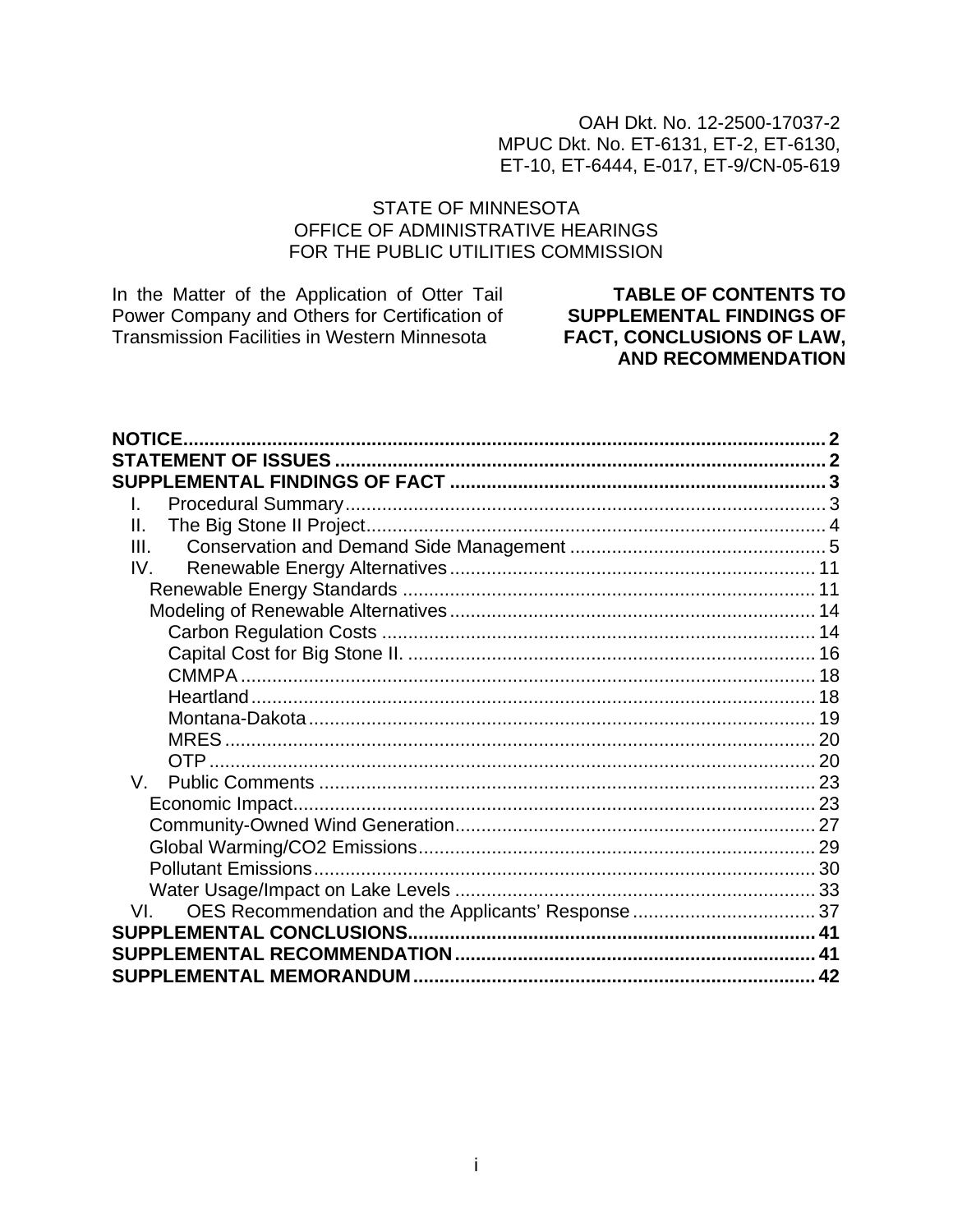OAH Dkt. No. 12-2500-17037-2 MPUC Dkt. No. ET-6131, ET-2, ET-6130, ET-10, ET-6444, E-017, ET-9/CN-05-619

#### STATE OF MINNESOTA OFFICE OF ADMINISTRATIVE HEARINGS FOR THE PUBLIC UTILITIES COMMISSION

In the Matter of the Application of Otter Tail Power Company and Others for Certification of Transmission Facilities in Western Minnesota

#### **SUPPLEMENTAL FINDINGS OF FACT, CONCLUSIONS OF LAW, AND RECOMMENDATION**

Pursuant to the Public Utilities Commission's October 19, 2007, *Order Recommencing Proceedings in the Office of Administrative Hearings*, an additional public hearing was held on January 10, 2008, in Ortonville and additional evidentiary hearings were held on January 23, 24, and 25, 2008, in St. Paul. Approximately 116 people attended the public hearing. About 40 people offered oral comments, including a number of Applicant's representatives who were available and responded to many of the public's comments and questions. Numerous written comments were also received from interested members of the public.

At the evidentiary hearings, the following persons appeared:

Todd J. Guerrero and David L. Sasseville, Lindquist & Vennum PLLP, 80 South Eighth Street, Suite 4200 IDS Center, Minneapolis, MN 55402, and Peter S. Glaser, Troutman Sanders LLP, 401 Ninth Street, Suite 1000, Washington, DC 20004-2134, appeared on behalf of the Applicants, namely, Otter Tail Power Company, Missouri River Energy Services, Montana-Dakota Utilities, Central Minnesota Municipal Power Agency, and Heartland Consumers Power District. Alan Mitchell of Lindquist & Vennum appeared on behalf of the Applicants at the public hearing in Ortonville.

Julia E. Anderson, Assistant Attorney General, and Linda S. Jensen, Assistant Attorney General, 1400 Bremer Tower, 445 Minnesota Street, St. Paul, Minnesota 55101, appeared on behalf of the Office of Energy Security, Department of Commerce (sometimes, OES or Department).

Elizabeth I. Goodpaster, Minnesota Center for Environmental Advocacy, 26 East Exchange Street, Suite 206, St. Paul, Minnesota 55101, appeared on behalf of the Joint Intervenors, namely, the Minnesota Center for Environmental Advocacy, Union of Concerned Citizens, the Izaak Walton League of America – Midwest Office, Fresh Energy, and Wind on the Wires. Ms. Goodpaster also appeared at the public hearing.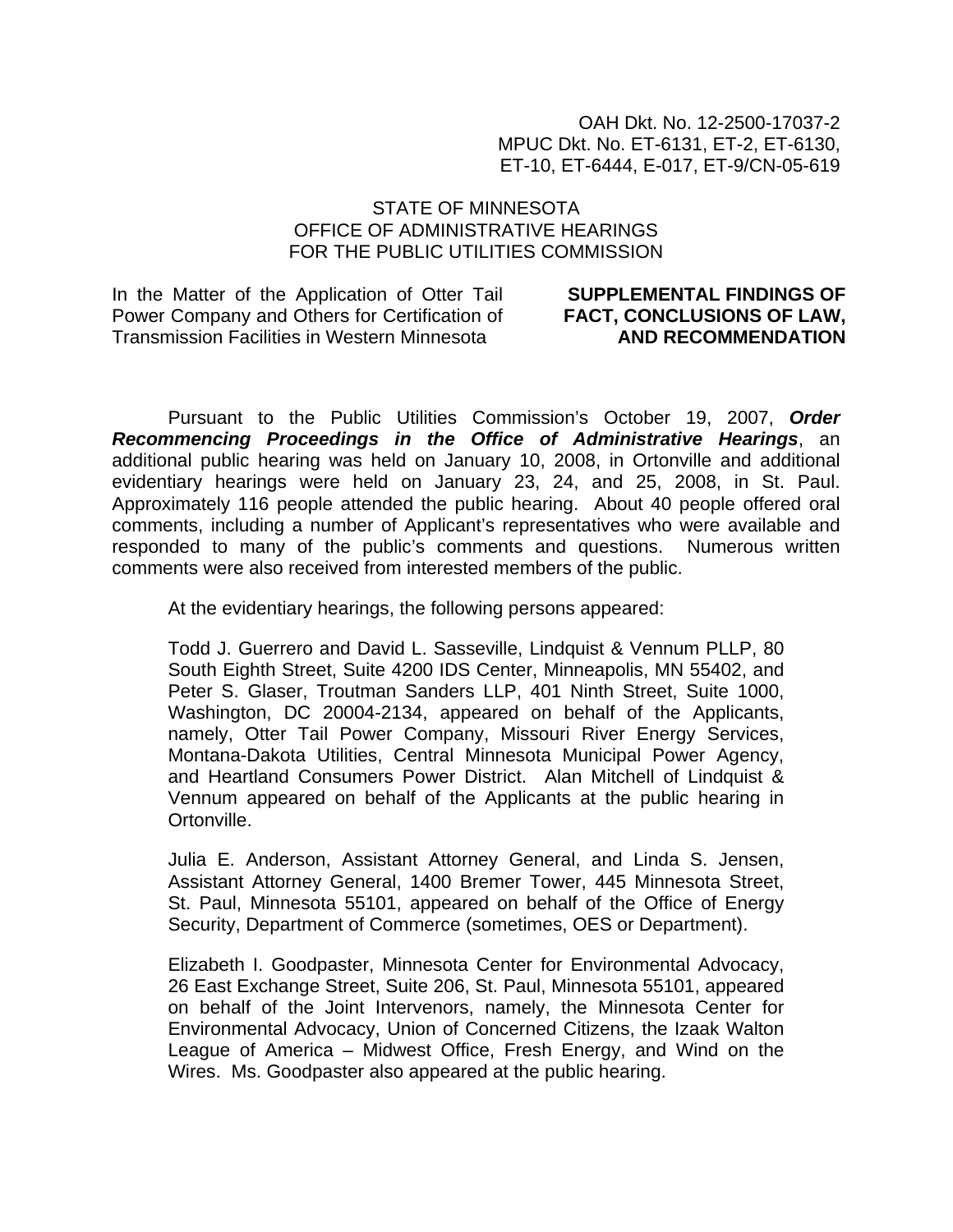<span id="page-2-0"></span>Christopher Sandberg, Lockridge, Grindal Nauen, P.L.L.P., 100 Washington Ave. S., Suite 2200, Minneapolis, Minnesota, 55401, appeared on behalf of the Midwest Independent System Operator (Midwest ISO or MISO).

Christopher Greenman, Assistant General Counsel, Excelsior Energy, Inc., 11100 Wayzata Boulevard, Suite 305, Minnetonka, Minnesota 55305, appeared on behalf of Excelsior Energy, Inc.

David Jacobson, staff member of the Public Utilities Commission (PUC or Commission), Suite 350, 121 Seventh Place East, St. Paul, Minnesota 55101-2147. Mr. Jacobson also appeared at the public hearing.

#### **NOTICE**

Under the PUC's Rules of Practice and Procedure, Minn. Rules part 7829.0100 to 7829.3200, exceptions to this Report, if any, by any party adversely affected must be filed within 15 days of the mailing date hereof with the Executive Secretary of the PUC, 350 Metro Square Building, 121 Seventh Place East, St. Paul, Minnesota 55101-2147. Exceptions must be specific, relevant to the matters at issue in this proceeding, and stated and numbered separately. Proposed Findings of Fact, Conclusions, and Order should be included, and copies thereof served upon all parties.

The PUC shall make its determination on the matter of the Certificate of Need and Route Permits after expiration of the period to file Exceptions as set forth above, or after oral argument, if such is requested and had in this matter. In accordance with Minn. Rules part 4400.1900, the PUC shall make a final decision on the Route Permits within 60 days after receipt of this Report.

Notice is hereby given that the PUC may accept, modify, condition, or reject this Report of the Administrative Law Judges and that this Report has no legal effect unless expressly adopted by the PUC.

#### **STATEMENT OF ISSUES**

This supplemental proceeding became necessary when two of the original Applicants, Great River Energy (GRE) and Southern Minnesota Municipal Power Agency (SMMPA), withdrew as participants in the Big Stone II generation and transmission projects in September 2007.<sup>[1](#page-2-1)</sup> This change in ownership structure altered key facts underlying the claimed need for the two high voltage transmission lines in Minnesota. In general, however, the remaining Applicants maintain that they still need the transmission lines as previously proposed to transport to them the electricity they need from their proposed Big Stone II generation plant.

<span id="page-2-1"></span> <sup>1</sup> App. Ex. 114 at1, lines 11-16 (Uggerud). The hearing exhibit list, with links to the exhibits, is available at https://www.edockets.state.mn.us/EFiling/ShowFile.do?DocNumber=4945370.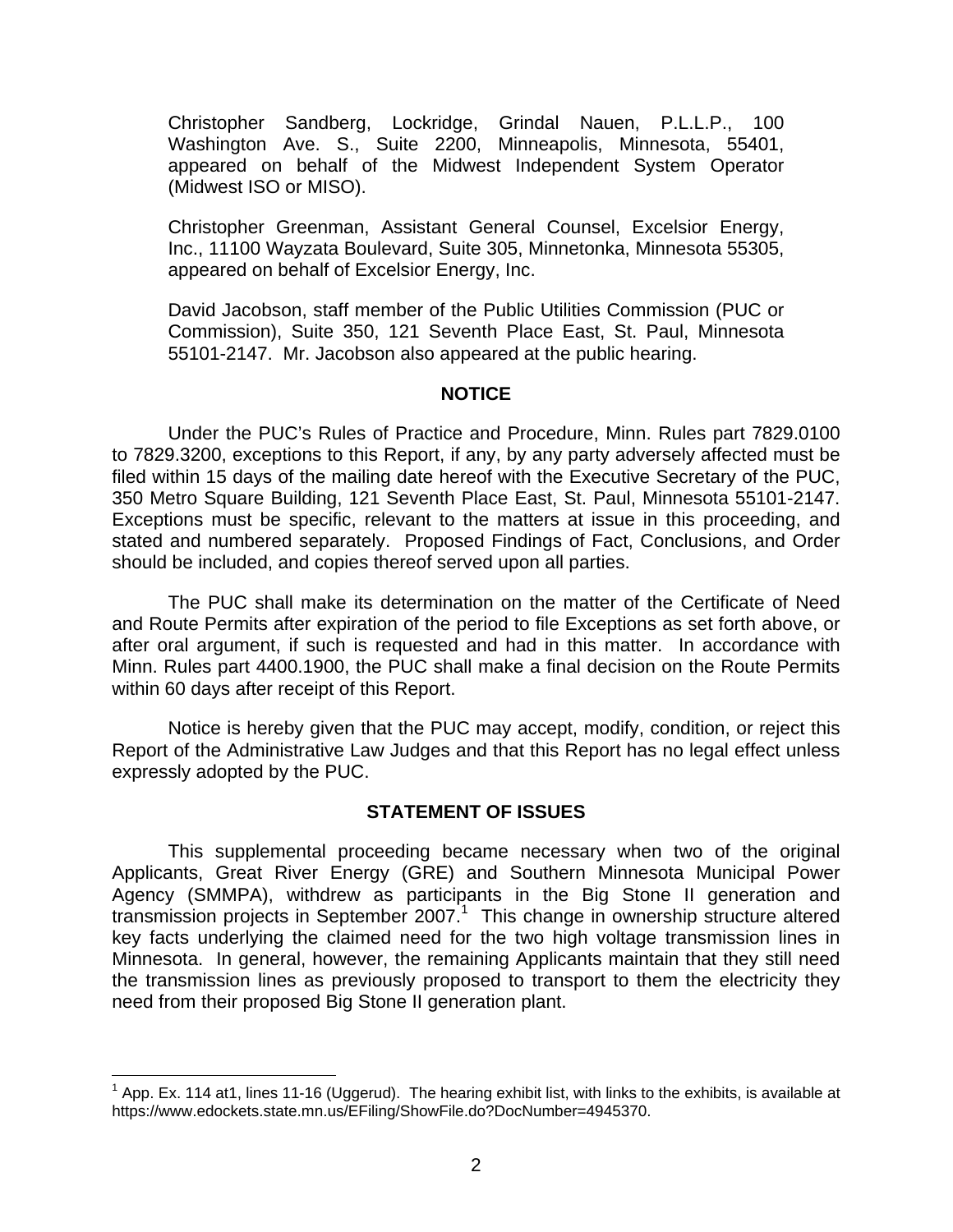<span id="page-3-0"></span>Applicants' claims require the same legal analyses regarding the principal certificate of need statute, Minn. Stat. § 216B.243, and specifically subdivisions 3 and 3a, that occurred in the initial phase of this proceeding, but applied to many new facts. This supplemental proceeding also requires application of recently enacted standards increasing the obligation of utilities to implement energy conservation and demand side management programs under Minn. Stat. § 216B.241, and raising renewable energy standards for utilities under Minn. Stat. § 216B.1691.

In addition, if a Certificate of Need is granted, there is an issue as to whether certain conditions should be attached, as the Office of Energy Security has recommended.

The Administrative Law Judges conclude that the Applicants have not demonstrated compliance with the requirements of Minn. Stat. § 216B.243, subds. 3 and 3a, and that the Commission should not issue a Certificate of Need or Route Permits to the Applicants for the construction and operation of the proposed transmission lines.

The Administrative Law Judges further conclude that if the Commission does issue the Certificate of Need, it should impose the conditions recommended by the Office of Energy Security and issue the Route Permits requested by the Applicants.

Based upon the record, the Administrative Law Judges make the following:

### **SUPPLEMENTAL FINDINGS OF FACT[2](#page-3-1)**

#### **I. Procedural Summary**

1. The Initial ALJ Report of August 15, 2007, concluded that the Applicants had demonstrated compliance with the criteria for issuance of a Certificate of Need under Minn. Stat. § 216B.243 and other applicable statutes and Minn. R. 7849.0120, and that the Commission should grant the Certificate of Need (CON) and Route Permits.<sup>3</sup>

2. On August 31, 2007, a settlement agreement between the Department and the Applicants ("Settlement Agreement") was filed with the Commission.

3. Additional hearings became necessary in this matter when two of the original applicants -- Great River Energy ("GRE") and Southern Minnesota Municipal

<span id="page-3-1"></span> <sup>2</sup> The following Findings, Conclusions, Recommendations, and Memorandum are intended to supplement the Findings, Conclusions, Recommendations, and Memorandum contained in the August 15, 2007, *Findings of Fact, Conclusions of Law, and Recommendation* issued by the undersigned Administrative Law Judges (the Initial ALJ Report). The provisions of this Report shall prevail over any contrary provisions in the Initial ALJ Report.<br><sup>3</sup> Initial ALJ Report, Recommendation, ¶ 16.

<span id="page-3-2"></span>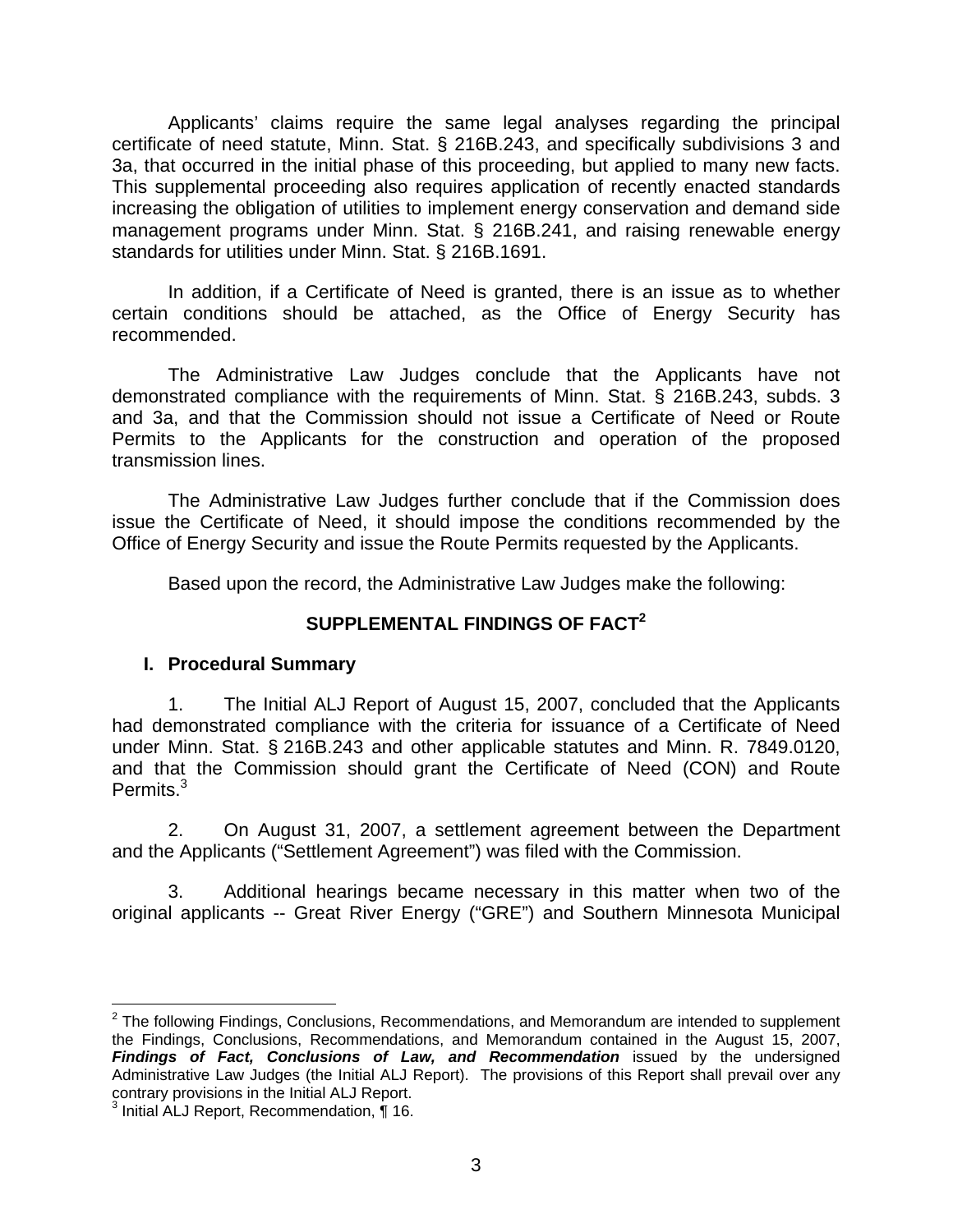<span id="page-4-0"></span>Power Agency ("SMMPA") -- withdrew as participants in the Big Stone II generation and transmission project in September 2007.<sup>[4](#page-4-1)</sup>

4. On January 16, 2008, the South Dakota Supreme Court found that the South Dakota Public Utilities Commission decision, which had concluded that Big Stone II would not pose a threat of serious injury to the environment and granted a permit for Big Stone II, was not clearly erroneous, and affirmed the South Dakota Public Utilities Commission decision.<sup>[5](#page-4-2)</sup>

## **II. The Big Stone II Project**

5. With the withdrawal by GRE and SMMPA, and in light of the practical inability to expedite the process of admitting new participants to the project without drastically protracting the regulatory review process, the remaining five Applicants anticipated that they may have to downsize Big Stone II to optimally fit their resource needs. At the same time, the Applicants wanted to ensure that the plant was large enough to meet their anticipated needs and also take advantage of the economies of scale.<sup>[6](#page-4-3)</sup>

6. Based on additional analyses, the Applicants concluded that either a 500 MW (nominal) unit or a 580 MW (nominal) unit would be an appropriate size for the five utilities.<sup>7</sup> The original plant was a planned nominal 630 MW supercritical pulverized coal plant.

7. According to information provided to the Department by the Applicants' transmission engineer witnesses, new 115 kV transmission lines instead of the 230 kV lines requested here (with the option to upgrade to 345 kV to handle wind energy output) would only suffice for an outlet from Big Stone II of 150 MW or less. And adding 115 kV lines to the existing 115 kV lines would be more expensive than single 230 kV lines. Thus, for a Big Stone II plant at 500 MW or 580 MW, the least-cost option for the transmission lines would likely be the same 230 kV lines originally requested. $8$  This assertion was not disputed. No other evidence regarding the cost of the transmission lines was presented in the second phase of the proceeding.

8. Since the withdrawal of GRE and SMMPA from the project, there have been six potential partner candidates that have expressed interest in the project with a total interest in Big Stone II participation of 900 MW, or more than five times the total 170 MW share of the two utilities that withdrew from the project last September. These six candidates claim a total baseload need, including their interest in Big Stone II, of up

<sup>-&</sup>lt;br><sup>4</sup> App. Ex. 114 at 1 (Uggerud).

<span id="page-4-2"></span><span id="page-4-1"></span><sup>5</sup> *In the Matter of Otter Tail Power Company on Behalf of Big Stone II Co-Owners for an Energy Conversation Facility Permit for the Construction of the Big Stone II Project*, No. 24485-a-JKK (Jan. 16,  $2008$ ).

<span id="page-4-3"></span> $6$  App. Ex. 115 at 3, lines 6-10 (Rolfes).

<span id="page-4-4"></span> $^7$  Exhibit 114 at 2, lines 2-6 (Uggerud).

<span id="page-4-5"></span>DOC Ex. 26 (Information Request No. 105 Response).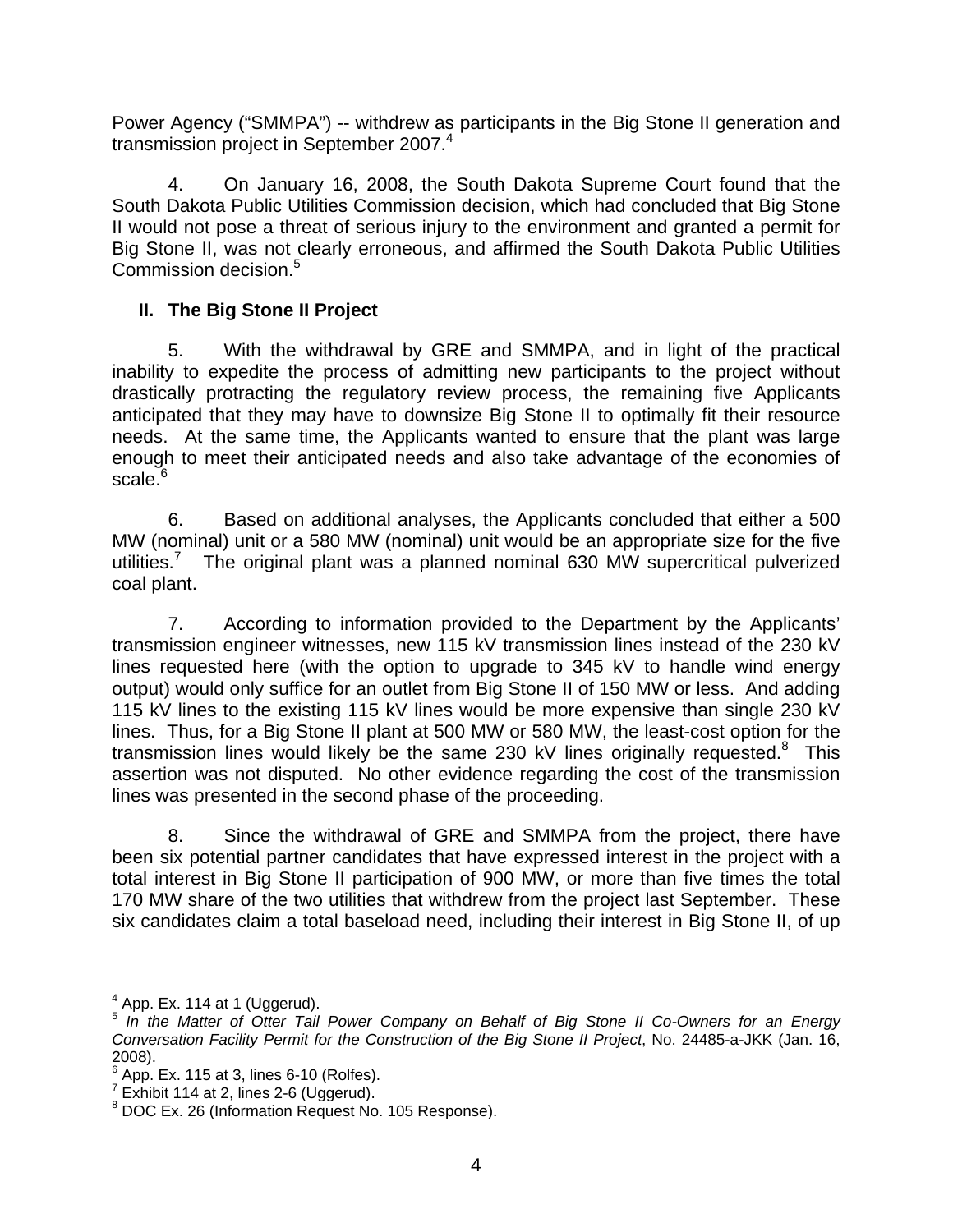<span id="page-5-0"></span>to 1,550 MW, or more than nine times the total MW share of the two utilities that withdrew from the project last September.<sup>9</sup>

9. Two entities submitted public comments noting their interest in obtaining some or all of the remaining energy available from Big Stone II. The Nashwauk Public Utility Commission completed a non-binding, non-exclusive expression of interest in participating in the range of 150-200 MW<sup>10</sup> and Babcock & Brown, a builder, owner, and operator of energy assets in the United States and abroad, indicated that it has an interest in acquiring the unsubscribed portion of the Big Stone II plant.<sup>[11](#page-5-3)</sup>

10. Nothing is known about whether any of the potential participants can demonstrate need in compliance with Minn. Stat. § 216B.243, subds. 3 and 3a, or if the Applicants believe that they would be required to do so.

11. The Applicants do not intend to make a decision to select a one or more new partners until after the Commission's decision in this matter. If the Applicants decide to add one or more new participants, and that change affects the ownership of the associated transmission lines, the Applicants will inform the Commission in accordance with the applicable rules.<sup>[12](#page-5-4)</sup>

#### **III. Conservation and Demand Side Management[13](#page-5-5)**

12. Minn. Stat. § 216B.243, subd. 3, states, in relevant part:

No proposed large energy facility shall be certified for construction unless the applicant can show that demand for electricity cannot be met more cost effectively through energy conservation and load-management measures and unless the applicant has otherwise justified its need.

13. Minn. Stat. § 216B.243, subd. 3(8), states that when assessing need, the Commission shall evaluate:

… any feasible combination of energy conservation improvements, required under section 216B.241, that can (i) replace part or all of the energy to be provided by the proposed facility, and (ii) compete with it economically . . ..

These statutes, which remain unchanged from the time of the initial proceeding, restrict the Commission from granting a certificate of need unless Applicants show their demand for electricity cannot be met at least in part through less expensive energy conservation and load management.

<span id="page-5-1"></span> $9$  App. Ex. 124 at 18, lines 1-11 (Uggerud).

<span id="page-5-2"></span>

<span id="page-5-3"></span>

<span id="page-5-5"></span><span id="page-5-4"></span>

<sup>&</sup>lt;sup>10</sup> Letter from Milt Latvala (Jan. 15, 2008) (Public Ex. 37).<br><sup>11</sup> Letter from Robert Bergstrom (Jan. 15, 2008) (Public Ex. 35).<br><sup>12</sup> App. Ex. 124 at 18, lines 14-21 (Uggerud).<br><sup>13</sup> "Conservation," "Demand Side Management concepts, but the terms have sometimes been used to interchangeably in this proceeding.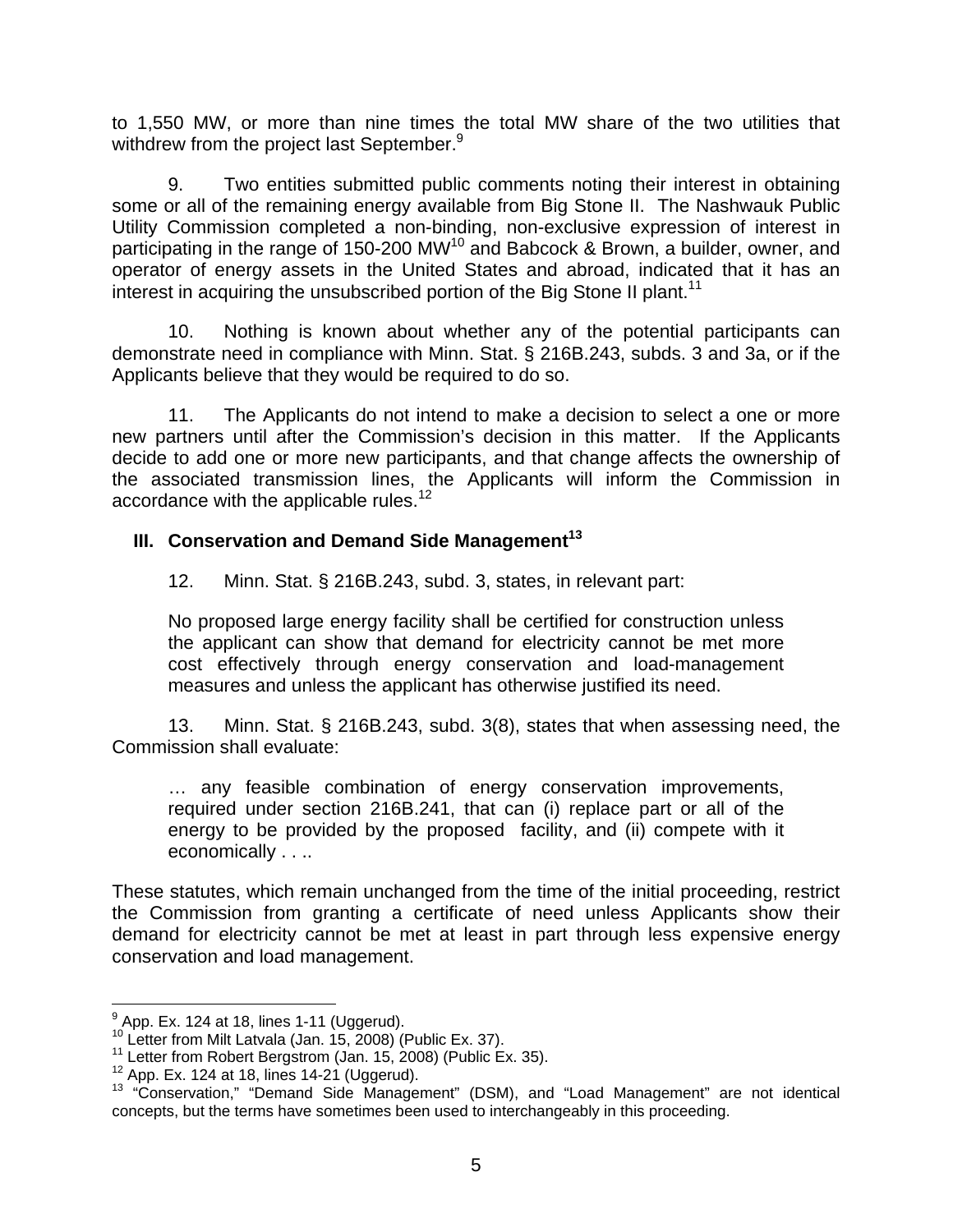14. In Minnesota Laws 2007, Ch. 136, Art. 2, § 4, Minnesota's energy conservation standard was changed from a spending goal to an energy savings goal. Specifically, the following policy was adopted and made effective July 1, 2007:

#### **216B.2401 ENERGY CONSERVATION POLICY GOAL.**

It is the energy policy of the state of Minnesota to achieve annual energy savings equal to 1.5 percent of annual retail energy sales of electricity and natural gas directly through energy conservation improvement programs and rate design, and indirectly through energy codes and appliance standards, programs designed to transform the market or change consumer behavior, energy savings resulting from efficiency improvements to the utility infrastructure and system, and other efforts to promote energy efficiency and energy conservation.

15. To implement this new energy conservation policy goal, Minnesota Laws 2007, Ch. 136, Art. 2, § 5, amended Minn. Stat. § 216B.241, subd. 1c, to read:

**Subd. 1c. Energy-saving goals.** (a) The commissioner [of Commerce] shall establish energy-saving goals for energy conservation improvement expenditures and shall evaluate an energy conservation improvement program on how well it meets the goals set.

(b) Each individual utility and association shall have an annual energysavings goal equivalent to 1.5 percent of gross annual retail energy sales unless modified by the commissioner under paragraph (d). The savings goals must be calculated based on the most recent three-year weather normalized average.

 (c) The commissioner must adopt a filing schedule that is designed to have all utilities and associations operating under an energy savings plan by calendar year 2010.

(d) In its energy conservation improvement plan filing, a utility or association may request the commissioner to adjust its annual energy savings percentage goal based on its historical conservation investment experience, customer class makeup, load growth, a conservation potential study, or other factors the commissioner determines warrants an adjustment. The commissioner may not approve a plan that provides for an annual energy savings goal of less than one percent of gross annual retail energy sales from energy conservation improvements. A utility or association may include in its energy conservation plan energy savings from electric utility infrastructure projects approved by the commission under section 216B.1636 or waste heat recovery converted into electricity projects that may count as energy savings in addition to the minimum energy savings goal of at least one percent for energy conservation improvements. Electric utility infrastructure projects must result in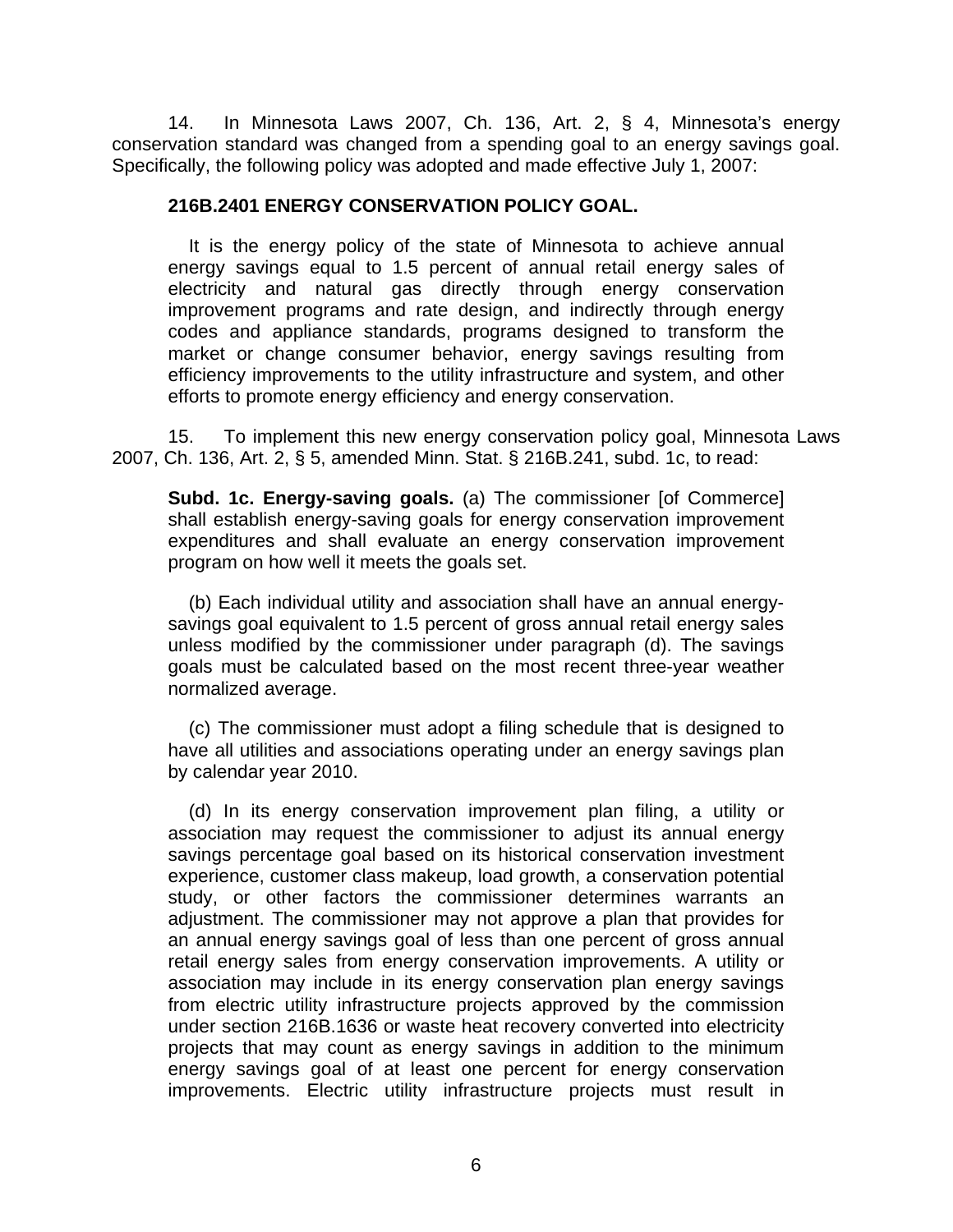increased energy efficiency greater than that which would have occurred through normal maintenance activity.

(e) An energy savings goal is not satisfied by attaining the revenue expenditure requirements of subdivisions 1a and 1b, but can only be satisfied by meeting the energy savings goal established in this subdivision.

(f) An association or utility is not required to make energy conservation investments to attain the energy savings goals of this subdivision that are not cost-effective even if the investment is necessary to attain the energy savings goals. For the purpose of this paragraph, in determining costeffectiveness, the commissioner shall consider the costs and benefits to ratepayers, the utility, participants, and society. In addition, the commissioner shall consider the rate at which an association or municipal utility is increasing its energy savings and its expenditures on energy conservation.

(g) On an annual basis, the commissioner shall produce and make publicly available a report on the annual energy savings and estimated carbon dioxide reductions achieved by the energy conservation improvement programs for the two most recent years for which data is available. The commissioner shall report on program performance both in the aggregate and for each entity filing an energy conservation improvement plan for approval or review by the commissioner.

(h) By January 15, 2010, the commissioner shall report to the legislature whether the spending requirements under subdivisions 1a and 1b are necessary to achieve the energy savings goals established in this subdivision.

This statute applies to the Applicants' Minnesota retail load.

16. In the Applicants' view, Paragraph (f) provides for an important "off ramp," so that they are not required to make conservation investments that are not costeffective. They then present evidence of how difficult it will be for them to meet new 1.5 percent energy savings goal in a cost-effective way.<sup>14</sup>

17. The Applicants should not be excused from the 1.5 percent goal in this Certificate of Need proceeding. It provides an appropriate planning goal for energy conservation. It would be contrary to the statute to plan to not meet the goal established by the Legislature, particularly where, as here, new facilities are being built, and particularly where this is one of the very first cases to arise under the new goal. If any of the Applicants need relief from the goal in future years, that can be provided by the Commissioner of Commerce under the new statute. At the beginning of a trip, you plan to stay on the main road and to use "off ramps" only when necessary.

<span id="page-7-0"></span> $14$  App. Ex. 122 and 130 (Wikler).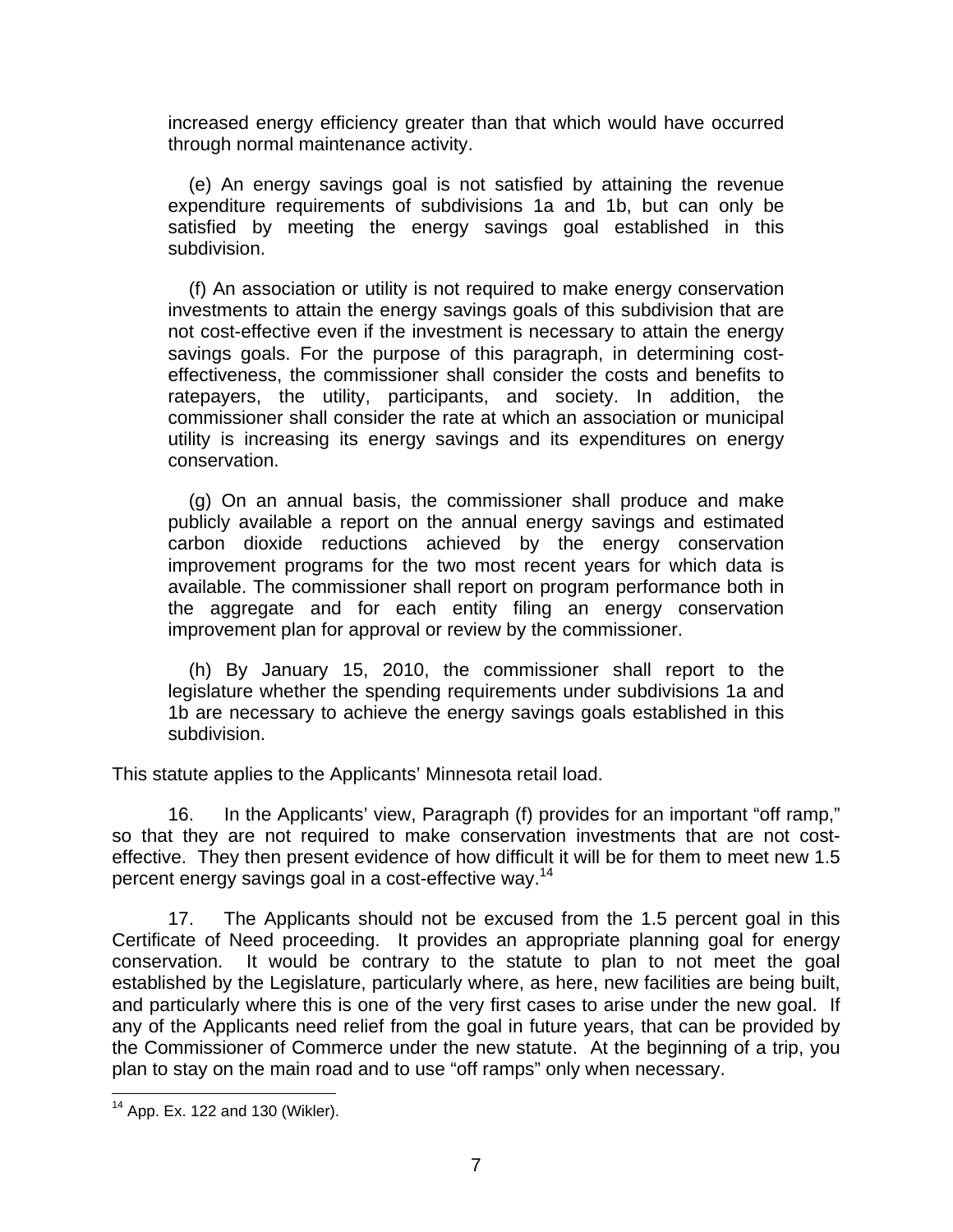18. Moreover, the Applicants overstate the difficulty of attaining the goal and the experience of certain other utilities in that regard. For example, they ignore the indirect methods the statute allows. Examples of indirect means include customers unplugging products that create phantom load even when not in use, manufacturers who provide more efficient machinery, and governmental changes to and enforcement of building codes. Xcel Energy is proposing to meet a substantial part of the new goal, 1.1 percent of sales, with direct impact projects and, contrary to the Applicants' assertions, is continuing to evaluate other methods to achieve the overall 1.5 percent goal.  $15$ 

19. The Minnesota Municipal Utilities Association, on behalf of MRES, CMMPA, and Heartland, repeated its earlier argument that the approvals by their own boards of directors and local officials of these municipal utilities' decisions to participate in Big Stone II should be given "appropriate deference."<sup>16</sup> As concluded in the Initial ALJ Report, Minn. Stat. § 216B.243 makes no distinction among utilities that are municipally owned, investor owned, or cooperatively owned. All must conform to the statewide standards set by statute, not their own economic priorities. The statutory language is clear that the burden is on every one of the Applicants to demonstrate that their proposal or a portion of their proposal cannot be replaced more cost-effectively by energy conservation and load management.<sup>[17](#page-8-2)</sup>

20. As the Office of Energy Security states, the law expects utilities to achieve the statutory 1.5 percent energy savings goal using both existing and new DSM programs, and direct and indirect methods. While the new energy savings goal is aggressive, it is certainly achievable.<sup>18</sup> More importantly, it has been set by law. In this CON proceeding, the 1.5 percent minimum provides a reasonable standard for determining whether CMMPA, Heartland, MRES, and OTP, as to their Minnesota retail load, demonstrated that the proposed Big Stone II facility could not be more costeffectively replaced, in whole or in part, by energy conservation and load management.

21. As to the non-Minnesota load of Heartland, Montana-Dakota, MRES, and OTP, the Applicants must at least comply with Minn. Stat. § 216B.243, subd. 3, and show their demand for electricity cannot be met at least in part through less expensive energy conservation and load management. They must reasonably analyze through economic modeling whether conservation or load management is likely to be less expensive than generation.<sup>19</sup>

22. Forecasting each of the Applicants' demand for energy is the first step in this process. The Applicants must demonstrate that their basic energy need forecasts

<span id="page-8-0"></span>

<span id="page-8-1"></span>

<sup>&</sup>lt;sup>15</sup> Minn. Stat. § 216B.2401; Tr. Vol. III at 7-9 (C. Davis).<br><sup>16</sup> MMUA Ex. 1 (Kegel Testimony).<br><sup>17</sup> DOC Ex. 23 at 2 (C. Davis). See generally, Initial ALJ Report, Finding 98.<br><sup>18</sup> DOC Ex. 23 at 6 (C. Davis).

<span id="page-8-3"></span><span id="page-8-2"></span>

<span id="page-8-4"></span>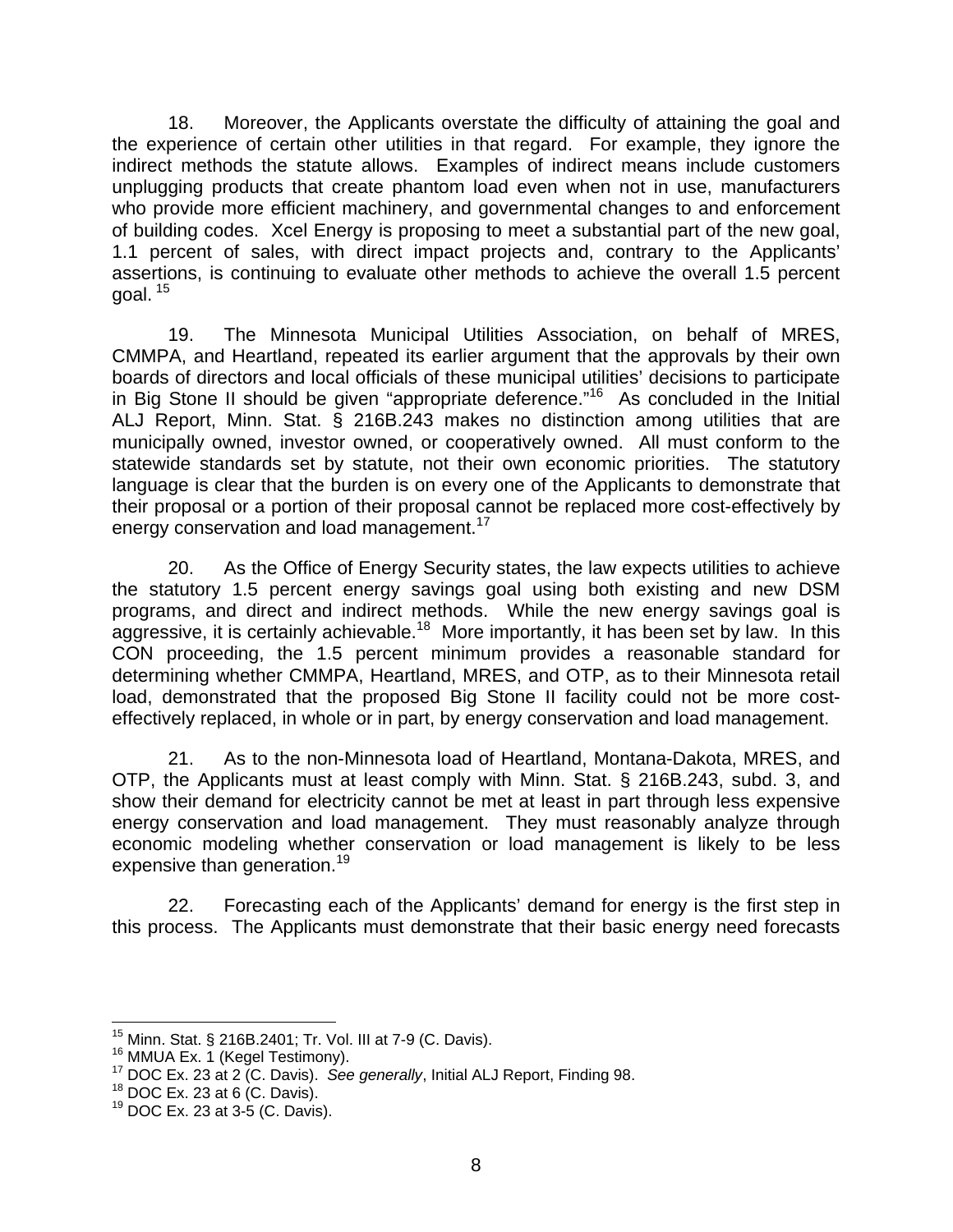are reasonable.<sup>20</sup> Once that is accomplished, analysis of the conservation requirement can take place. Thereafter, analysis regarding renewable alternatives can take place.

23. It was undisputed and it is found that all the Applicants other than Montana-Dakota demonstrated that their demand forecasts were reasonable.

24. Montana-Dakota did not show that the econometrics model it used for the first time was a valid model. On the contrary, it was "statistically biased." As the Office of Energy Security testified, it was flawed because it included price in the demand model, which cannot be determined without knowing the supply. The model incorrectly allows demand alone to determine the equilibrium quantity of goods and price.<sup>21</sup> The Applicants argue that Office of Energy Security's opinion should not be credited because OES could not identify the magnitude or direction of the error in Montana-Dakota's model. That might have provided additional proof, but that was not OES's burden. The error was in Montana-Dakota's modeling.

25. The Applicants argue that Montana-Dakota's past forecasts have been accurate. That claim was not well proved, but even assuming its truth, it is largely irrelevant because Montana-Dakota used a new statistical model in this proceeding.<sup>2</sup>

26. Since Montana-Dakota has not demonstrated the reasonableness of its forecasts, it cannot demonstrate compliance with the requirements of Minn. Stat. § 216B.243, subds. 3 and 3a.

27. It is undisputed and it is hereby found that CMMPA, MRES, and OTP demonstrated that their need cannot be met more cost effectively by conservation and load management as required by Minn. Stat. § 216B.243, subd. 3. However, neither Heartland nor Montana-Dakota made the required showing.

28. Heartland did modeling, but did not adequately show that its model allowed energy conservation to compete to serve the load. Similarly, Montana-Dakota did modeling, but like Heartland failed to show how conservation could compete in the model with supply-side resources to serve its need.<sup>[23](#page-9-3)</sup>

29. The Applicants suggest that the Department's criticisms and concerns about Montana-Dakota, which serves no load in Minnesota, and Heartland, which services only six (of 33) customers in Minnesota, are insufficient to call into serious doubt the Applicants' need for the transmission facilities that are the subject of this CON application. They ask the Administrative Law Judges to confirm the following statement made in Finding 149 of the Initial ALJ Report:

[t]he fact remains that the Applicants will have a large demand for baseload energy and capacity in 2011-2012 that can be alleviated only to

<span id="page-9-0"></span>

<span id="page-9-1"></span>

<span id="page-9-3"></span><span id="page-9-2"></span>

<sup>&</sup>lt;sup>20</sup> Ex. 24 at 1 (Ham).<br><sup>21</sup> DOC Ex. 24 at 7-8 (Ham).<br><sup>22</sup> Tr. Vol. III at 29-30 (Ham).<br><sup>23</sup> DOC Ex. 23 at 20-24 (C. Davis); Tr. Vol. III at 11-13 (C. Davis).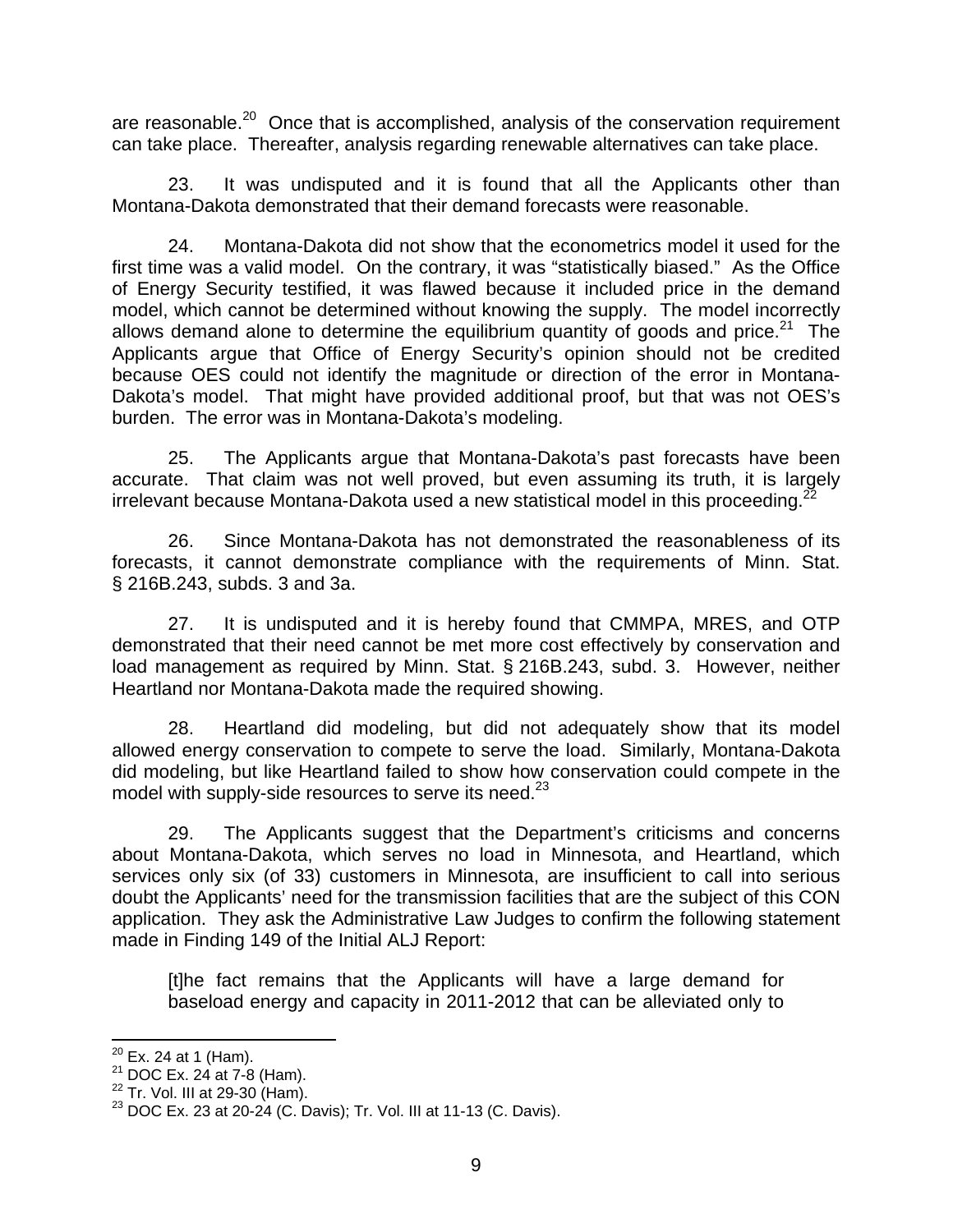a relatively small degree by additional energy conservation. It appears that even if the Applicants become very aggressive about energy conservation over the next four or five years, they will still need the energy and capacity produced by Big Stone II.<sup>[24](#page-10-0)</sup>

30. It is worth restating the full context of that excerpt from the Initial ALJ Report. Findings 148 and 149 stated:

148. The Applicants presented a considerable amount of evidence attempting to rebut the evidence presented by Woolf and C. Davis. Most of the Applicants have expert staff to do their conservation methods investigation and resource modeling, and those staff testified believably. As witnesses usually are, they were biased in favor of their own work. On the other hand, Woolf has biases in favor of energy conservation, and some of his methods somewhat overstated his results in that direction. C. Davis was the most objective and his analysis was the most credible. His results were likely the most accurate. The Applicants other than SMMPA should have been more aggressive in allowing their models to consider amounts of energy conservation and DSM that have been achieved by other utilities.

149. While the studies done by all the Applicants other than SMMPA were inadequate to rely upon for solid numbers, the fact remains that the Applicants will have a large demand for baseload energy and capacity in 2011-2012 that can be alleviated only to a relatively small degree by additional energy conservation. It appears that even if the Applicants become very aggressive about energy conservation and reduce their needs even by 15 to 20 percent over the next four or five years, they will still need the energy and capacity produced by Big Stone II.

31. C. Davis is vigorous about conservation, but his analysis remains the most persuasive. The studies done by Montana-Dakota in particular, and Heartland to a lesser extent, remain inadequate to demonstrate compliance with the conservation showing required under Minn. Stat. § 216B.243, subd. 3. Moreover, as discussed in the Memorandum below, the changed circumstances do not justify the granting of leeway to the Applicants. For example, on this particular issue, there are now fewer Applicants, so the deficiencies of one or two are of more significance in regard to total demand. The passage of time and the findings in the Initial ALJ Report, along with dialog with the Office of Energy Security, gave Montana-Dakota and Heartland adequate opportunity to fix the conservation analysis inadequacies that were pointed out to them; the other Applicants did so. Most importantly, the facts supporting Applicants' need for the amount of energy they claim and the difficulty of improving conservation are not as persuasive as they appeared in the initial proceeding. Finding 149 in the Initial ALJ Report is no longer accurate.

<span id="page-10-0"></span><sup>&</sup>lt;sup>24</sup> Applicants' Proposed Findings of Fact, Finding 391.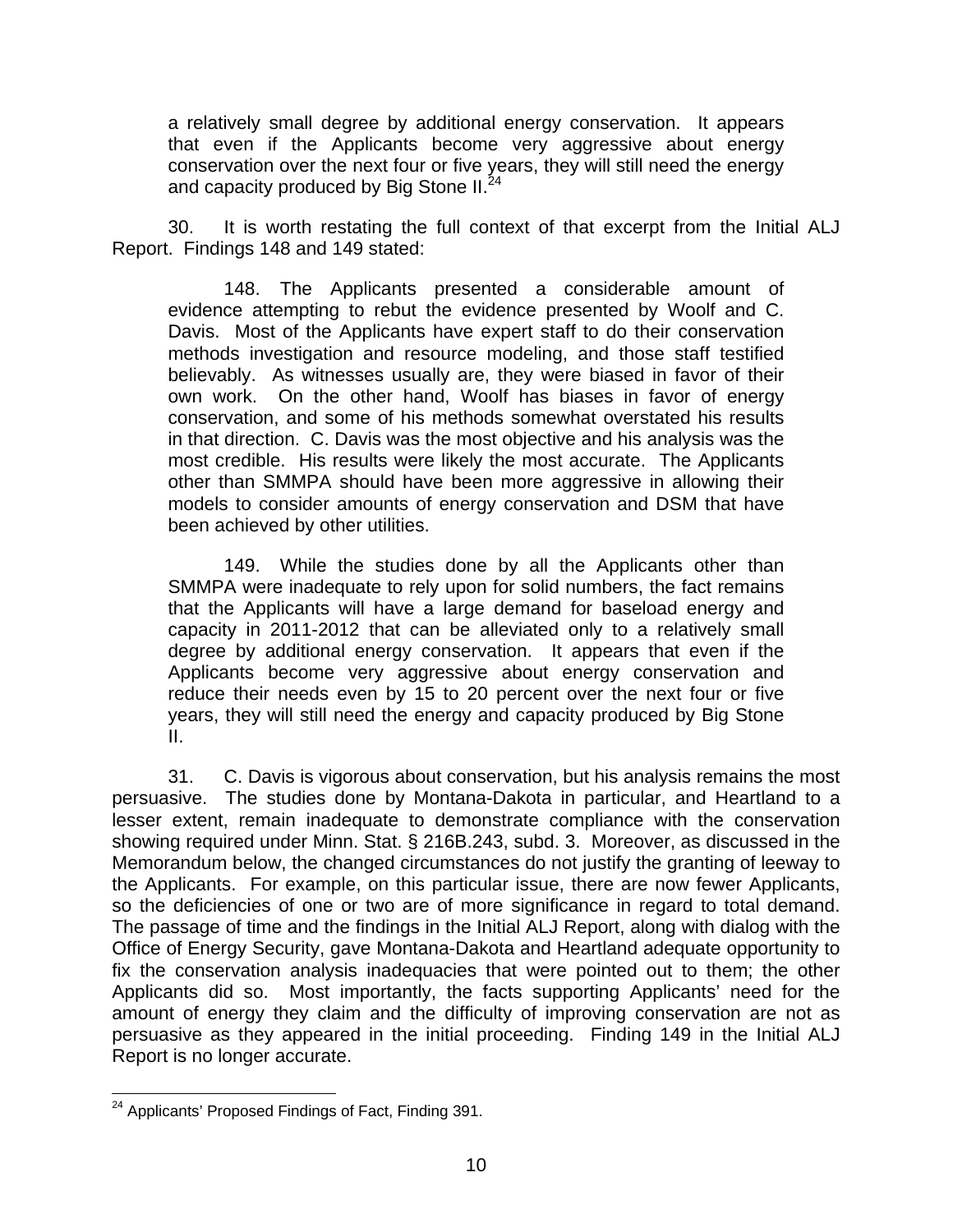<span id="page-11-0"></span>32. The Commission and the Legislature have established conservation and demand side management as a priority and conservation is to be preferred to construction of new generating facilities. That priority has recently been strengthened. An applicant for a certificate of need must show that future demand for electricity cannot be reduced in a more cost-effective way through conservation and demand side management savings.

33. The Applicants as a whole have not shown that their demand for electricity cannot be met at least in part more cost effectively through conservation and DSM.

## **IV. Renewable Energy Alternatives**

## **Renewable Energy Standards**

34. Because a material portion of the electricity that will be transported over the Big Stone transmission lines will come from Big Stone II—a nonrenewable energy source—the Commission is required under Minn. Stat. §§ 216B.243, subd. 3a, to determine whether the Applicants have shown to the Commission's satisfaction that they have explored the possibility of obtaining power from renewable energy sources and demonstrated that Big Stone II is less expensive (considering environmental costs) than power generated by renewable energy sources. This requirement applies to all the Applicants.

35. Those Applicants with Minnesota load are also subject to renewable energy standards (RES) in Minn. Stat. § 216B.1691. While less than half of the output of Big Stone II will now serve Minnesota electric loads, four of the five Applicants have at least some Minnesota load. The 2007 Legislature amended Minn. Stat. § 216B.1691 increasing the amount of renewable energy that such electric utilities must use as part their retail electric service provision of Minnesota load. They now must generate electricity, or procure electricity, generated by renewable energy methods constituting at least 12 percent of their retail sales in 2012. That percentage increases in steps to 25 percent in 2025. In addition, a new provision has been added that allows the Commission to modify or delay the renewable energy requirements in certain hardship situations.<sup>[25](#page-11-1)</sup>

36. Capacity expansion modeling is the preferred method for identifying leastcost resource options under a variety of assumptions. Therefore, it is the preferred method for determining whether Big Stone II is less expensive (considering environmental costs) than power generated by renewable energy sources. Only such a model can fully inform the decision-makers as to the cost of the choices being evaluated.<sup>26</sup>

37. After GRE and SMMPA withdrew from the Big Stone II project, each of the five remaining Applicants conducted further analysis of whether Big Stone II remained

<span id="page-11-1"></span> <sup>25</sup> Minnesota Laws 2007, Ch. 3.

<span id="page-11-2"></span><sup>&</sup>lt;sup>26</sup> DOC Ex. 20 at 3 (Rakow).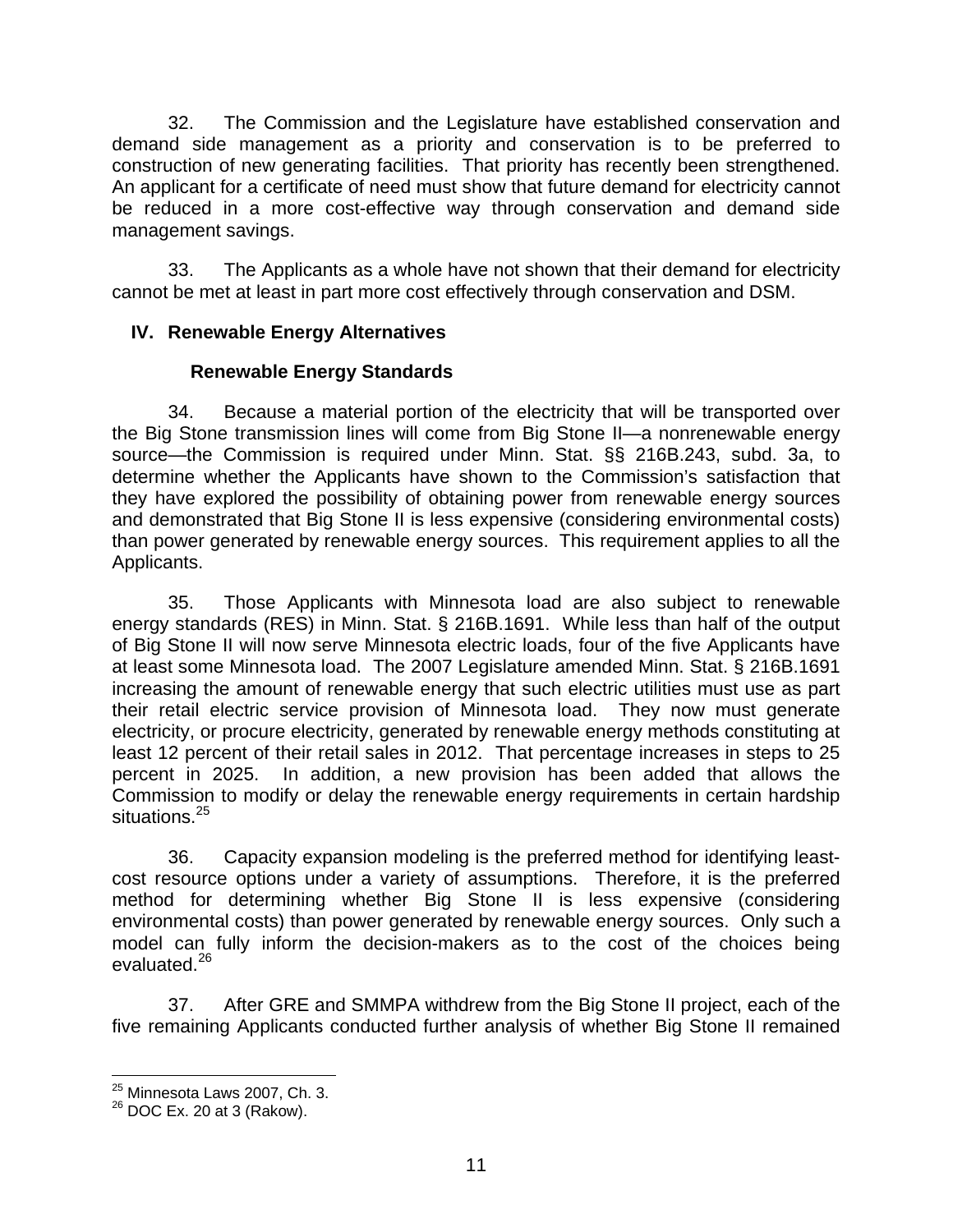their least-cost alternative for meeting upcoming needs. $27$  Each of the Applicants presented testimony from its resource planners who conducted the modeling, each of whom are well experienced in conducting resource planning. CMMPA, Montana-Dakota, and MRES used the Strategist capacity expansion model, which is the preferable model. It is very expensive to purchase, but consultants with access to Strategist are available to utilities. OTP has obtained Strategist, but is still in the process of changing over to it. In this case OTP used its old IRP-Manager capacity expansion model. Over the years, IRP-Manager had been modified to several of OTP's specific needs and OTP's resource planner had become very familiar with it. $^{28}$  Because of severe budgetary constraints, Heartland does not use a capacity expansion model.

38. The Applicants claim that they have demonstrated a total need from Big Stone II starting in 2013 (the first year of operation) ranging from 531 to 556 MW. That includes 170 MW for OTP, 160-175 MW for MRES including HUC, 131 MW for Montana-Dakota, 30 MW for Heartland, and 40-50 MW for CMMPA.<sup>29</sup> In addition, the Applicants point to a looming generation capacity deficit in the region as demonstrating additional need for Big Stone II.<sup>30</sup>

39. The Department obtained the Strategist model in late fall 2007. Joint Intervenors' consultant Synapse obtained the Strategist model in September 2007. The Department staff and Synapse both conducted modeling runs modifying some of the Applicants' runs with different inputs. Witnesses Steve Rakow of the Department and David Schlissel of Synapse are well qualified to analyze and comment on the Applicants' resource planning and modeling. Both have the experience and education to do so, as they have done for several years without having Strategist directly available to them. Rather, they have had utilities modify their Strategist runs. Having Strategist directly available makes it possible for them to do more analyses more quickly and thoroughly. Both have knowledge of industry-wide practices and requirements and informed themselves on the necessary particulars of each of the Applicants.

40. Certainly each of the Applicants' resource planners has more extensive knowledge of their employer's particular situation than do Dr. Rakow or Mr. Schlissel. But that does not necessarily make them more credible experts on capital costs, CO2 costs, or other inputs that do not particularly relate to their employer, or on operation of capacity expansion models.

41. Noting that neither the Department<sup>31</sup> nor the Joint Intervenors<sup>32</sup> presented a specific alternative to Big Stone II and the transmission lines, the Applicants argue

<span id="page-12-0"></span>

<span id="page-12-1"></span>

<span id="page-12-2"></span>

<span id="page-12-4"></span><span id="page-12-3"></span>

<sup>&</sup>lt;sup>27</sup> See App. Ex. 115 at 3, lines 6-10 (Rolfes).<br><sup>28</sup> App. Ex. 131D at 19-20 (Morlock).<br><sup>29</sup> See App. Ex. 131A (Morlock).<br><sup>30</sup> See Initial ALJ Report ¶ 111.<br><sup>31</sup> "I wish to clarify for the record that the Department did n

<span id="page-12-5"></span> $32$  JI Ex. 35 at 10, lines 5-8 ("I am recommending that the Applicants investigate and implement portfolios of alternatives to the Big Stone II Project that would include energy efficiency, more renewable resources, and, to the most limited extent necessary, the addition of new natural gas-fired capacity.")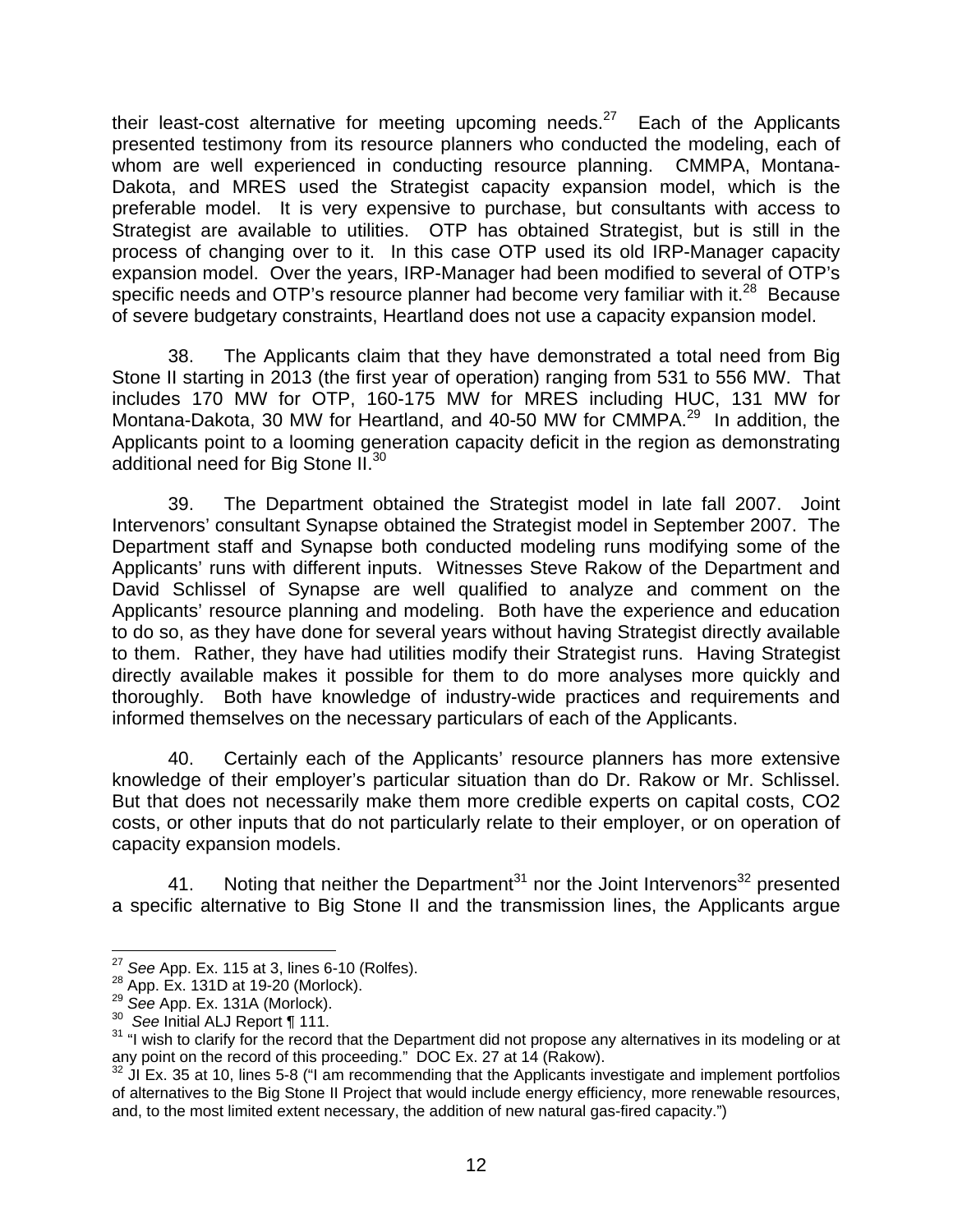that the question here is not whether there is some theoretical, undefined combination of wind and natural gas, along with more conservation, that could replace Big Stone II at a lower cost. The Applicants may be correct, but nobody but them has suggested that that is the question here. The relevant question on this issue is whether the Applicants have demonstrated by a preponderance of the evidence that Big Stone II is less expensive than renewable alternatives. If the Department's evidence, the Joint Intervenors' evidence, or other evidence shows defects in the Applicants' modeling, it may be found that the Applicants have failed to meet their burden.

42. The first step in analyzing renewable alternatives requirement is to verify that the capacity expansion models are set up to allow the required amount of renewable energy to be selected if appropriate. The four Applicants with at least some Minnesota load incorporated the new renewable energy standards into their resource planning models. Each assumed that it would meet the 25 percent renewable standard by 2025 and determined its least-cost resource plan with that assumption in place. Thus, the Applicants with Minnesota retail load included the required quantity of renewable energy in their capacity expansion models.<sup>[33](#page-13-0)</sup>

43. CMMPA's load is entirely in Minnesota, so CMMPA assumed that the RES applied to its entire load. CMMPA took into account existing and planned renewable resources and then added wind to meet the RES milestones. The model for CMMPA selected 20 MW to 80MW of additional wind above and beyond the RES, depending on the scenario examined. $34$ 

44. Presently, six of Heartland's 33 customers are in Minnesota. About 67% of Heartland's load is in Minnesota, but beginning in 2016, its Minnesota load is expected to drop to less than 50% of Heartland's total load. Heartland does not have a capacity expansion model and used the same production cost analyses in this phase that it used in the initial phase of this proceeding.<sup>35</sup> Heartland has executed an agreement to purchase renewable energy beginning in 2009 that is intended to meet the Minnesota RES for Heartland's customers in Minnesota.<sup>36</sup>

45. The new RES mandate had little impact on MRES's least-cost resource plan because MRES was planning to meet Minnesota's RES all along. Some additional wind was added primarily because the planning horizon was extended out an additional five years. $37$ 

46. OTP also found that the RES made little difference in its least-cost resource plan because OTP already had plans to obtain significant quantities of renewable energy. Even with the RES, OTP found that it had a need for additional

<span id="page-13-1"></span><span id="page-13-0"></span>

<sup>&</sup>lt;sup>33</sup> DOC Ex. 20 at 23 (Rakow); Tr. Vol. III at 42-43 (Rakow).<br><sup>34</sup> App. Ex. 117 at 11-12 and App. Ex. 117G (Robert Davis).<br><sup>35</sup> See App. Ex. 21 and App. Ex. 59 (Knofczynski).<br><sup>36</sup> App. Ex. 120 at 8, lines 6-8 (Knofczynski

<span id="page-13-2"></span>

<span id="page-13-3"></span>

<span id="page-13-4"></span>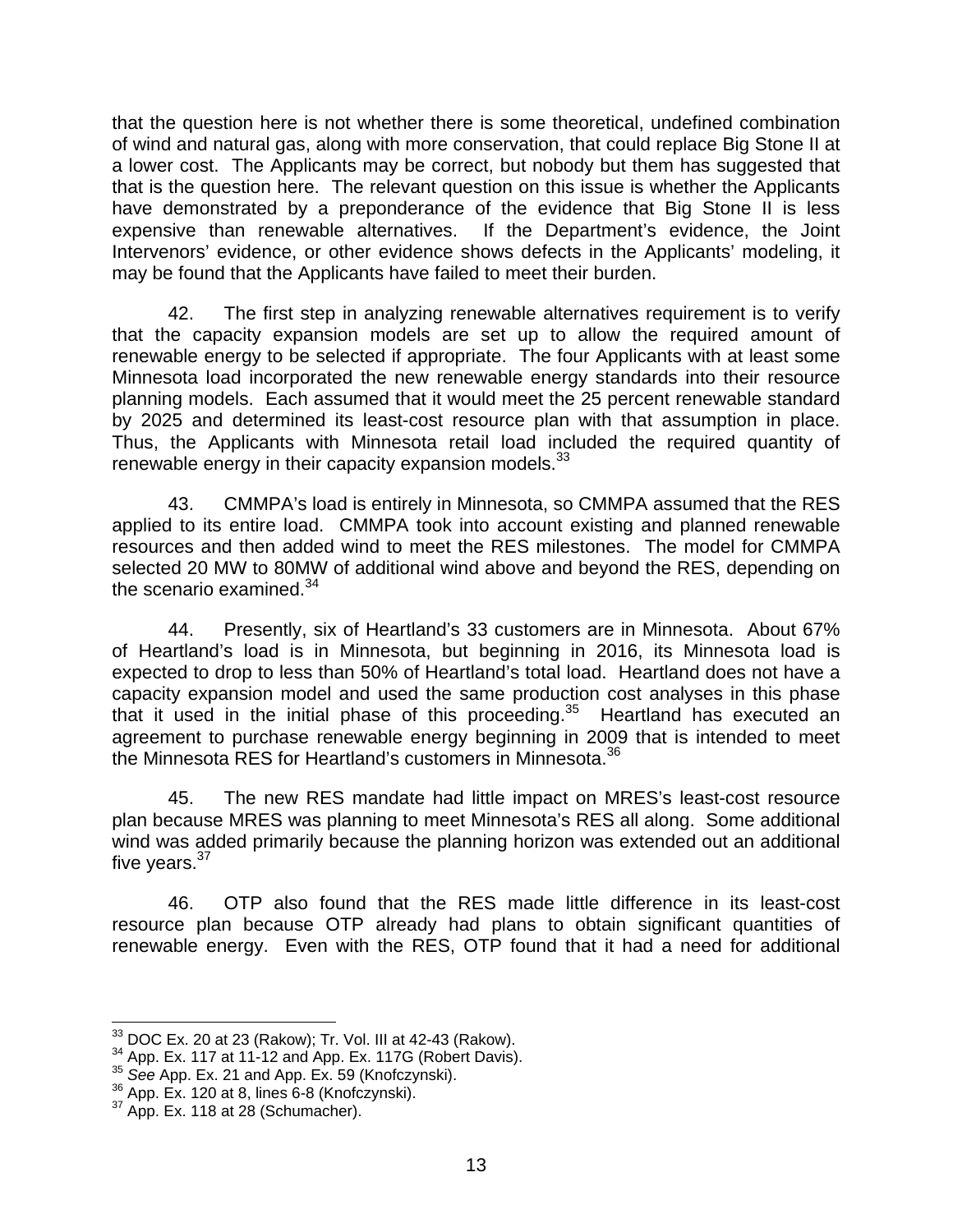<span id="page-14-0"></span>baseload generating capacity. $38$  The modeling showed that OTP would need some additional renewables in later years.<sup>39</sup>

47. Montana-Dakota serves no load in Minnesota and is not subject to the renewable energy standard requirements of Minn. Stat. § 216B.1691. It was not inappropriate for it not to use 25 percent renewables by 2025. It did include a Montana wind project and allowed its model to pick additional renewables, modeled as wind, as part of its least-cost resource plan, up to [40](#page-14-3)% of the utility's peak demand by 2015.<sup>40</sup>

48. All the Applicants who were required to do so included the required quantity of renewable energy in their studies.

## **Modeling of Renewable Alternatives**

## **Carbon Regulation Costs**

49. Regulations imposing a financial cost on carbon dioxide emissions are very likely to be adopted within the next few years. Future CO2 restrictions are likely to add substantially to the cost of energy from all fossil fuel sources, including the Applicants' existing coal plants and the new Big Stone II coal plant. A federal policy response to global warming now appears very likely. Bills are under consideration by the U.S. Congress that would place new costs on carbon dioxide emissions from coal plants. Increasingly, prudent utilities are factoring estimates of the costs they may face under federal carbon constraints into their resource planning. Regulators and lenders are beginning to require them to do so. $41$ 

50. In this case there is no dispute that in modeling the relative costs of generation alternatives, one important factor is the possibility of a carbon tax or other cost imposed on fossil-fuel-burning facilities such as Big Stone II for emissions of carbon dioxide. The disputed issue is the level of that cost. The Applicants seek lower costs to make Big Stone II appear more economical; the Joint Intervenors seek higher costs to make conservation and renewable alternatives appear more economical. The OES did not endorse any particular cost or range of costs for this proceeding, but instead urged the Applicants to test different cost assumptions.

51. The four Applicants with Minnesota customers all modeled a cost of \$9/ton for every ton of carbon dioxide to be emitted from Big Stone II, regardless of where (i.e., in what State) the Big Stone II output would be consumed. Additional modeling was done in a few cases.

52. The Applicants claim that the \$9/ton figure came from a recommendation that the Department made to the Commission in *In the Matter of Establishing an Estimate of the Costs of Future Carbon Dioxide Regulation on Electricity Generation* 

<span id="page-14-1"></span><sup>&</sup>lt;sup>38</sup> App. Ex. 116 at 19-20 (Morlock); App. Ex. 131A (Morlock).<br><sup>39</sup> App. Ex. 116 at 13 (Morlock).<br><sup>40</sup> App. Ex. 119 at 7-8 (Heidell).<br><sup>41</sup> JI Ex. 35 at 28, 31-33.

<span id="page-14-2"></span>

<span id="page-14-3"></span>

<span id="page-14-4"></span>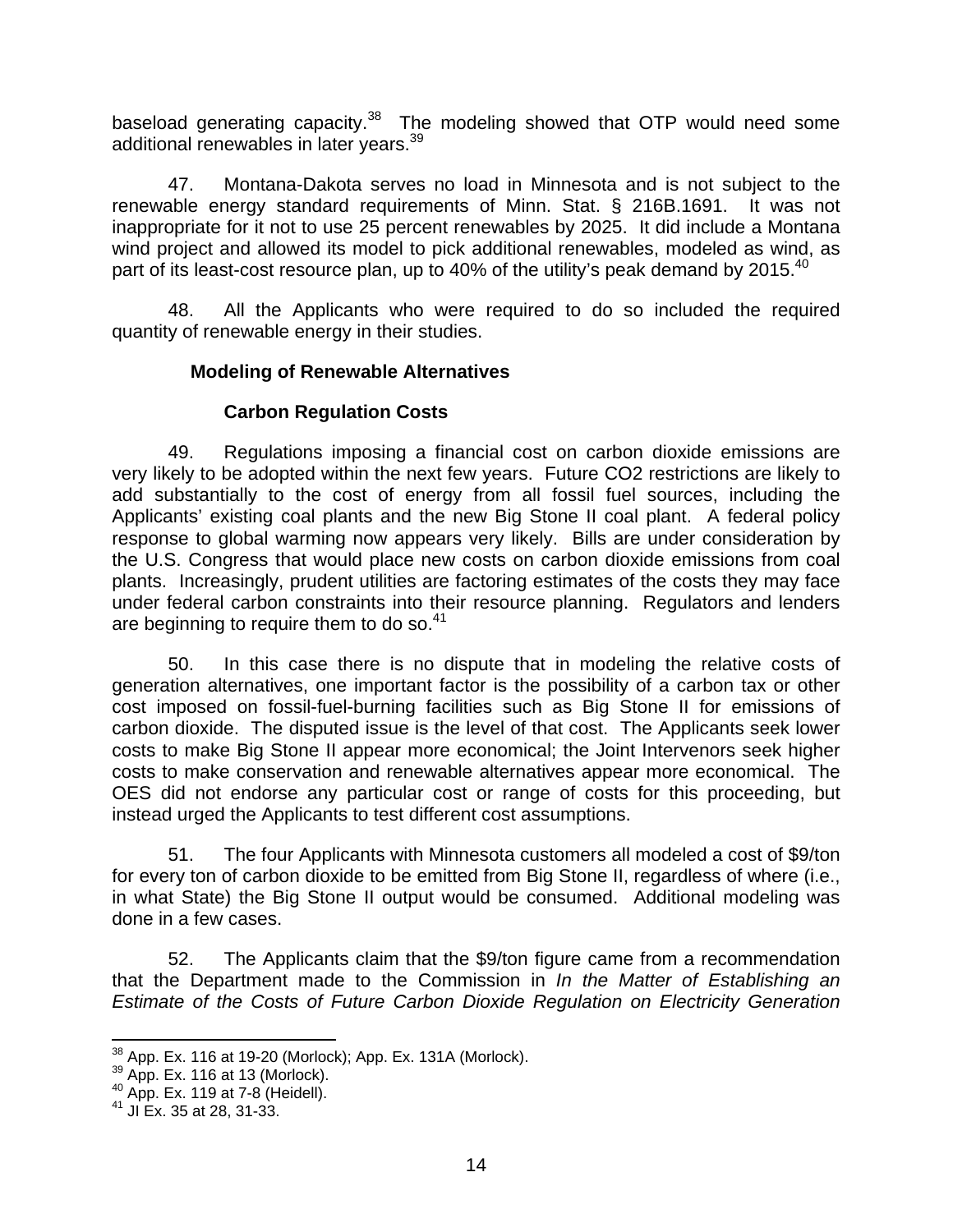*Under Minnesota Statutes § 216H.06.*<sup>42</sup> But, in fact, the Department had supported a range from \$9/ton to \$30/ton; a number of utilities supported an estimate of \$9/ton, other utilities including OTP supported using \$9/ton as the upper bound, Xcel supported using \$9/ton to \$40/ton, and the "Environmental Intervenors" cited studies supporting a range of anticipated costs from \$7/ton to more than \$50/ton. Later, on December 21, 2007, the Commission issued its *Order Establishing Estimate of Future Carbon Dioxide Regulation Costs*, which estimated that CO2 regulation of electricity generation will cost between \$4/ton and \$30/ton for CO2 emitted in 2012 and thereafter, and ordered that "electric utilities shall apply these estimates in all proceedings to acquire electricity generation resources to serve needs in Minnesota."[43](#page-15-1)

53. The Applicants presented expert testimony that a \$5-\$10/ton carbon cost is reasonable. That testimony was not credible. It would be accurate only in the currently unlikely event that no carbon regulation is ever enacted. For one thing, it ignores the cost for adding carbon capture and sequestration (CCS) technology to coal plants when it becomes available. Capital costs will increase and the net output of a coal-fired plant with CCS will decrease significantly when the CCS equipment is installed and operated, causing a corresponding increase in the price of energy from the plant. Credible studies indicate CCS costs from \$41/metric ton to \$75/metric ton.<sup>[44](#page-15-2)</sup>

54. The Applicants' modeling using the \$9/ton value was deficient in several ways. First, it was too low. It was a value that they and some other utilities had recommended to the Commission. Most of the recommended values, and studies, exceeded that amount. Second, they did not increase the value over time in their models, which is unreasonable because the price would not hold its value constant in real terms.<sup>45</sup> Lastly, the Applicants failed to apply a range of costs up to \$30/ton as required by the *Order Establishing Estimate of Future Carbon Dioxide Regulation Costs*, and as recommended to them during this proceeding by OES. The Applicants had time to do so during the pendency of the second phase of this proceeding.

55. The Applicants argue that their \$9/ton on every ton of CO2 emitted value is equivalent to an \$18/ton CO2 allowance price on half of the Big Stone II CO2 emissions, which is a possibility under the Lieberman-Warner bill that is pending. But that possibility is very speculative. The language may not survive; the bill may never pass. The allowances proposed may be limited or distributed to other facilities. Moreover, the calculation is not just a matter of dividing by two.<sup>46</sup> The Applicants cannot be considered to have used a CO2 cost of \$18/ton in their modeling.

56. Montana-Dakota did not attach a cost for carbon dioxide emissions because Montana-Dakota has no Minnesota customers. It did so relying on North Dakota law that expressly precludes the company from including such costs in its

<span id="page-15-0"></span> <sup>42</sup> Applicants' Brief at 32.

<span id="page-15-1"></span><sup>&</sup>lt;sup>43</sup> Order Establishing Estimate of Future Carbon Dioxide Regulation Costs, MPUC Docket No. E-999/CI-<br>07-1199 (December 21, 2007).

<span id="page-15-2"></span><sup>&</sup>lt;sup>44</sup> JI Exs. 41 and 47; Tr. Vol. 1 at 123-127.<br><sup>45</sup> DOC Ex. 21at 3; JI Ex. 35 p. 27-32.

<span id="page-15-3"></span>

<span id="page-15-4"></span> $46$  App. Ex. 128 at 10-12; JI Ex. 46 at 1.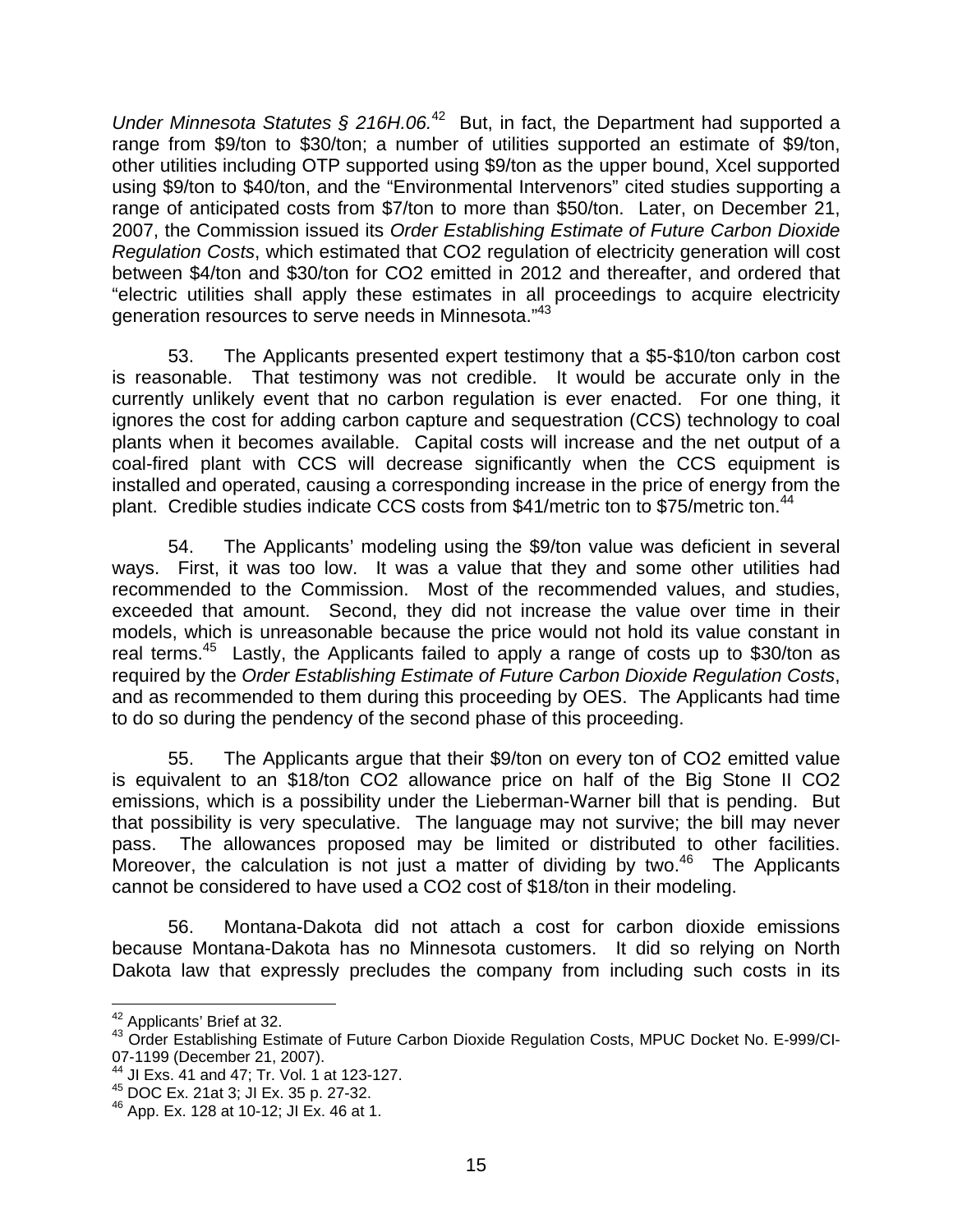<span id="page-16-0"></span>resource planning models and the carbon dioxide value of zero previously set by the Commission for out-of-state power plants[.47](#page-16-1) 

57. After the *Order Establishing Estimate of Future Carbon Dioxide Regulation Cost,* and during the pendency of this case, the Applicants asked Burns & McDonnell to conduct a levelized cost analysis to determine the sensitivity of Big Stone II to future carbon costs. Burns & McDonnell looked at the impact on the busbar cost of electricity from several different sizes of supercritical coal plants and combined cycle natural gas plants at costs between \$4 and \$30 per ton.<sup>[48](#page-16-2)</sup>

58. Burns & McDonnell reported that the "cross-over" point at which a hypothetical natural gas/wind combination became lower cost than Big Stone II for the municipal Applicants (CMMPA, MRES, and Heartland) was always above \$30/ton. For investor-owned utilities like OTP and Montana-Dakota, the cross-over point could be as low as \$17/ton, but with more realistic assumptions regarding wind and natural gas, that figure also was above  $$30/t$ on.<sup>[49](#page-16-3)</sup>

59. The Burns & McDonnell analysis is not a capacity expansion model and does not show that Big Stone II is a lower cost option than DSM or renewable energy alternatives. It compares dollars per megawatt-hour of busbar costs of dissimilar projects and fails to evaluate the overall, integrated, impact of the costs and benefits that a single resource can have on other resources. It provides only limited information on how any particular resource matches up with the Applicants' existing resource mix, existing load requirements, or the electrical system in total. It does not provide a basis for a renewable preference decision.<sup>50</sup>

60. As discussed below, Synapse reran several of the Applicant's models with higher and more reasonable estimates of future CO2 costs. Those costs substantially reduced the models' choices of the Big Stone II project over renewable alternatives.

### **Capital Cost for Big Stone II.**

61. In order to make a comparison of the relative costs of alternative technologies, it is necessary to include in the models the estimated costs of a supercritical pulverized coal plant of the size of Big Stone II. The Applicants estimated the cost of a 500 MW Big Stone II facility by starting with the cost estimates that Black & Veatch provided in late summer of 2006 and applying an allocation formula developed by the Electric Power Research Institute (EPRI) to calculate the cost of the smaller unit. The Applicants then applied an overall 6% escalation factor to account for the delay in the expected in-service date. $51$ 

<span id="page-16-2"></span>

<span id="page-16-1"></span><sup>&</sup>lt;sup>47</sup> Order Affirming in Part and Modifying in Part Order Establishing Environmental Cost Values, Docket No. E-999/CI-93-583, at 3-5 (July 2, 1997); Order Establishing Estimate of Future Carbon Dioxide Regulation Costs, MPUC Docket No. E-999/CI-07-1199.<br><sup>48</sup> App. Ex. 121 (Greig).

<span id="page-16-4"></span><span id="page-16-3"></span>

<sup>48</sup> App. Ex. 121 (Greig). 49 *Id*. 50 Tr. Vol. I at 34:1-20; JI Ex. 3-K. DOC Ex. 22 at 7.

<span id="page-16-5"></span> $51$  App. Ex. 115 at 5, lines 12-14 (Rolfes).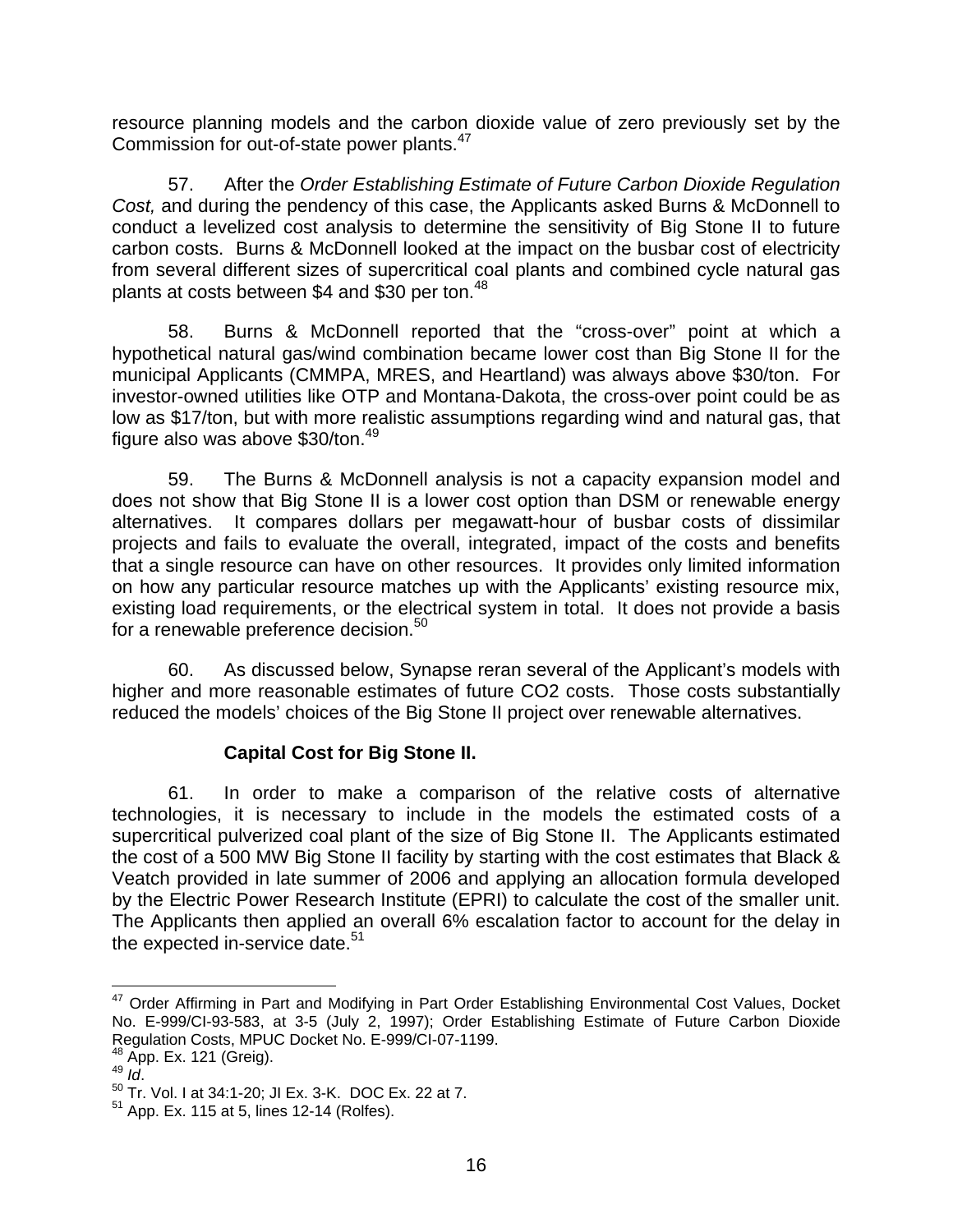62. Using this formula, the Applicants estimated that a 500 MW Big Stone II facility would cost \$1.272 billion in nominal dollars, for a 2013 in-service date, not including the cost of transmission.<sup>52</sup>

63. The Applicants did not ask Black & Veatch to update the detailed capital budget it prepared around August 2006 because the Applicants were confident in the estimate they made and because the Applicants still remained uncertain about the timing of the necessary permits for the Big Stone Project.<sup>53</sup> As a practical matter, the Applicants were not willing to make the investments necessary to obtain pricing estimates until current permitting uncertainties are resolved. The Applicants will obtain a formal update of the costs once the permits are obtained. In addition, the Applicants have found some softening of labor and commodity costs recently that provide some indication that prices are not rising dramatically at this point.<sup>[54](#page-17-2)</sup>

64. On the other hand, some evidence does indicate some potential for larger construction cost increases than the six percent. For example, the Applicants' vendor for the boiler, a major portion of the cost of the plant, informed the Applicants that the price for the boiler had escalated significantly more than six percent.<sup>55</sup> Similarly, Black & Veatch, the Big Stone II project engineering firm, has warned Applicants of the likelihood of continued high construction costs and delayed construction schedules.<sup>[56](#page-17-4)</sup>

65. Another factor that affects the modeling results is the in-service date. The Applicants are planning for an in-service date for Big Stone II in the summer of 2013.<sup>57</sup> This schedule assumes that the Minnesota PUC will issue a Certificate of Need in spring 2008 and that construction will take roughly 62 months.<sup>58</sup> That date is somewhat tenuous.

66. The Office of Energy Security is uncertain about the capital cost and suggests that a condition be imposed to limit cost recovery by OTP (the only rateregulated Applicant) in future rates if the estimate is exceeded.

67. The six percent inflation factor on the estimated cost of Big Stone II used by the Applicants in their modeling was overly conservative. In those models where other deficiencies existed that unreasonably biased the models toward selecting Big Stone II over alternatives, the results were not sufficiently reliable to demonstrate that Big Stone II is less expensive than renewable energy sources.

<span id="page-17-0"></span><sup>&</sup>lt;sup>52</sup> *Id.* at 4 (Rolfes). The cost of the transmission lines is also increasing due to inflationary pressures, estimated to be 6% per year. The earlier estimate was that the transmission lines, with an in-service date in 2011, would cost 238 million dollars. *See* Initial ALJ Report ¶ 176.<br><sup>53</sup> App. Ex. 115 at 6, lines 5-16 (Rolfes).<br><sup>54</sup> App. Ex. 125 at 4 (Rolfes).<br><sup>55</sup> JI Ex. 40; Tr. Vol. 1 at 76-77.

<span id="page-17-1"></span>

<span id="page-17-2"></span>

<span id="page-17-3"></span>

<span id="page-17-4"></span>

 $^{56}$  JI Ex. 35 at 54-55.<br> $^{57}$  App. Ex. 115 at 2 (Rolfes).

<span id="page-17-6"></span><span id="page-17-5"></span><sup>57</sup> App. Ex. 115 at 2 (Rolfes). <sup>58</sup> *Id*. at 2, lines 14-27.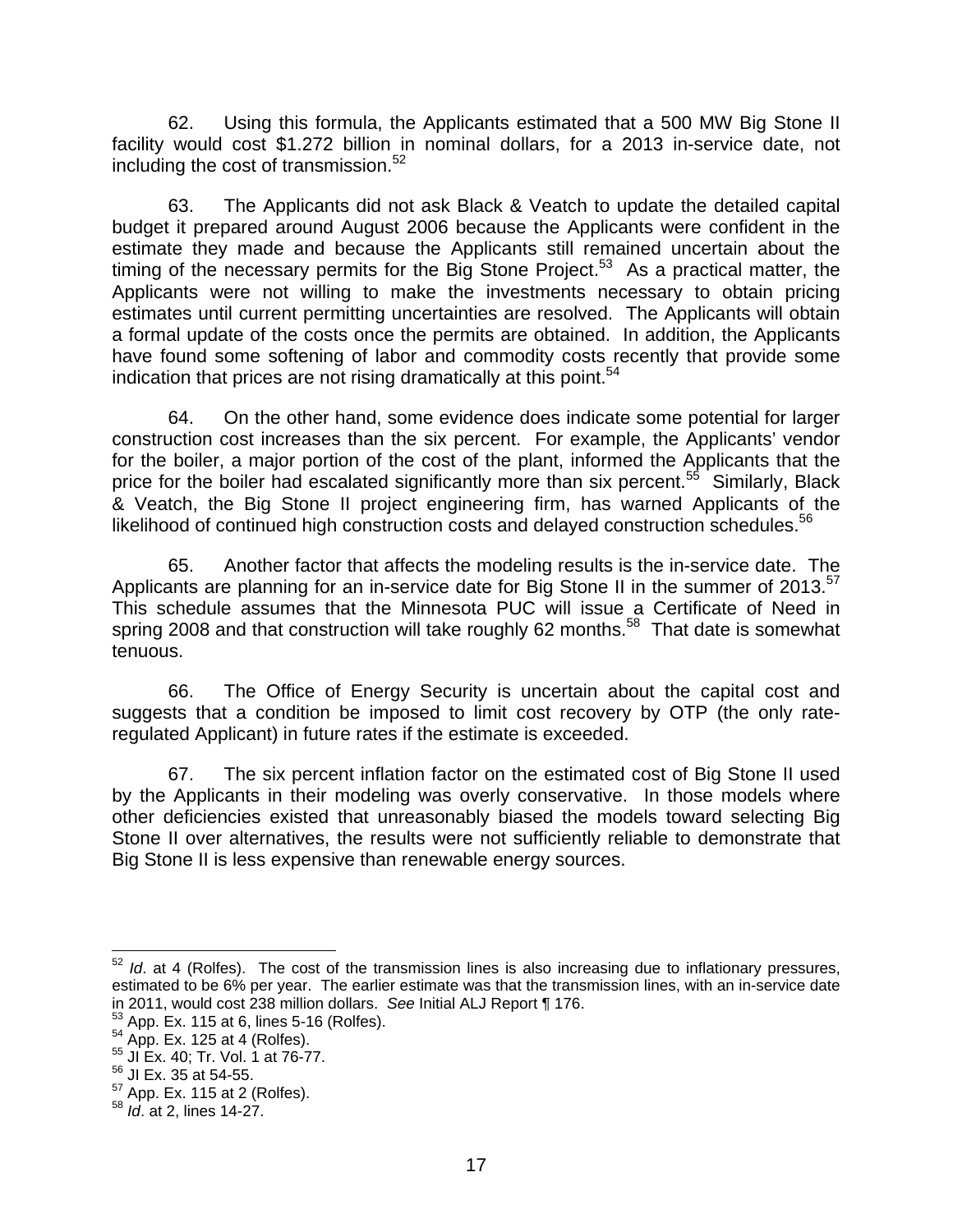#### **CMMPA**

<span id="page-18-0"></span>68. CMMPA believes it needs low-cost, baseload energy to replace the higher cost market purchases and diesel-fired generation on which now depends. It suggests that 40 to 50 MW from Big Stone II would be an economic component of a least-cost resource expansion plan for CMMPA that also includes additional wind and conservation savings.<sup>5</sup>

69. There were significant failures in CMMPA's modeling. Primarily, CMMPA's Strategist results discarded "viable" potentially least-cost options. This means that it cannot be found that Big Stone II is the least-cost option. When asked by Dr. Rakow to address the issue, CMMPA's resource planner responded simply that no model can test "all possible combinations." But, as Dr. Rakow noted, "It is not necessary to explore all potential combinations, only reasonable combinations." Moreover, MRES successfully remedied a similar problem, which shows that the Strategist model itself is not flawed, but that the modelers can and should address the problem.<sup>60</sup>

70. Synapse developed low, medium, and high CO2 forecast price values for Big Stone II at 500 MW and at 580 MW. Its low value for the 500 MW plant is \$24 in 2015 and increasing in subsequent years. Other than the inflation factor, this value is within the range estimated by the Commission.

71. If CMMPA's modeling assumptions are adjusted to consider the lowest Synapse CO2 value instead of \$9/ton, Strategist selects only 21 MW of Big Stone II, as compared to CMMPA's proposed share of 40 MW. If, as Synapse suggests, the model is further adjusted to assume a 10% increase in capital costs for Big Stone II instead of 6%, Strategist selects only 10.5 MW of Big Stone II.<sup>[61](#page-18-3)</sup>

72. CMMPA has not demonstrated that any particular amount of baseload from Big Stone II is less expensive than renewable sources.

#### **Heartland**

73. Heartland believes its modeling showed that increasing its share of Big Stone II from 25 MW to 30 MW is the preferred low-cost option to meet its future need.<sup>[62](#page-18-4)</sup>

74. Heartland did not use a capacity expansion model and, therefore, could perform only limited testing to determine whether its claimed need could be met less expensively by baseload Big Stone II generation than by renewables. For this reason,

<span id="page-18-2"></span><span id="page-18-1"></span>

 $^{59}$  App. Ex. 117 at 16-17 (R. Davis).<br> $^{60}$  App. Ex. 132 at 4 (R. Davis); DOC Ex. 27 at 6-8 (Rakow)  $^{61}$  JI Ex. 35 at 72, Table 8.

<span id="page-18-3"></span>

<span id="page-18-4"></span><sup>62</sup> App. Ex. 120 at 13-15 (Knofczyinski).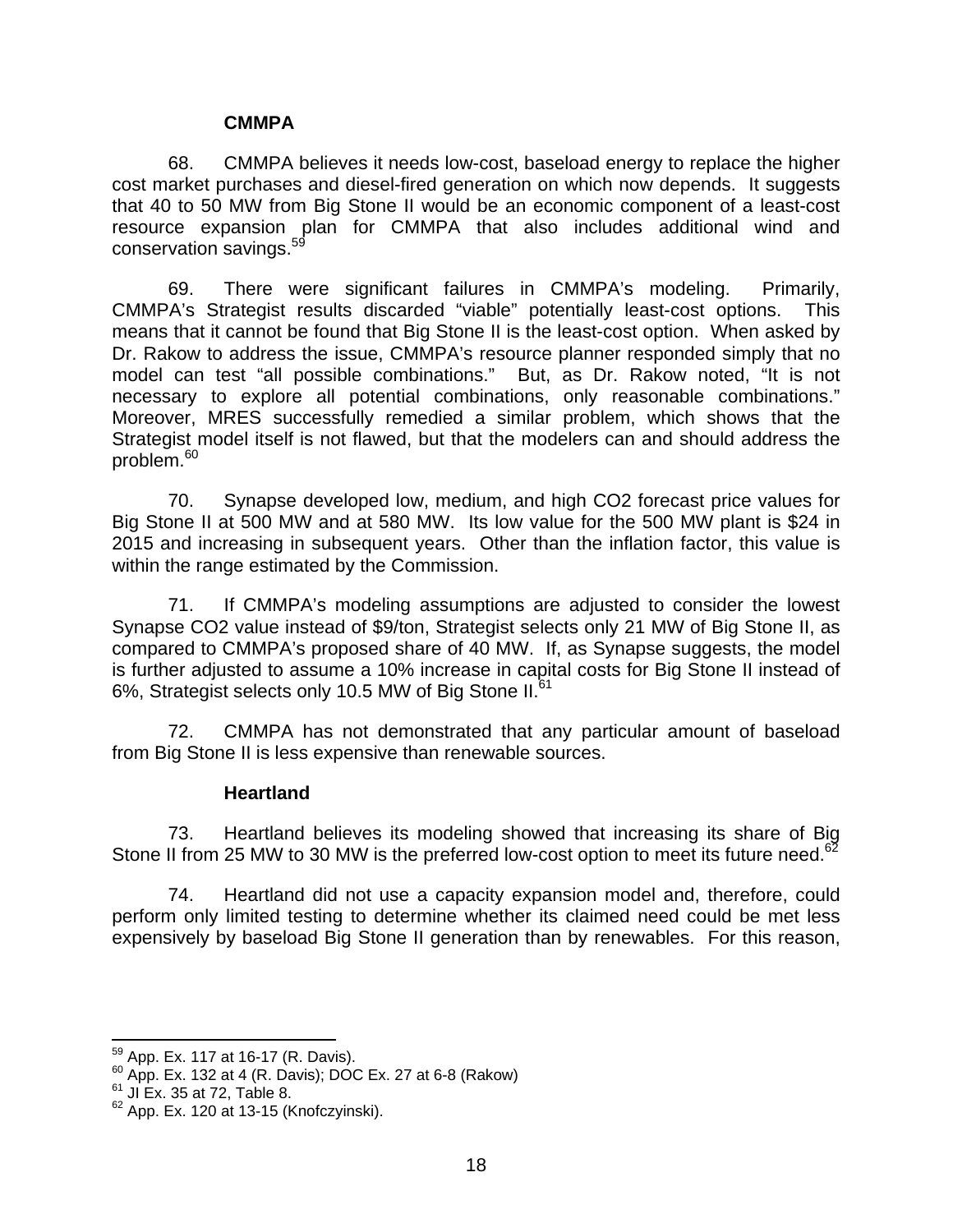<span id="page-19-0"></span>Heartland failed to demonstrate that any particular share of Big Stone II is either needed or preferred to renewables and conservation.<sup>63</sup>

#### **Montana-Dakota**

75. Montana-Dakota claims that its Strategist modeling showed that it should increase its share of Big Stone II from the 116 MW initially sought in 2006 to 131 MW. It admits that renewable alternative plans involving large amounts of wind and natural gas have total study period costs within one percent of its least-cost plan, but claims wind and natural gas should not be selected Montana-Dakota has not had an opportunity to assess whether a wind and natural gas plan would be practical..<sup>[64](#page-19-2)</sup>

76. As previously found, Montana-Dakota failed to demonstrate that its demand forecast was reasonable and failed to show that conservation would be more expensive than energy from Big Stone II. Regarding the requirement to compare renewable alternatives, Montana-Dakota's modeling failed to include any emissions data. Thus, in OES's opinion, no valid conclusions can be drawn from Montana-Dakota's modeling results.<sup>[65](#page-19-3)</sup>

77. Synapse re-ran Strategist with Montana-Dakota's inputs, but added in the Applicants' suggested CO2 cost of \$9/ton, except that it escalated it 2.5% per year for inflation. Strategist picked zero megawatts of Big Stone II. Synapse re-ran Montana-Dakota's data using a 10% inflation factor on capital cost for the Big Stone II Project, with no CO2 cost value, and Strategist picked zero megawatts of Big Stone II. In scenarios where Strategist selects no amount of Big Stone II, the model adds natural gas combustion turbines operated as peaking units and additional amounts of windpower.<sup>[66](#page-19-4)</sup>

78. Synapse also confirmed Montana-Dakota's admission that its modeling showed that natural gas and wind were "competitively priced" with Big Stone II. The alternatives were 0.56 % more expensive than Big Stone II over the study period (including end effects) and 5% less expensive than Big Stone II over the shorter planning period.<sup>[67](#page-19-5)</sup>

79. Montana-Dakota is located in North Dakota and has no customers in Minnesota. North Dakota law precludes Montana-Dakota from factoring in carbon costs in its resource planning. But, Montana-Dakota is not in this proceeding doing resource planning in North Dakota. It is here requesting a Certificate of Need for a transmission line in Minnesota, which it claims it requires to transport 131 MW of electricity it needs from Big Stone II. As such, it is subject to the requirements of Minnesota law for such a Certificate of Need. It is required to prove that it accurately determined its demand for the 131 MW it claims, that none of that demand can be reduced by more conservation

<span id="page-19-1"></span><sup>&</sup>lt;sup>63</sup> DOC Exs. 20 at 14 (Rakow) and 27 at 8, 16 (Rakow).<br><sup>64</sup> App. Ex. 119 at 13-14 (Heidell).<br><sup>65</sup> DOC Ex. 27 at 8, 16 (Rakow).<br><sup>66</sup> JI Ex. 35 at 82.<br><sup>67</sup> JI Ex. 35 at 78.

<span id="page-19-2"></span>

<span id="page-19-3"></span>

<span id="page-19-4"></span>

<span id="page-19-5"></span>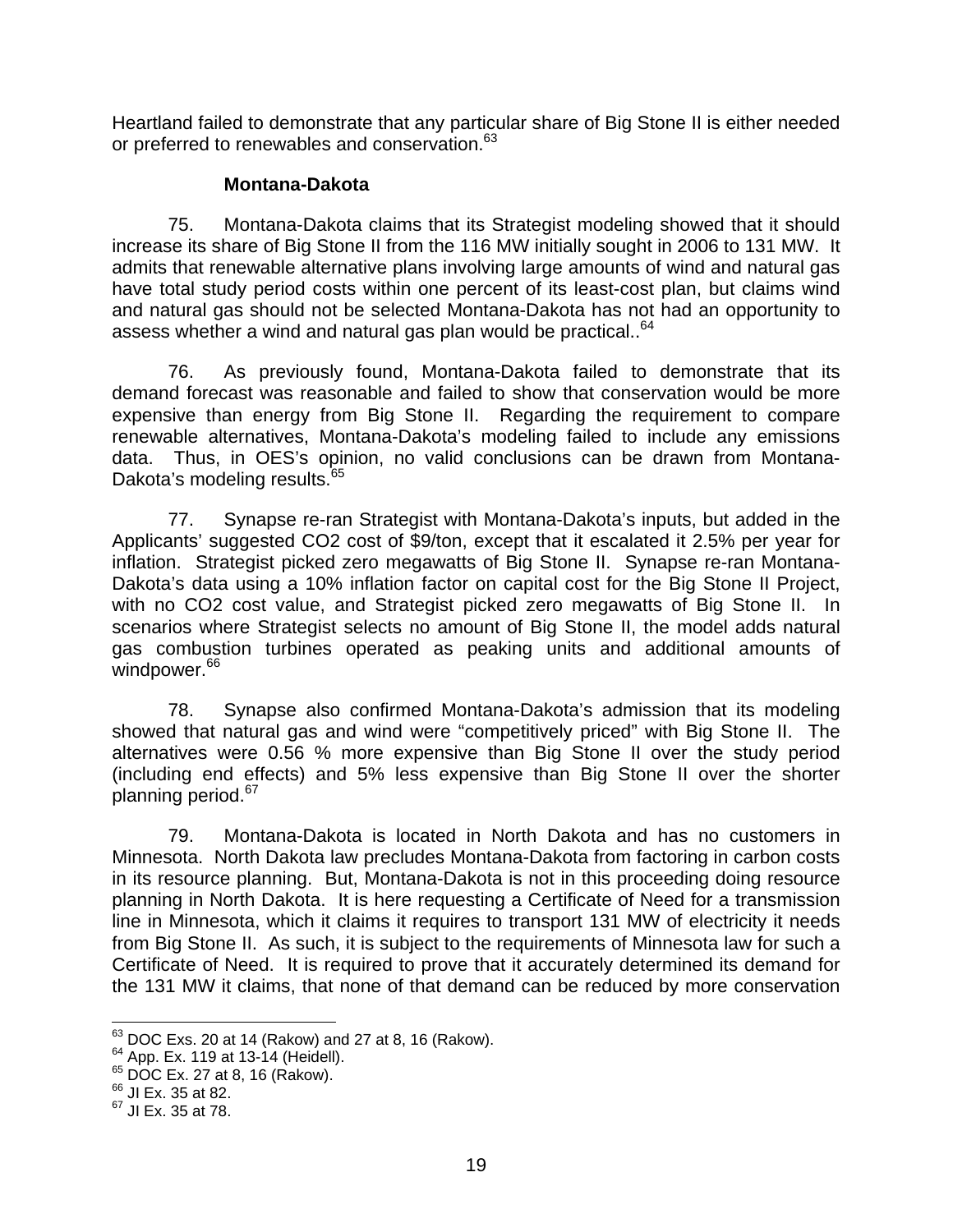<span id="page-20-0"></span>or load management, and, at this point, that none of it can be obtained more economically from renewable alternatives. Montana-Dakota has carried none of its burdens.

#### **MRES**

80. MRES modeled its own resource needs and the needs of Hutchinson Utilities Commission, to which it provides energy under a contract. MRES's capacity expansion modeling was reasonably done with appropriate inputs. It demonstrated a need for Big Stone II as part of the least-cost mix for MRES and HUC. For MRES, the least-cost plan calls for a minimum of 120 MW from Big Stone II. HUC requires at least 25 MW from Big Stone II.<sup>68</sup>

81. The Office of Energy Security reviewed MRES's modeling, raised several issues with MRES, and ultimately concluded that MRES had demonstrated that baseload energy was needed as claimed for MRES and HUC and that meeting the need with non-renewable versus renewable energy sources will be less expensive.<sup>69</sup>

82. Joint Intervenors' consultant Synapse was able to do only a very few reruns of MRES's modeling and was not able to show significant deficiencies in that modeling. Strategist modeling scenarios using Synapse estimates of the low CO2 cost value and a capital cost increase of 10% still show the MRES need for 120 MW from Big Stone II. In a modeling scenario in which Synapse's mid-case CO2 costs and a ten percent increase in the capital cost of Big Stone II were used, Strategist chose 60 MW, a lesser amount.<sup>70</sup> The Synapse low CO2 cost value is a reasonable value to use in this proceeding.

83. MRES satisfactorily demonstrated its need for 120 MW from Big Stone II and HUC's need for 25 MW from Big Stone II, that it explored the possibility of obtaining power from renewable energy sources, and that Big Stone II is less expensive (considering environmental costs) than power generated by renewable energy sources.

#### **OTP**

84. Because OTP used the IRP Manager capacity expansion model, the Office of Energy Security and Synapse could not fully test the reasonableness of OTP's modeling. They could not simply import the IRP Manager input into Strategist. As OTP was experiencing itself with converting to Strategist, it is necessary to develop an entire database of inputs in Strategist's format, a time-consuming process. OTP was responsive and helpful with respect to concerns raised by the Office of Energy Security. Its resource planner modified some inputs in IRP Manager as requested by OES.

<span id="page-20-1"></span><sup>&</sup>lt;sup>68</sup> App. Exs. 118 at 23-28 (Schumacher); 118A at 4-7 (Schumacher). HUC has a power sale agreement to buy 40 MW of capacity and energy from MRES. Initial ALJ Report, Finding 10.

<span id="page-20-2"></span><sup>69</sup> DOC Exs. 21 at 6-7 (Rakow) and 27 at 2, 16 (Rakow).<br><sup>70</sup> JI Ex. 38 at 18-19.

<span id="page-20-3"></span>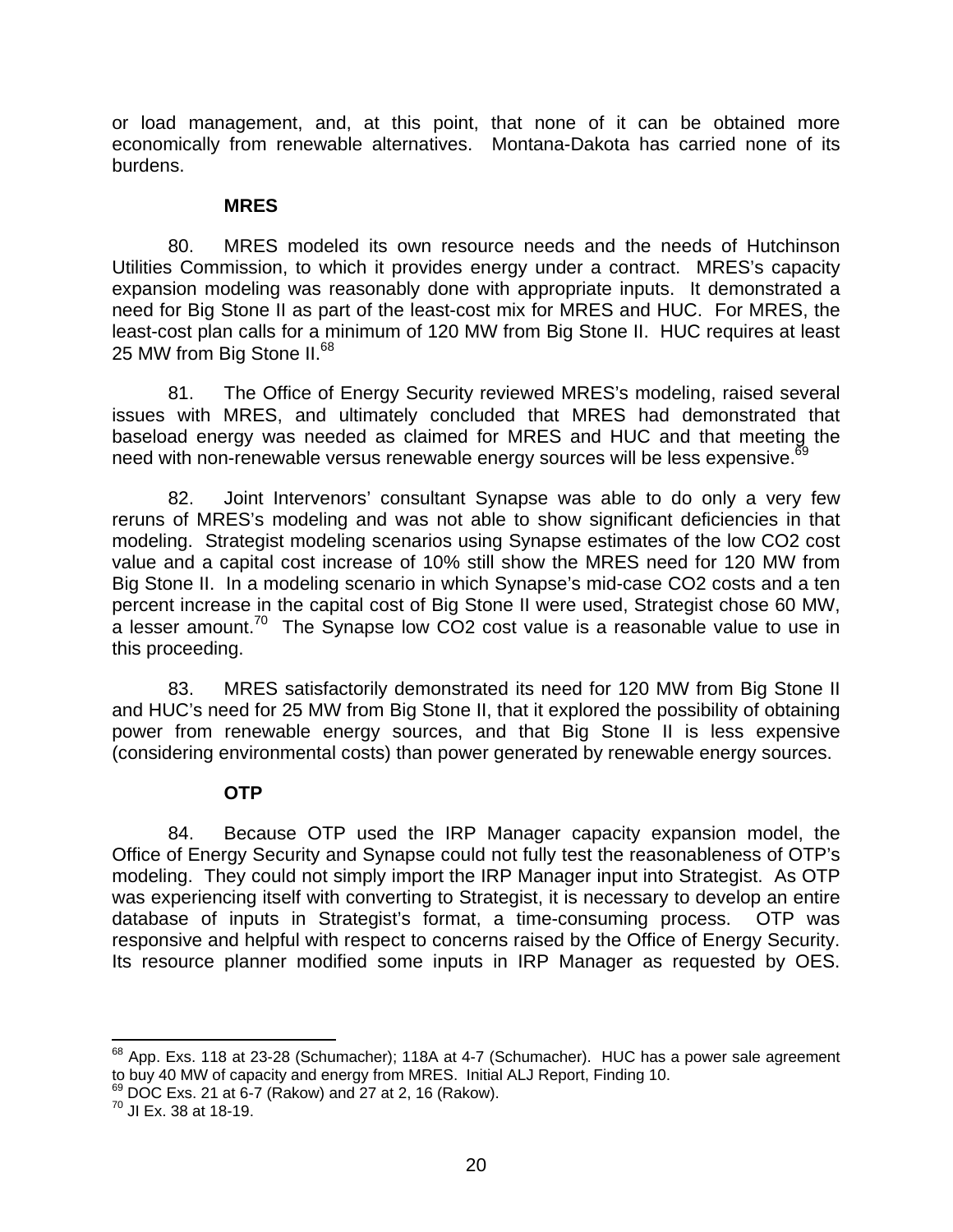Ultimately, the Office of Energy Security offered a conditional endorsement of OTP's modeling.<sup>[71](#page-21-0)</sup>

85. In its IRP Manager modeling, OTP applied many inputs, or assumptions, to reflect OTP's situation, including the following. OTP has lost or is losing almost 115 MW of resources by 2010, over 105 MW of which is baseload. It plans to retire 145 MW of baseload coal-fired capacity at Hoot Lake Units 2 and 3 at the end of 2017. A Manitoba Hydro option that was examined in the first phase of this proceeding is not a possibility because Manitoba Hydro no longer has capacity and energy available. OTP's modeling assumed full implementation of the RES, full achievement of the 1.5 percent conservation savings, and a carbon tax of \$9/ton on all tons of emissions. With these inputs, the model showed that 170 MW of Big Stone II is the most economic alternative.[72](#page-21-1)

86. OTP's examination of alternatives was limited. Originally, its resource planner did not vary any input assumptions other than turning the opportunity to make wholesale sales off and on, and did not examine the impact of higher CO2 prices, higher construction costs, additional schedule delays, higher or lower fuel prices, or higher or lower loads and energy requirements.<sup>73</sup> However, in rebuttal testimony, he increased capital costs by 10 percent and increased carbon dioxide costs somewhat by adding in the high environmental cost values established by the Commission under Minn. Stat. § 216B.2422. It is not clear from his testimony exactly what value he used. The revised modeling still demonstrated a baseload need from Big Stone II of 170  $MW<sup>74</sup>$  $MW<sup>74</sup>$  $MW<sup>74</sup>$ 

87. Dr. Rakow stated that if OTP's assumptions and modeling are reasonable, it has demonstrated a baseload need from BSII of 170 MW.<sup>75</sup> However, he had concerns about some of the assumptions in OTP's modeling.

88. OTP's model assumed the shutdown of its Hoot Lake generation facility at the end of 2017. If that had not been assumed, the model would not have selected the same quantity of energy and capacity from Big Stone II. The Office of Energy Security recommends that OTP be required to commit to shutting down Hoot Lake consistent with the modeling provided so that the conditions assumed in the modeling that created the claimed need actually arise. They recommend that a compliance filing be due approximately 90 days after the date of the Commission's final order in this docket.<sup>76</sup>

89. There is no evidence to suggest any reason to doubt that closing down Hoot Lake is truly OTP's intention. It is reasonable for OTP to replace it with the more efficient and less-polluting Big Stone II. It was reasonable for the model to assume it would be closed.

<span id="page-21-0"></span><sup>&</sup>lt;sup>71</sup> DOC Exs. 20 at 20 (Rakow), 22 at 5 (Rakow), 27 at 2-5 (Rakow). <sup>72</sup> App. Exs. 116 at 19-20 (Morlock) and 131 at 5-8 (Morlock). <sup>73</sup> JI Ex. 35 at 61 (Schlissel); DOC Ex. 22 at 5 (Rakow). <sup>74</sup> App. Ex. 131 at 14-15 (Mo

<span id="page-21-1"></span>

<span id="page-21-2"></span>

<span id="page-21-3"></span>

<span id="page-21-4"></span> $75$  DOC Ex. 27 at 16 (Rakow).<br> $76$  DOC Ex. 27 at 4-5 (Rakow).

<span id="page-21-5"></span>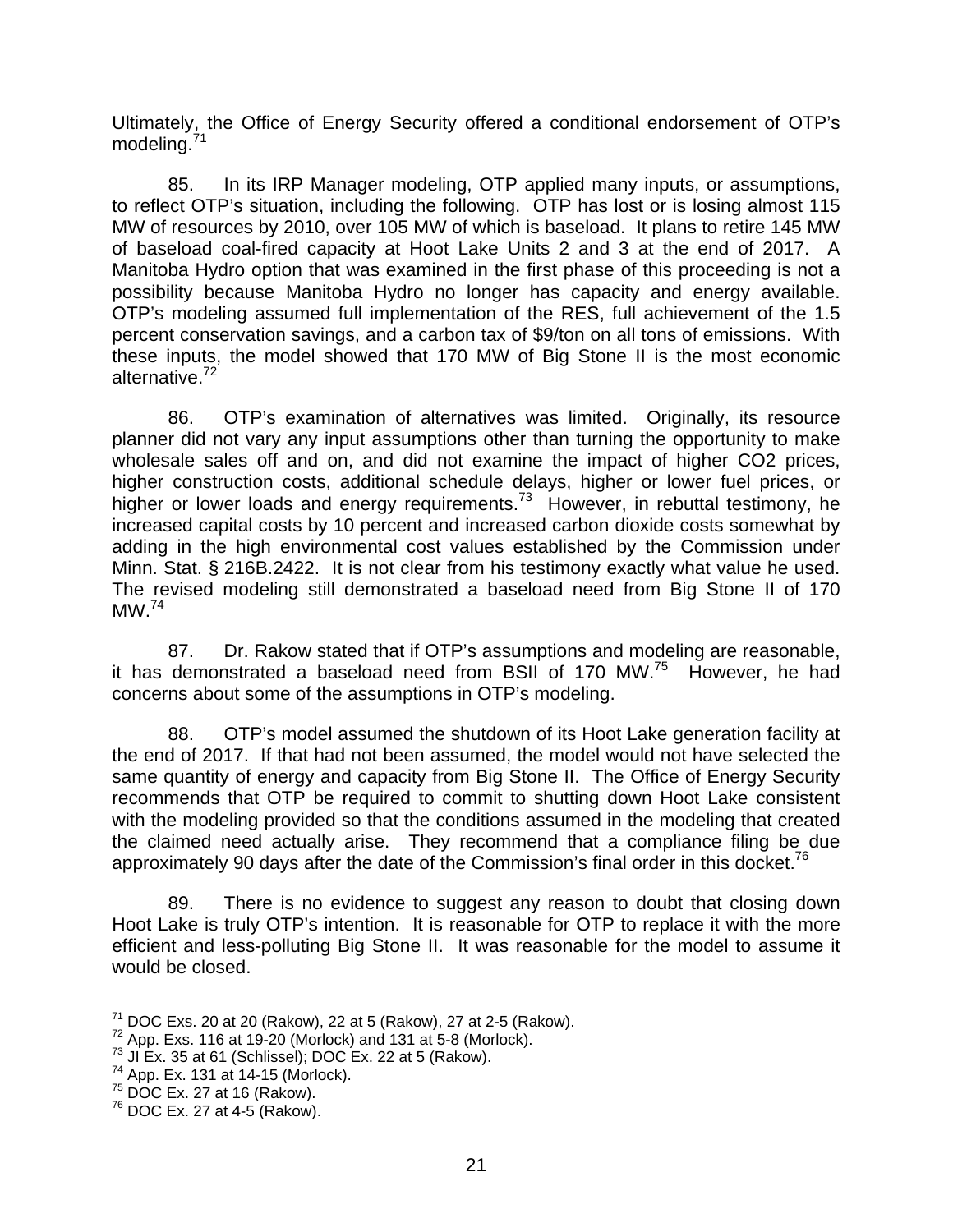90. OTP used several incorrect fuel cost assumptions in its capacity expansion modeling and failed to test a variety of fuel cost scenarios. For example, it assumed that the MISO wholesale energy market is "predominately driven" by the cost of natural gas fueled combustion turbines and therefore applied its CO2 cost to combustion turbines rather than coal plants. But, the load following units in MISO are more often coal-fired generation than natural-gas-fired generation, so coal represents the price setting unit more often than natural gas. Therefore, the inputs should have reflected the cost of CO2 on coal plants or, more accurately, the weighted average of gas and coal CO2 costs.<sup>77</sup> This error biased the model in favor of Big Stone II.

91. Another error regarding OTP's fuel cost assumptions is OTP's view that natural gas pricing is more volatile than coal prices and that future natural gas prices are likely to be much higher than coal prices will be. Actually, forecasts of future coal prices have risen nearly as much over the past five years as forecasts of future natural gas prices have risen during the past ten years. Thus, it cannot be said that adding natural gas combustion turbines for peaking to back up the renewables represents a higher risk of future fuel price increases than adding coal.<sup>78</sup> This error biased the model in favor of Big Stone II.

92. Another incorrect assumption was that imposition of federal CO2 costs will cause natural gas prices to rise more than other fuels. In the Office of Energy Security's opinion, the first main effect of a CO2 tax that must be considered in modeling is that new generation additions will be pushed from carbon-intensive coal to less carbonintensive natural gas generation and, similarly, from natural gas generation to renewables, nuclear resources, and energy conservation. The second is that existing carbon-intense generation will be displaced by new less carbon-intense generation.<sup>79</sup> Thus, demand for natural gas may actually decrease. Again, increasing the gas price made Big Stone II more attractive in the model.

93. The Office of Energy Security's main concern as to OTP's assumed fuel prices is that OTP did not model a variety of different fuel price assumptions, such as significantly higher coal prices. For example, even if future natural gas prices were assumed to be much higher than coal prices, OTP's system may be relatively unaffected because of the relatively small amount of natural gas that would be used. But OTP is highly dependent on coal for meeting almost all of its customers' energy needs. Therefore, even small increases in coal prices could result in a very large rise in OTP's energy price. Thus, there is a valid concern regarding OTP's over-exposure to coal, which OTP did not model.<sup>[80](#page-22-3)</sup>

94. Estimating the cost of future CO2 regulation is just as important for accurate modeling as estimating future natural gas and coal prices. The Office of Energy Security did not endorse any particular cost or range of costs for this proceeding, but instead urged OTP and the other Applicants to test different cost

<span id="page-22-0"></span>

<span id="page-22-2"></span><span id="page-22-1"></span>

<sup>&</sup>lt;sup>77</sup> DOC Exs. 20 at 6-7 (Rakow) and 27 at 2-3 (Rakow).<br><sup>78</sup> DOC Ex. 20 at 30-31 (Rakow).<br><sup>79</sup> DOC Exs. 20 at 7-8 (Rakow) and Ex. 22 at 5 (Rakow).<br><sup>80</sup> DOC Ex. 27 (Rakow) at 9-10; Tr. Vol. III (NP) at 37.

<span id="page-22-3"></span>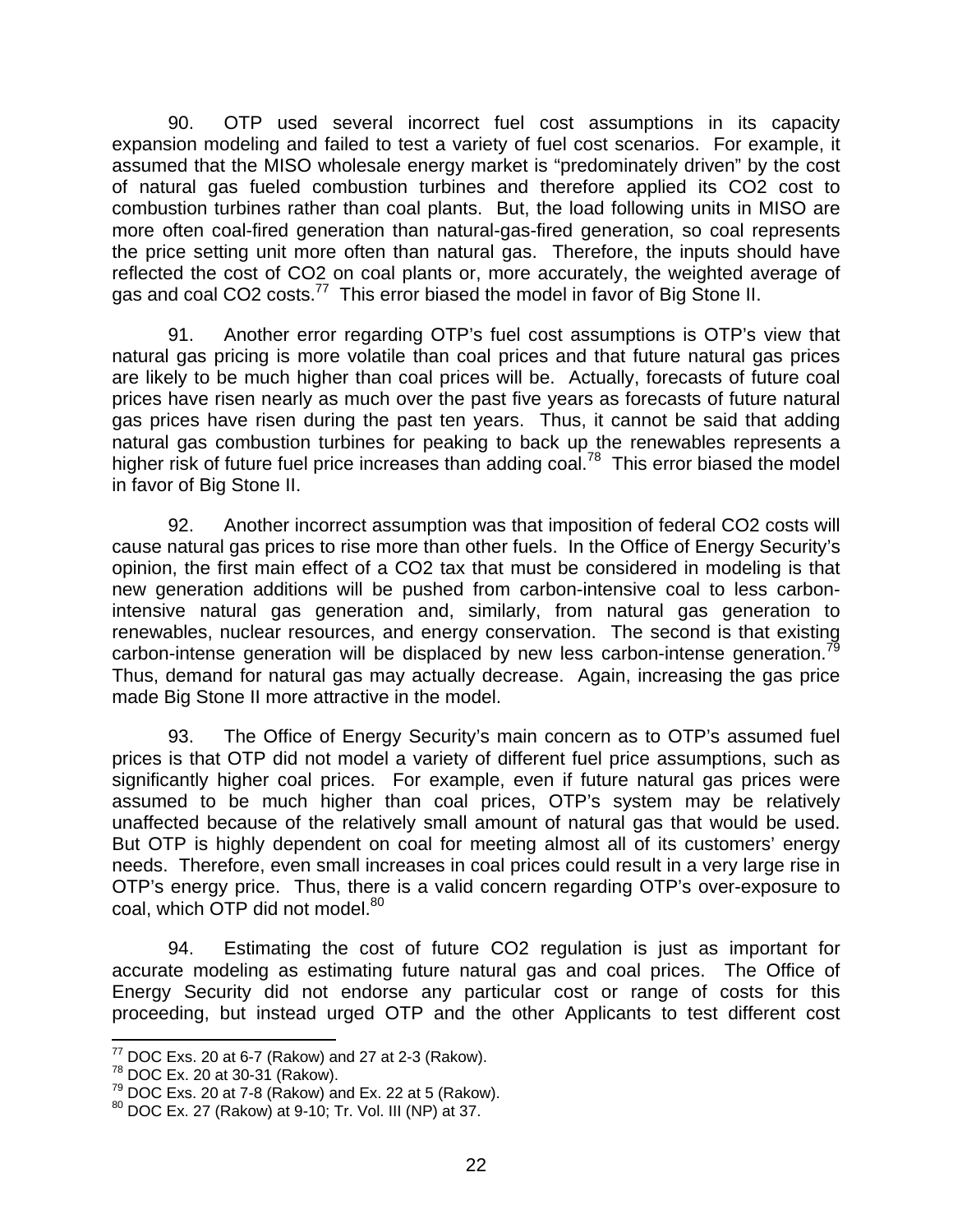<span id="page-23-0"></span>assumptions. OTP did not do so to any significant degree, even in the revised IRP Manager runs presented on rebuttal. This failure left a significant risk virtually unexplored. It is a deficiency in OTP's modeling.

95. Thus, OTP failed to allow its model to test the system impact as to the possibility of much higher levels of costs for CO2, higher construction costs and costs of delay, and a variety of fuel cost changes.<sup>81</sup> Because of all these deficiencies, OTP has not satisfactorily demonstrated that did that none of the energy it claims it needs from Big Stone II can be obtained more economically from renewable alternatives.

### **V. Public Comments**

96. Members of the public were afforded numerous opportunities to submit comments during this proceeding, and many individuals elected to do so, either by making oral comments at the supplemental public hearing held in Ortonville, Minnesota, on January 10, 2008, or by submitting written comments. As was the case in the original proceeding, nearly all the comments made during this recommenced proceeding related to Big Stone II, which was often referred to as "the project," and few comments focused on the transmission lines.

97. Although the majority of the public comments exceeded the limited scope of the issues to be addressed in this recommenced proceeding, they are summarized below for the consideration of the Commission. Other comments made by representatives of the parties have been considered as part of those parties' evidence, and are not generally repeated here.

# **Economic Impact**

98. Dick Anfang, President of the Minnesota State Building and Construction Trades Council, supported the Big Stone II power plant because it will provide wellpaying jobs during and after construction, produce more electrical power to meet energy demands, emit lesser levels of pollutants, and provide new transmission for renewable energy.<sup>[82](#page-23-2)</sup>

99. Local Union 949 of the International Brotherhood of Electrical Workers (IBEW), which represents approximately 2,500 workers in North Dakota, South Dakota, Minnesota, and Iowa, requested favorable consideration of the Applicants' petition for a Certificate of Need. Local 949 asserted that consumption of electricity is growing at the approximate rate of 2.5% per year and is expected to continue to an expected rate of 15% over the next decade. It contended that a coal-fired generating plant would meet customers' needs for an efficient, reliable, and safe source of power, and emphasized that the plant will use the best available emission-control technology and operate in an environmentally responsible manner.<sup>83</sup> Roger Hoff, an employee of Otter Tail Power and a member of IBEW Local 949, also expressed support for the construction of the

<span id="page-23-1"></span>

<span id="page-23-3"></span><span id="page-23-2"></span>

<sup>&</sup>lt;sup>81</sup> JI Ex. 33 at 61 (Schlissel) and DOC Ex. 22 at 5 (Rakow).<br><sup>82</sup> Letter from Dick Anfang (Jan. 8, 2008) (Public Ex. 5).<br><sup>83</sup> Letter from Vincent Guertin (Jan. 8, 2008) (Public Ex. 29).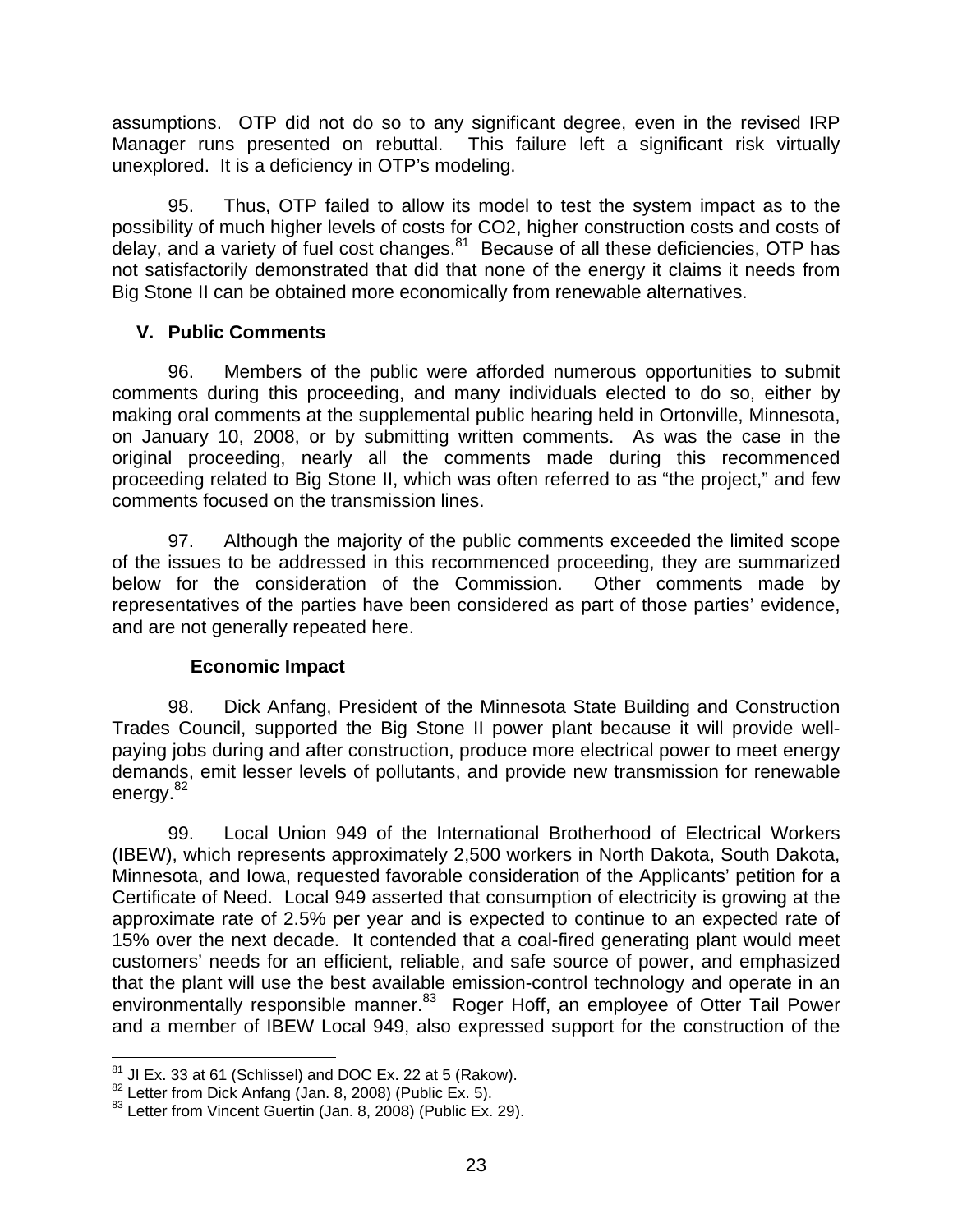Big Stone II plant and the proposed transmission lines. He asserted that base load generation is needed to transmit electricity from the proposed plant as well as wind generators, and that the economy of the area is dependent on reliable, affordable electricity.<sup>84</sup>

100. Mark Zemlicka, an employee of Big Stone I and a member of the International Brotherhood of Electrical Workers, also supported the construction of Big Stone II. He asserted that during construction, an average of 625 and a peak of 1,500 construction workers would be employed, and noted that many of these jobs would be union jobs. Once the plant was up and running, he stated that 35 to 40 new employees would be required to operate the plant. He contended that the ripple effect of these new jobs would generate \$3.1 million in goods and services and increase the tax base in the area. He urged support for the project because it would address the potential energy shortfall by more than doubling the generating capacity of the existing plant, and pointed out that a single highly advanced wet scrubber would be installed to serve both plants.<sup>85</sup>

101. George Smith, Executive Director of the Grant County Development Corporation in Milbank, South Dakota, urged support for the Big Stone II plant and transmission lines in part because the region will benefit from employment and spin-off businesses during construction and from the new jobs that will exist upon completion of the plant. He also contended that more power will be needed in the future and warned that shortages will occur and costs will become higher if the new plant is not built.<sup>86</sup>

102. Robin Johnson, 2007 President of the Montevideo Area Chamber of Commerce and a member of Clean Up the River Environment, expressed support for Big Stone II as the best practical answer available in the near term, and stressed the benefits to the local economy.<sup>[87](#page-24-3)</sup>

103. The Swift County Board passed a resolution of support for the Big Stone II Project generation and transmission facilities at a meeting held on January 15, 2008. The resolution noted that additional baseload resources were necessary and identified the Big Stone II Project as "the most cost effective option to meet the growing needs of Swift County and other MRES members to ensure rate stability and service reliability on a timely basis." The resolution emphasized the potential for future resource development that was created by the additional transmission capacity proposed by the project as well as the cost stability and system reliability that would result.<sup>[88](#page-24-4)</sup>

104. Paul Kittelson, the Mayor of Benson, urged approval of the proposed transmission lines. He indicated that new transmission and new baseload electricity are needed by the year 2012, and asserted that a coal-fired plant like Big Stone II would be able to provide base load at a reasonable price 100% of the time.<sup>89</sup> Blair Johnson, the

<span id="page-24-0"></span>

<span id="page-24-1"></span>

<span id="page-24-2"></span>

<span id="page-24-4"></span><span id="page-24-3"></span>

<sup>&</sup>lt;sup>84</sup> Letter from Roger Hoff (Jan. 14, 2008) (Public Ex. 25).<br>
<sup>85</sup> Ortonville Public Hearing, Jan. 10, 2008, Transcript at 69-70.<br>
<sup>86</sup> Letter from George Smith (Jan. 10, 2008) (Public Ex. 26).<br>
<sup>87</sup> Letter from Robin Joh

<span id="page-24-5"></span>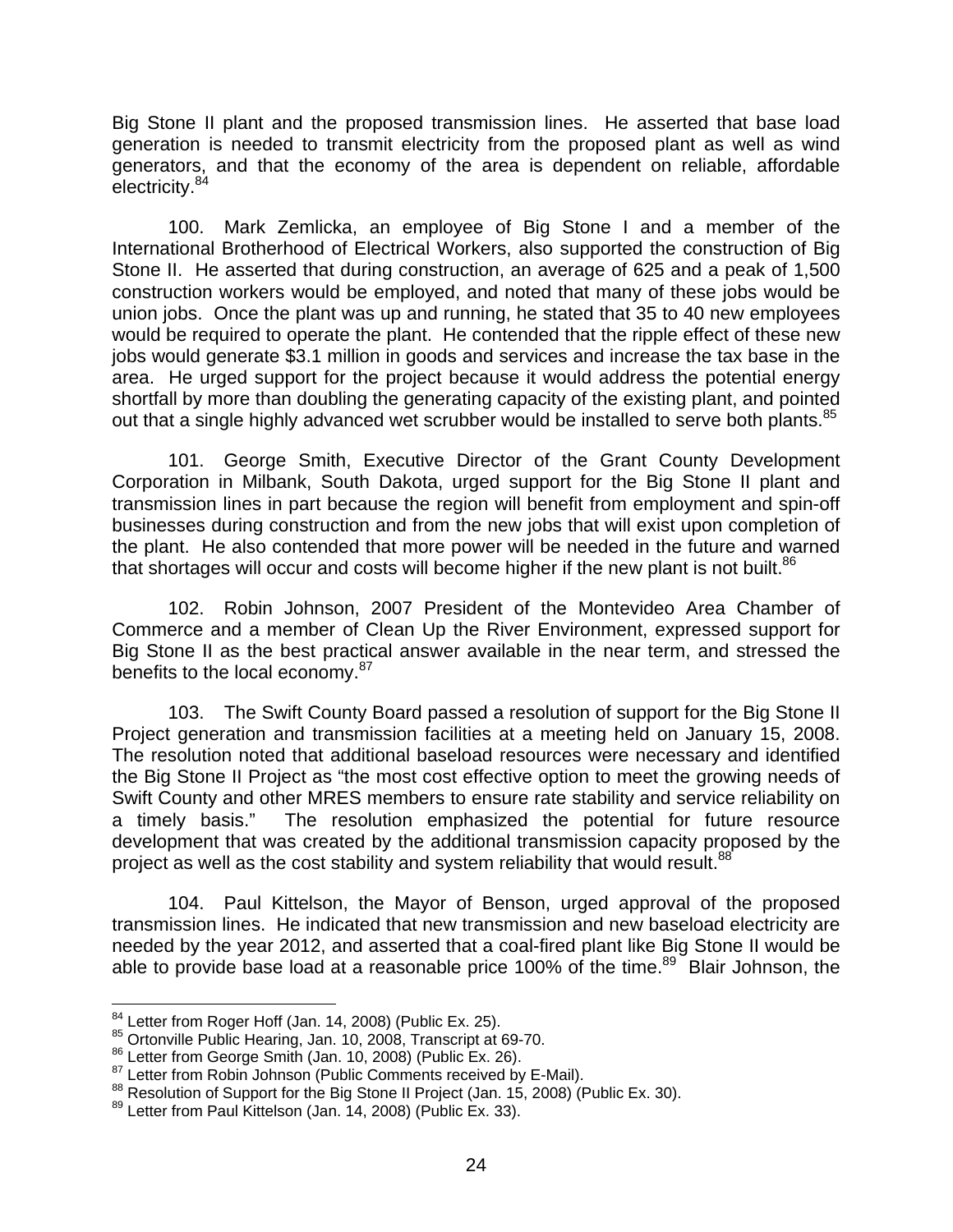Mayor of Ortonville, also expressed support for the Big Stone II plant and the proposed transmission lines, particularly because they could be used to carry wind energy.<sup>[90](#page-25-0)</sup>

105. The Minnesota Chamber of Commerce, represented by William Blazer, expressed support for the issuance of the Certificate of Need. Members of the Chamber are concerned about the supply, cost, and reliability of electricity. They strongly support building transmission lines that would bring power to Minnesota from other states in order to increase the supply of electricity. The Chamber also asserted that building a state-of-the-art power plant like Big Stone II will benefit the environment, give utilities more options with respect to some of their other power plants, and open up the possibility for more wind-generated power.<sup>91</sup>

106. Robert Pflueger, a retired attorney who resides in Ortonville, filed comments noting his support for the Big Stone II Project. He asserted that usage of electrical energy is increasing; Minnesota's transmission grid is outmoded and requires immediate attention; and the Project would provide reliable base load generation at the lowest cost. He emphasized that the jobs created by the Project both during and after construction would be a big boost to the local economy and that low energy rates would contribute to the business climate.<sup>[92](#page-25-2)</sup>

107. Marilyn Hanson, Branch President of CenBank in Ortonville, testified in favor of the project because it would provide a reliable and affordable source of electric power.<sup>93</sup> Jim Larson, Mike Rausch, and Jerry Gesch also expressed support for the project as a reliable and inexpensive source of needed base load. Mr. Rausch emphasized the decrease in emissions from Big Stone I that will occur if Big Stone II is built.<sup>94</sup> Rusty Dinberg, Ortonville resident, supported the Project as a reliable source of needed electricity and urged that the transmission line that runs from Ortonville to Morris be approved.<sup>[95](#page-25-5)</sup>

108. Al Crowser, General Manager of Alexandria Light and Power Municipal Electrical Utility, and Bruce Gomm, General Manager of Willmar Municipal Utilities, expressed support for the plant and transmission projects. They asserted that additional base load generation is needed during the next decade, and contended that the project will benefit the regional grid as well as the local economy. Mr. Gomm noted that even a short power outage may be life-threatening for some customers. Both Mr. Gomm and Mr. Crowser support the development of renewable energy and expect that the proposal will afford an increased opportunity to transmit wind-generated power.<sup>[96](#page-25-6)</sup>

109. Milt Latvala, Chairman of the Nashwauk Public Utilities Commission, also supported the Applicants' efforts to provide additional base load resources in the region.

<span id="page-25-1"></span><span id="page-25-0"></span>

<sup>&</sup>lt;sup>90</sup> Letter from Blair Johnson (Public Comments received by E-Mail).<br><sup>91</sup> Ortonville Public Hearing, Jan. 10, 2008, Transcript at 28-31; Public Ex. 10.<br><sup>92</sup> Letter from Robert Pflueger (Jan. 10, 2008) (Public Ex. 34).

<span id="page-25-2"></span>

<span id="page-25-3"></span><sup>&</sup>lt;sup>93</sup> Ortonville Public Hearing, Jan. 10, 2008, Transcript at 80-82.<br><sup>94</sup> *Id.* at 86-90.<br><sup>95</sup> Letter from Rusty Dinberg (undated) (Public Ex. 7).

<span id="page-25-4"></span>

<span id="page-25-5"></span>

<span id="page-25-6"></span><sup>96</sup> Ortonville Public Hearing, Jan. 10, 2008, Transcript at 82-86, 112-115.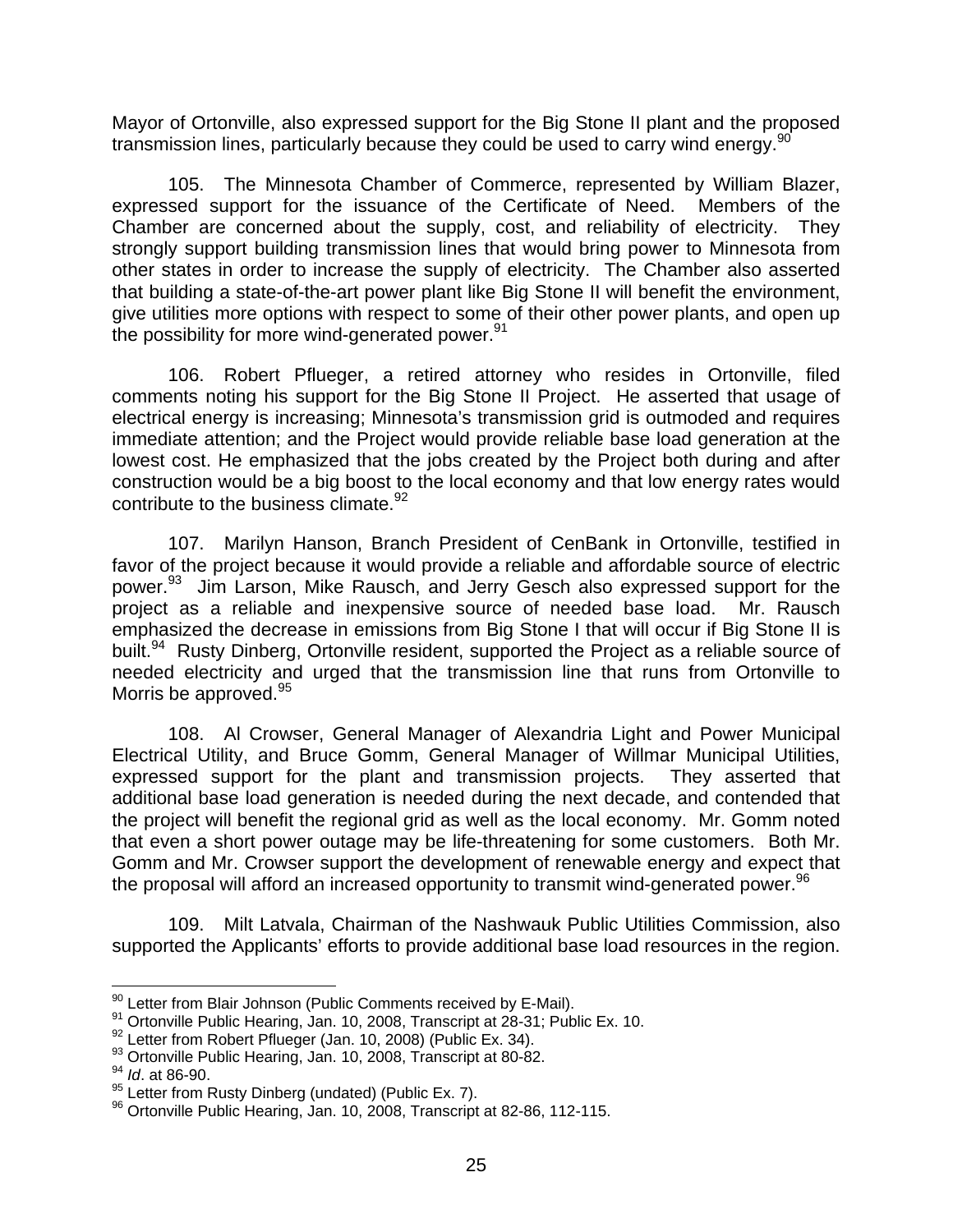He indicated that the Nashwauk Public Utility Commission had completed a nonbinding, non-exclusive expression of interest in participating in the Big Stone II Project in the range of 150-200 MW. The Nashwauk PUC has projected a need from and after the year 2013 for up to 400 MW baseload, up to 100 MW peaking, and up to 100 MW in renewables.<sup>[97](#page-26-0)</sup>

110. Babcock & Brown, a builder, owner and operator of energy assets in the United States and abroad, submitted comments urging approval of the CON for the transmission facilities. As a basis for its support, it noted that no new large base load generation has come on-line in the region since 1987; new generation capacity is needed by 2012 to avoid a capacity shortfall estimated at 6,600 MW; reserve generation capacity has been forecasted to disappear by 2011; and annual economic growth has been approximately 1.5% in the region, and over 2% in Minnesota. Brown & Babcock emphasized the potential for wind and other renewable energy transmission on the lines. Babcock & Brown indicated that it has an interest in acquiring the unsubscribed portion of the Big Stone II plant.<sup>98</sup>

111. Robert Bonawitz, President of the Willmar Municipal Utility Commission and member of the Board of Directors of the West Central Regional Sustainable Development Partnership, testified in support of the project. He expressed the view that it is necessary to develop a mix of technologies, including biomass, wind, geothermal, and coal-fired plants, in order to ensure that citizens receive cheap and reliable energy.<sup>[99](#page-26-2)</sup>

112. Ardell Nelson, Administrative Manager with State Auto Insurance Companies in Milbank, South Dakota, submitted a letter supporting the construction of Big Stone II, noting that ample electrical power is needed to attract young people to live and work in rural Minnesota and South Dakota.<sup>[100](#page-26-3)</sup>

113. Burton Nypen, retired Superintendent of the Ortonville Schools, supported the Big Stone II plant and transmission lines because they would increase economic development, create jobs, and provide reliable electrical service.<sup>101</sup>

114. Terry LaVoi, a resident of Ortonville, testified in favor of the transmission lines. She stated that municipal populations will be growing, according to projections reflected in a recent United Nations Population Watch publication, and asserted that transmission lines would be needed to supply growing cities with electricity.<sup>102</sup> Nash and Elsie Perrine and Steve Berkner, all residents of Ortonville, also filed comments in

<span id="page-26-0"></span>

<span id="page-26-2"></span><span id="page-26-1"></span>

<sup>&</sup>lt;sup>97</sup> Letter from Milt Latvala (Jan. 15, 2008) (Public Ex. 37).<br><sup>98</sup> Letter from Robert Bergstrom (Jan. 15, 2008) (Public Ex. 35).<br><sup>99</sup> Ortonville Public Hearing, Jan. 10, 2008, Transcript at 42-46.<br><sup>100</sup> Letter from Ardel

<span id="page-26-3"></span>

<span id="page-26-4"></span>

<span id="page-26-5"></span>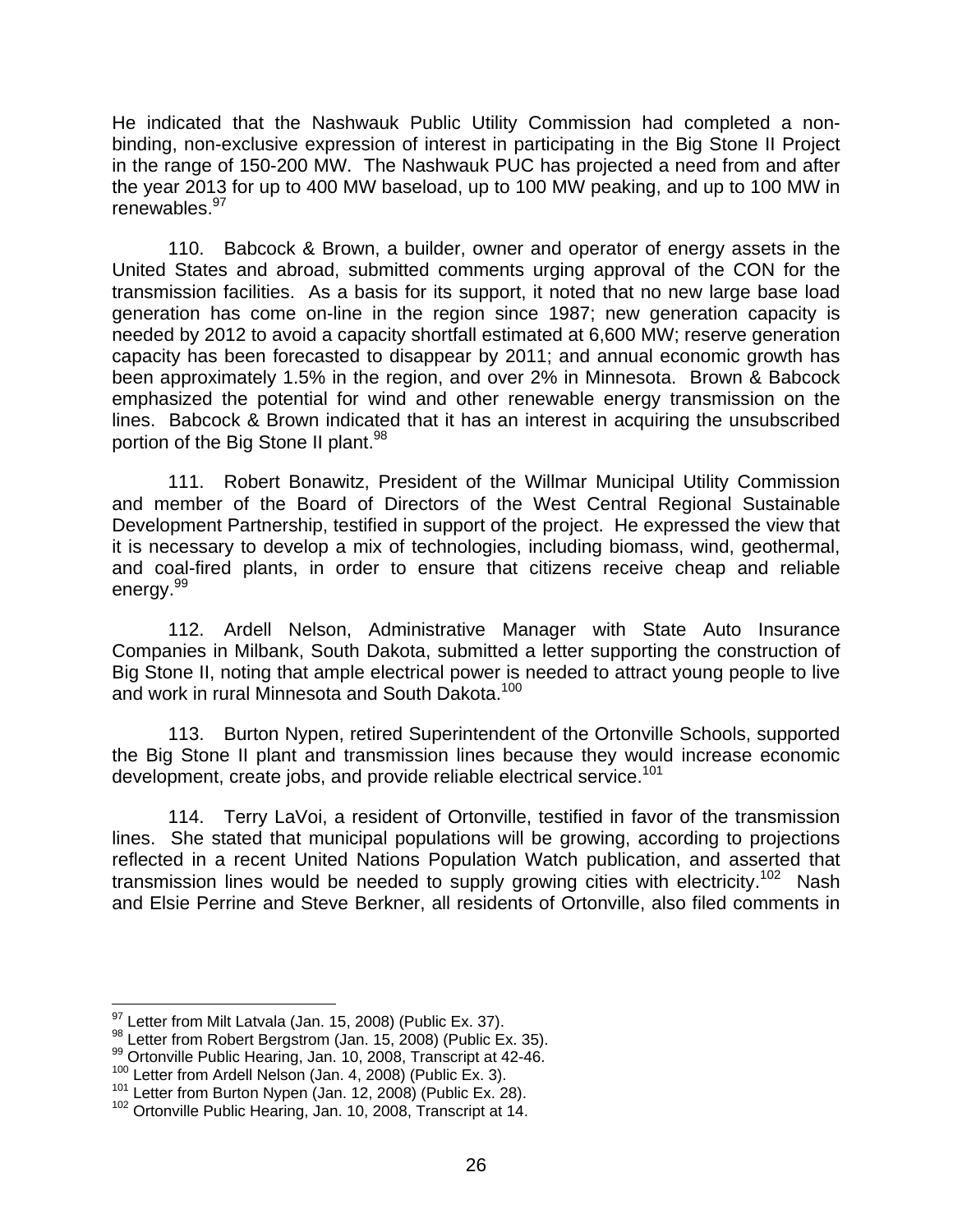<span id="page-27-0"></span>support of the transmission facilities, and noted that those lines would allow for transmission of renewable energy including wind.<sup>[103](#page-27-1)</sup>

115. Gradon West, a resident of New London, opposed the construction of Big Stone II due to environmental and human health costs caused by the emission of mercury and other particulates. He asserted that, once carbon taxes are imposed on emissions of carbon dioxide, it will no longer be cheap to burn coal, and customers will be asked to pay the costs.<sup>104</sup>

116. Dan Oakes, a landowner in the Ortonville area, expressed concerns about the electromagnetic field produced by power lines, and opposed the proposed upgrading of the present 115 kV power line running from Canby to Granite Falls. He asserted that the 115 kV line renders the satellite-produced GPS-WAAS signal for electronic guidance of farm machinery useless, and argued that, if the voltage of the line is increased, the magnetic field of influence will increase exponentially. Based upon his belief that farm machinery will operate robotically from electronic signals in the future, he expressed concern that the land within the area of influence around the power lines will become useless for agricultural crop production. Mr. Oakes also indicated that modern farm tractors, combines, sprayers, and other equipment have numerous electronic controllers and asserted that a 345 kV overhead line will interfere with these controllers, resulting in a loss of agricultural revenue. He urged that power lines crossing agricultural land be buried.<sup>105</sup>

117. Kelly Fuller commented at the Ortonville public hearing that there is a great deal of financial risk associated with the Big Stone II and transmission line project, and urged the PUC to be responsible and avoid risking the public's money and health on those projects.<sup>106</sup>

#### **Community-Owned Wind Generation**

118. Bill Schumacher, a member of the Executive Council of the Intertribal Council on Utility Policy (a coalition of Midwest tribes dedicated to developing wind energy in the Midwest) asserted that there is enough wind potential on the Midwestern tribal reservations to supply two-thirds of all the electric needs of the county. He pointed out that a study conducted by Stanford University concluded that wind energy would be reliable if it was spread over a diverse geographical area. In light of the human and environmental costs of coal, he urged the use of renewable energy sources such as wind, hydro and solar. He indicated that he did favor the transmission portion of the project.<sup>107</sup>

<span id="page-27-1"></span><sup>&</sup>lt;sup>103</sup> Letters from Nash and Elsie Perrine (Jan. 16, 2008) and Steve Berkner (Jan. 17, 2008) (Public Comments received by E-Mail).<br>
<sup>104</sup> Letter from Gradon West (Jan. 12, 2008) (Public Ex. 23).<br>
<sup>105</sup> Letter from Dan Oakes (Public Comments received by E-Mail).<br>
<sup>106</sup> Ortonville Public Hearing, Jan. 10, 2008, Transcript

<span id="page-27-2"></span>

<span id="page-27-3"></span>

<span id="page-27-4"></span>

<span id="page-27-5"></span>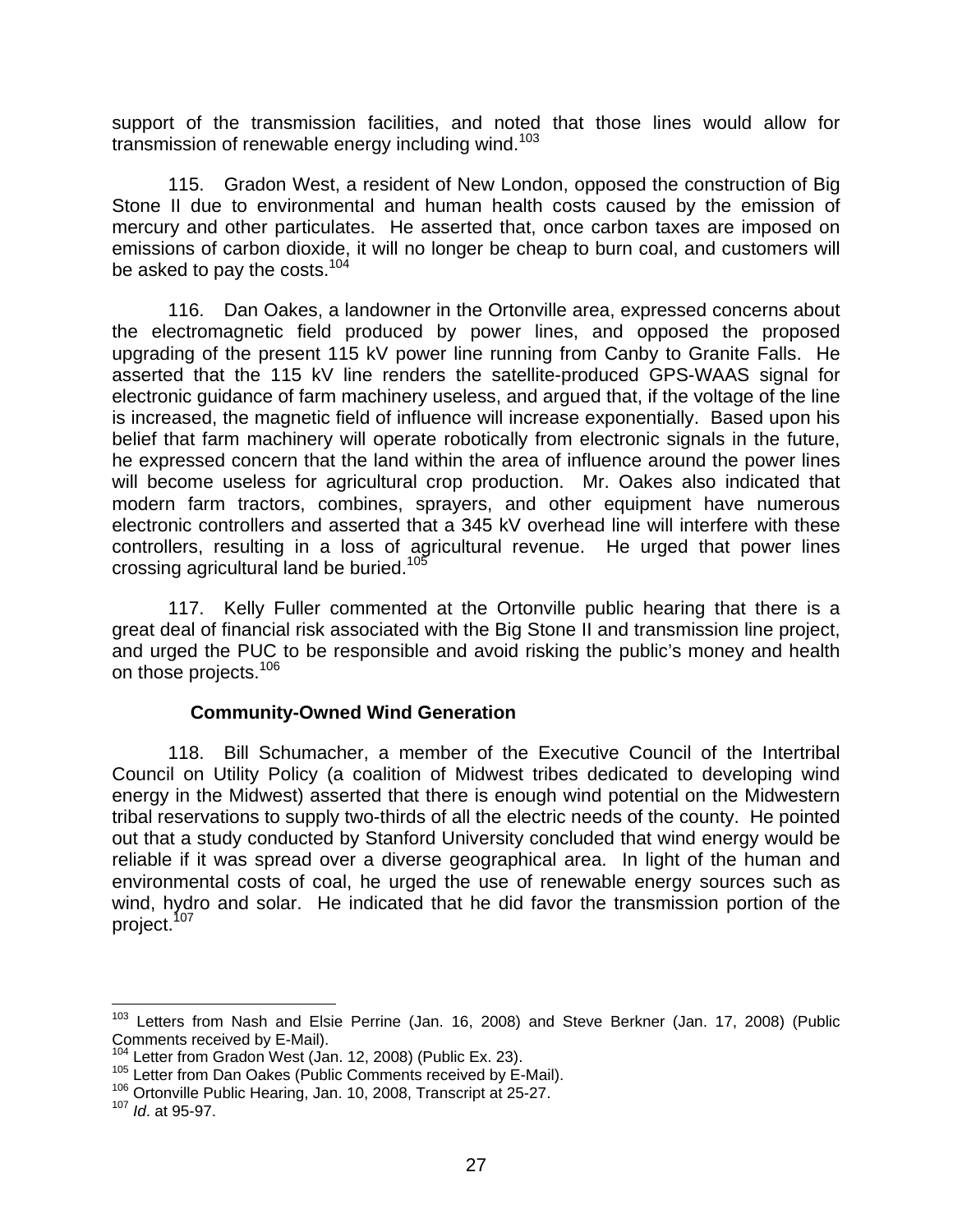119. Galen Bruer, an attorney and member of the Board of Governors for a C-BED project located in Stevens County, noted that the combined MISO applications for wind development projects in west central Minnesota (both C-BED and non-C-BED) exceed 1,000 MW. He stated that these projects are generally located near State Highway 28 in Stevens, Big Stone, and Traverse Counties, and would likely seek to interconnect with the GRE 115 kV line just south of Highway 28 after that line is upgraded. Mr. Bruer urged that the GRE 115 kV line between the Big Stone Power Plant and Morris be upgraded to 345 kV as an important step in meeting Minnesota's overall energy needs and renewable energy goals. He also recommended that an interconnection preference be given to the local area C-BEDs, or that utilities be required to purchase power from the C-BEDs awaiting approval to interconnect with the upgraded lines before purchasing power from any other generation sources.<sup>108</sup> Paul Strong of Ortonville, who is also involved in a C-BED wind project, voiced similar opinions in support of adding transmission capacity for wind.<sup>[109](#page-28-1)</sup>

120. Jim Falk, a resident of Swift County who is involved in a wind project that is in the queue, asserted that there is no need for the Big Stone II coal plant or the proposed transmission lines due to declining population in rural counties in the region. He contended that there is a tremendous amount of capacity in the existing system and that a distributive generation approach with minor upgrades in the grid would serve the needs of rural customers with minimum costs and maximum benefits. He stated that it would not be feasible for wind projects to interconnect directly onto the proposed high voltage lines and argued that it was misleading for the Applicants to imply that there will be room for renewable energy on the proposed transmission lines. Instead, he contended that the new lines would carry power generated from coal and "block out" new renewable development.<sup>110</sup>

121. Andrew Falk, a farmer in Swift County who is involved with wind projects, asserted that he has had a serious problem with interconnecting to transmission lines. He contended that the Applicants have no authority to allege that the transmission project will allow more wind on the grid because MISO is the entity that will make that decision, and argued that the MISO queue is an "archaic" system that is being "constantly gamed." He believes that requests are being put into the queue to tie up space for speculative purposes or to promote other projects. He urged the Commission to deny the Applicants' request for a Certificate of Need.<sup>111</sup> Paul Blackburn, an energy attorney, commented that the design of the transmission lines, including where and how they are built and where the substations are located, affects what will be able to go on the line. He agreed that there is no guarantee that a certain amount of wind would go on the lines.<sup>[112](#page-28-4)</sup>

<span id="page-28-0"></span>

<span id="page-28-2"></span><span id="page-28-1"></span>

<sup>&</sup>lt;sup>108</sup> Letter from Galen Bruer (Public Comments received by E-Mail).<br><sup>109</sup> Letter from Paul Strong (Public Comments received by E-Mail).<br><sup>110</sup> Ortonville Public Hearing, Jan. 10, 2008, Transcript at 115-117; Letter from Jim (Public Comments received by E-Mail).<br><sup>111</sup> Ortonville Public Hearing, Jan. 10, 2008, Transcript at 119-130.

<span id="page-28-3"></span>

<span id="page-28-4"></span><sup>112</sup> *Id*. at 136-138; Letter from Andrew Falk (Public Comments received by E-Mail).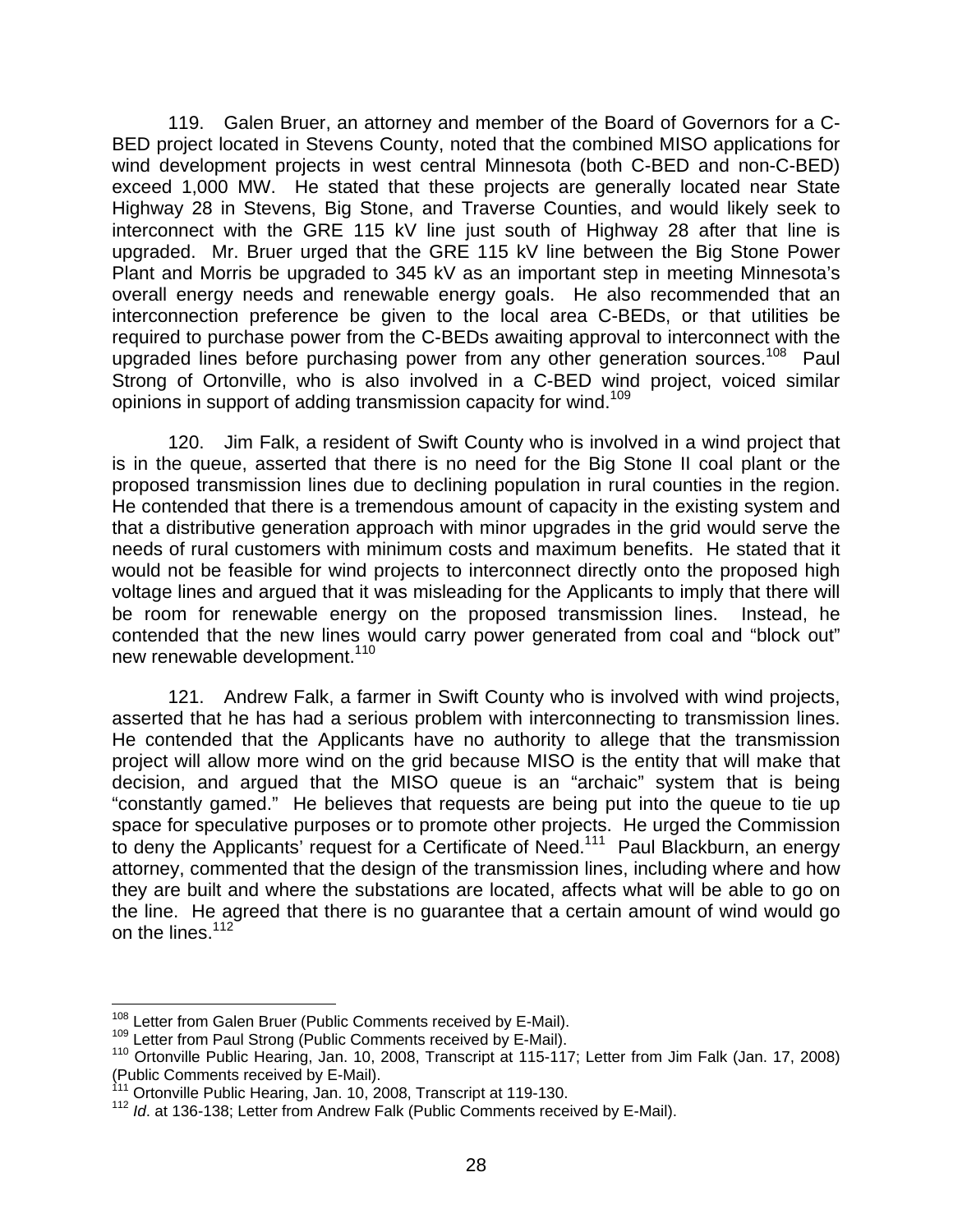<span id="page-29-0"></span>122. Roman Taffe, an Ortonville resident and an investor in a local wind project, supported the construction of the proposed transmission lines and the line upgrade on the Morris route. He asserted that the area badly needs additional transmission capability. He urged that the Applicants be required to "re-conductor" the line to 230 kV but keep another 115 kV line available for wind power.<sup>113</sup> Aaron Asmus also urged that the Certificate of Need for the transmission facilities be granted because they are needed for the development of wind farms.<sup>[114](#page-29-2)</sup>

123. Noel Rahn, President of Geronimo Wind Energy, supported the transmission project because, in his view, it will further the development of wind energy in the region by providing more transmission capacity. He also supported the construction of Big Stone II as a reliable base load generating station.<sup>115</sup> Similarly, Lewis Miller, a retired farmer and a Wind Energy Consultant, urged approval of the CON for the transmission lines because the lines will allow for transmission of wind energy as well as energy from the Big Stone plants.<sup>[116](#page-29-4)</sup>

#### **Global Warming/CO2 Emissions**

124. Members of Clean Up the River Environment (CURE) objected to the project on the grounds that it would contribute to global warming through the emission of greenhouse gases.They urged the use of renewable energy rather than the proposed coal-generated electricity.<sup>[117](#page-29-5)</sup>

125. Paul Sobocinski, who farms in southwestern Minnesota, questioned whether the Certificate of Need should be issued. He is a member of CURE and also works with the Land Stewardship Project, a rural organization that works to promote sustainable agriculture. He asserted that coal is old technology and the future is in renewables, and urged that the water issues be carefully considered.<sup>[118](#page-29-6)</sup>

126. The North Star Chapter of the Sierra Club filed written comments emphasizing the financial risk associated with investment in a new coal plant that stands to face carbon regulation costs as well as increasing construction, coal, and delay costs; questioning the need for the power from the proposed project; and noting environmental and public health concerns stemming from mercury, carbon dioxide and other emissions and lower water levels.<sup>119</sup> Cesia Kearns, a community organizer with the North Star Chapter of the Sierra Club, displayed a petition at the public hearing in Ortonville that was signed by an estimated 2,000 people who support Minnesota's commitment to reduce its carbon dioxide emissions by 90 percent by 2015. She urged

<span id="page-29-1"></span><sup>&</sup>lt;sup>113</sup> Ortonville Public Hearing, Jan. 10, 2008, Transcript at 27-28; Letter from Roman Taffe (Public Comments received by E-Mail).

<span id="page-29-2"></span>

<span id="page-29-3"></span>

<span id="page-29-5"></span><span id="page-29-4"></span>

 $^{114}$  Letter from Aaron Asmus (Public Comments received by E-Mail).<br><sup>115</sup> Letter from Noel Rahn (Dec. 4, 2007) (Public Ex. 1).<br><sup>116</sup> Letter from Lewis Miller (Jan. 14, 2008) (Public Ex. 32).<br><sup>117</sup> Ortonville Public Hear

<span id="page-29-6"></span><sup>118</sup> Ortonville Public Hearing, Jan. 10, 2008, Transcript at 110-112.

<span id="page-29-7"></span><sup>&</sup>lt;sup>119</sup> Jan. 17, 2008, Letter from Christopher Childs, Conservation Chair.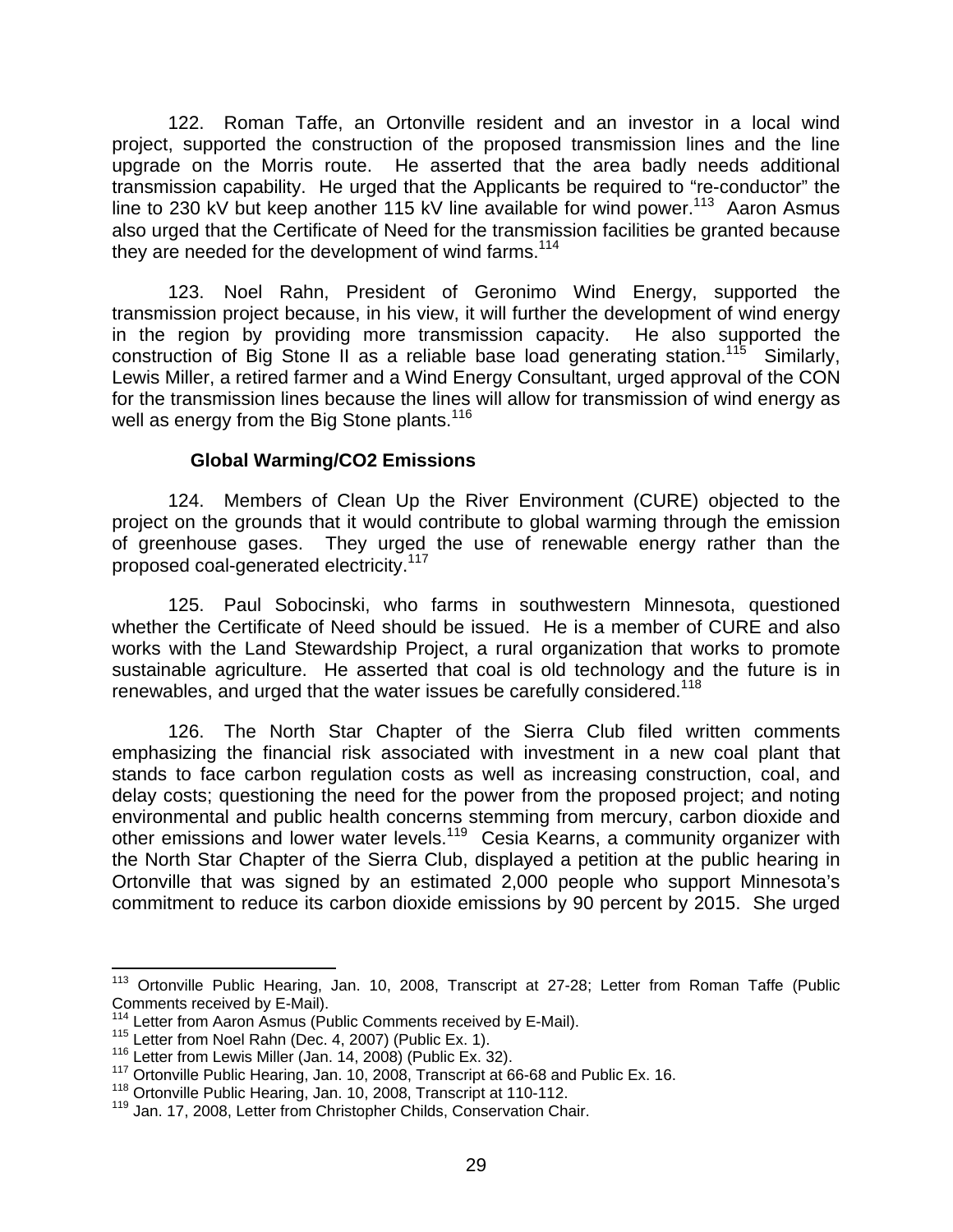<span id="page-30-0"></span>closer examination of renewable energy alternatives to the Big Stone II project, particular in light of carbon penalties and health implications.<sup>120</sup>

127. Many other individuals filed comments noting their opposition to the proposed coal plant due to global warming and climate change issues, environmental  $\overline{\text{concerns}}$ , and the need to explore renewable alternatives.<sup>121</sup> In contrast, Patricia Anderson of Hanley Falls asserted that global warming concerns were "over-blown" and expressed support for the Big Stone II generation plant going forward.<sup>[122](#page-30-3)</sup>

#### **Pollutant Emissions**

128. Dorothy Anderson, M.D., a child psychiatrist, urged that Big Stone II not be built. She raised concerns about the heavy metals that would be released by the plant for the next 40 or 50 years, such as mercury, lead, and arsenic. She argued that the 80 or 90 pounds of mercury per year to be emitted by Big Stone II is an enormous amount, and contended that as little as one teaspoon of mercury in a ten-acre lake is enough to elevate mercury levels in large fish to the point of issuing a fish advisory (due to biomagnification and bioaccumulation). Dr. Anderson indicated that higher rates of Attention Deficit/Hyperactivity Disorder (ADHD) symptoms are associated with blood lead levels as low as 1 and 2 micrograms per deciliter. She believes that environmental causes are a factor in ADHD, autism, and learning disabilities.<sup>123</sup>

129. Similarly, Katherine Slama, Ph.D., a Clinical Psychologist, filed comments noting that, during 1996-2006, when she provided psychological services in Big Stone County, she was struck by the number of children with ADHD and learning disabilities. She raised concern about a possible link to mercury and carbon dioxide emissions and recommended that an environmental study be conducted.<sup>124</sup>

130. Mary Jo Stueve of Clean Water Action also objected to the project. She offered two State Cancer Profiles from the Center for Disease Control showing that Big

<span id="page-30-2"></span><span id="page-30-1"></span>

<sup>&</sup>lt;sup>120</sup> Ortonville Public Hearing, Jan. 10, 2008, Transcript at 74-79.<br><sup>121</sup> See, e.g., Letters from Marcia Thurmer (Jan. 15, 2008) (Public Comments received by E-Mail); Keith Davison (Jan. 14, 2008); John Sovell (Jan. 16, 2008); Lawrence Monnens (Jan. 20, 2008) (Public Ex. 43); Audrey Arner and Richard Handeen (Jan. 24, 2008) (Public Ex. 44); Susan Granger (Jan. 17, 2008) (Public Comments received by E-Mail); Mark Hirsch (Jan. 5, 2008) (Public Ex. 2); John Abraham (Jan. 5, 2008) (Public Ex. 4); Diane Ladner (Jan. 12, 2008) (Public Ex. 21 and Public Comments received by E-Mail); Philip Iverslie (Jan. 11, 2008) (Public Ex. 24); Sarah Tilden (Jan. 16, 2008) (Public Ex. 31a); Justin Tilden (undated) (Public Ex. 31c); Megan Stevens (undated) (Public Ex. 31b); Dustin German (undated) (Public Ex. 31d); Caroline Portoghese (Jan. 17, 2008) (Public Comments received by E-Mail); Ingrid Vick (Jan. 10, 2008) (Public Ex. 16A); Sandra Clarke (Public Comments received by E-Mail); Al Christensen (Public Comments received by E-Mail); Margaret Keating (Public Comments received by E-Mail); Ute Zahn (Public Comments received by E-Mail); Daniel Callahan (Public Comments received by E-Mail); Hugh and Linda Curtler (Public Comments received by E-Mail); Tim and Margo Roth (Public Comments received by E-Mail); Lucy and Gene Tokheim (Public Comments received by E-Mail); Mary Gillespie (Public Comments received by E-Mail); Erika Koffel (Public Comments received by E-Mail); Richard Massey (Public Comments received by E-Mail); C.E. Kastigan (Public Comments received by E-Mail); .<br><sup>122</sup> Letter from Patricia Anderson (Public Comments received by E-Mail).<br><sup>123</sup> Letter from Dorothy Anderson (Jan. 10, 2008

<span id="page-30-3"></span>

<span id="page-30-4"></span>

<span id="page-30-5"></span>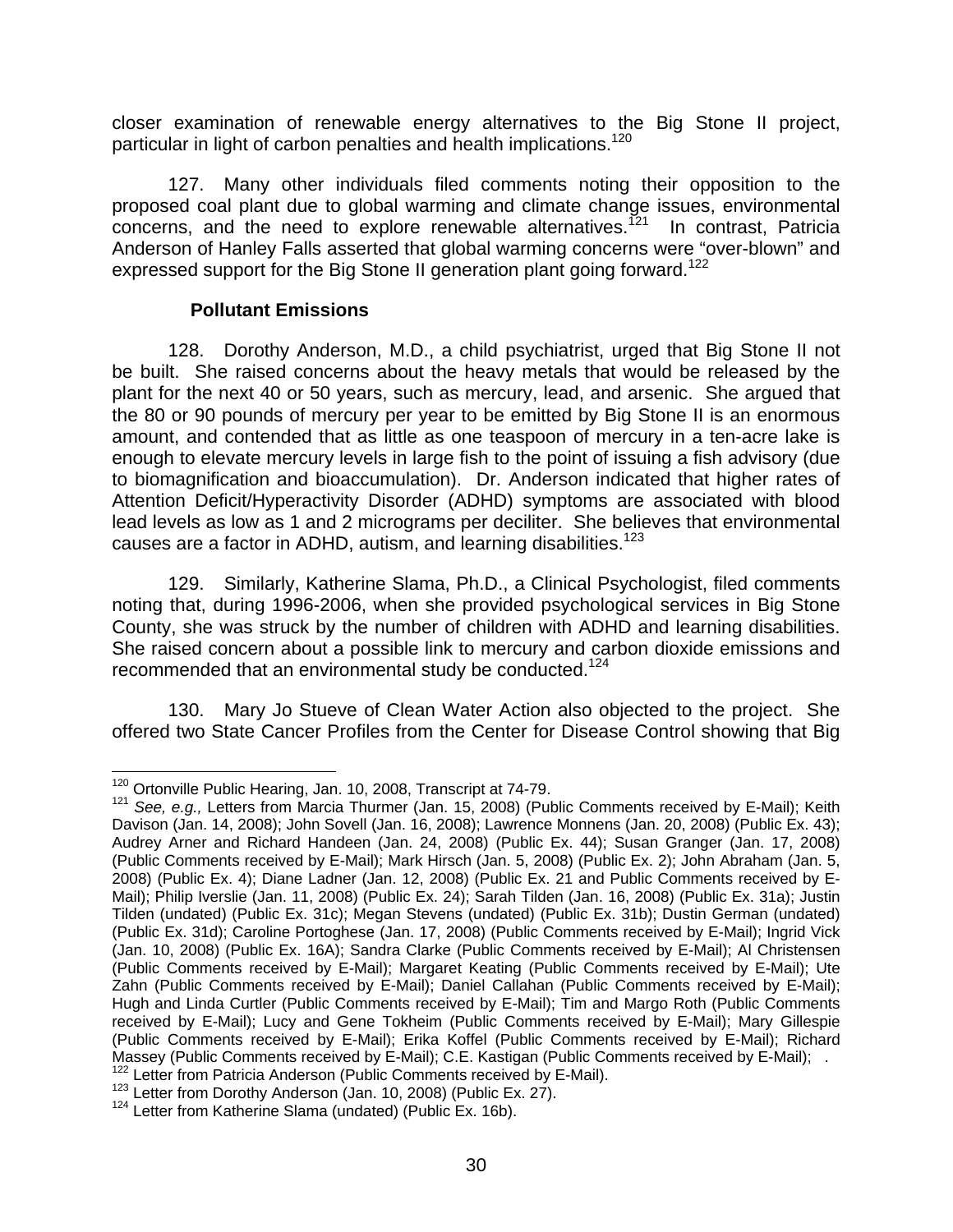Stone County in Minnesota was one of three counties in Minnesota that experienced rising trends in death rates due to cancer prior to 2004.She urged that further investigation be done regarding this data.[125](#page-31-0)

131. Marvin Napgezek, a physician from Willmar and a member of the Union of Concerned Scientists, expressed concern about the adverse effects of particles emitted from smokestacks, particularly fine particulates. He provided information on Harvard studies linking exposure to air pollution with deaths related to heart and lung disease and lung cancer and showing improvements in health when air pollution is decreased. He also indicated that other studies have shown an association between particle pollution and increases in costs, shortness of breath, asthma, and hospitalization period rather than expanding a coal-burning plant in the area, he recommended that nonpolluting sources of energy be developed, such as wind and solar power.<sup>[126](#page-31-1)</sup>

132. David Soehren, a retired DNR employee from Lac qui Parle County who previously served as Area Wildlife Manager for Big Stone, Lac qui Parle, and Swift Counties, opposed the Project. He testified that, on clear days, he can see yellow/gray smoke and a layer of particulates form over the Big Stone I plant 28 miles northwest of his farm and extend many miles to the east and south.<sup>127</sup> Similarly, Casey Wojtalewicz, a student at St. John's University, testified that he grew up near Appleton, Minnesota, 30 miles southeast of Big Stone I, and on most days, was able to observe "a rustcolored plume of poisonous chemicals" from the plant heading southeast into the Minnesota River Valley. Casey Wojtalewicz noted that power companies in Colorado, Idaho, Oklahoma and Texas have decided to cancel plans to build new coal-fired power plants and that applications to build such plants have been rejected in Oregon, Oklahoma, North Carolina, Kansas and Florida. He objected to the pollution associated with coal power plants and urged that the Applicants not build Big Stone II. He recommended that power be provided by local, cleaner sources, such as wind, solar, geothermal and biomass.[128](#page-31-3) 

133. Richard Halterman, a science teacher in Montevideo, testified that an analysis of a small sample of fish taken from the Minnesota River a few years ago showed a trend toward levels of mercury that should not be consumed and urged that further study be done before building Big Stone II due to the adverse health effects of mercury.<sup>129</sup> Several Montevideo High School students echoed his concerns about mercury levels in the Minnesota River.<sup>[130](#page-31-5)</sup>

134. Waziyatanwin, Ph.D., of the Upper Sioux Indian Community opposed both Big Stone II and the plan to connect the plant to Minnesota's power grid through transmission lines. She noted that the Minnesota River Valley, the cherished ancient

<span id="page-31-0"></span><sup>&</sup>lt;sup>125</sup> Ortonville Public Hearing, Jan. 10, 2008, Transcript at 117-119; Public Exs. 18-19.<br><sup>126</sup> Ortonville Public Hearing, Jan. 10, 2008, Transcript at 51-53; Public Ex.13.<br><sup>127</sup> Ortonville Public Hearing, Jan. 10, 2008,

<span id="page-31-1"></span>

<span id="page-31-2"></span>

<span id="page-31-3"></span><sup>&</sup>lt;sup>128</sup> Ortonville Public Hearing, Jan. 10, 2008, Transcript at 15-19; Public Ex. 14.<br><sup>129</sup> Ortonville Public Hearing, Jan. 10, 2008, Transcript at 20-25.

<span id="page-31-4"></span>

<span id="page-31-5"></span><sup>&</sup>lt;sup>130</sup> Letters from Megan Stevens (undated) (Public Ex. 31b); Justin Tilden (undated) (Public Ex. 31c); Dustin German (undated) (Public Ex. 31d); Tate Clark (undated) (Public Ex. 31e).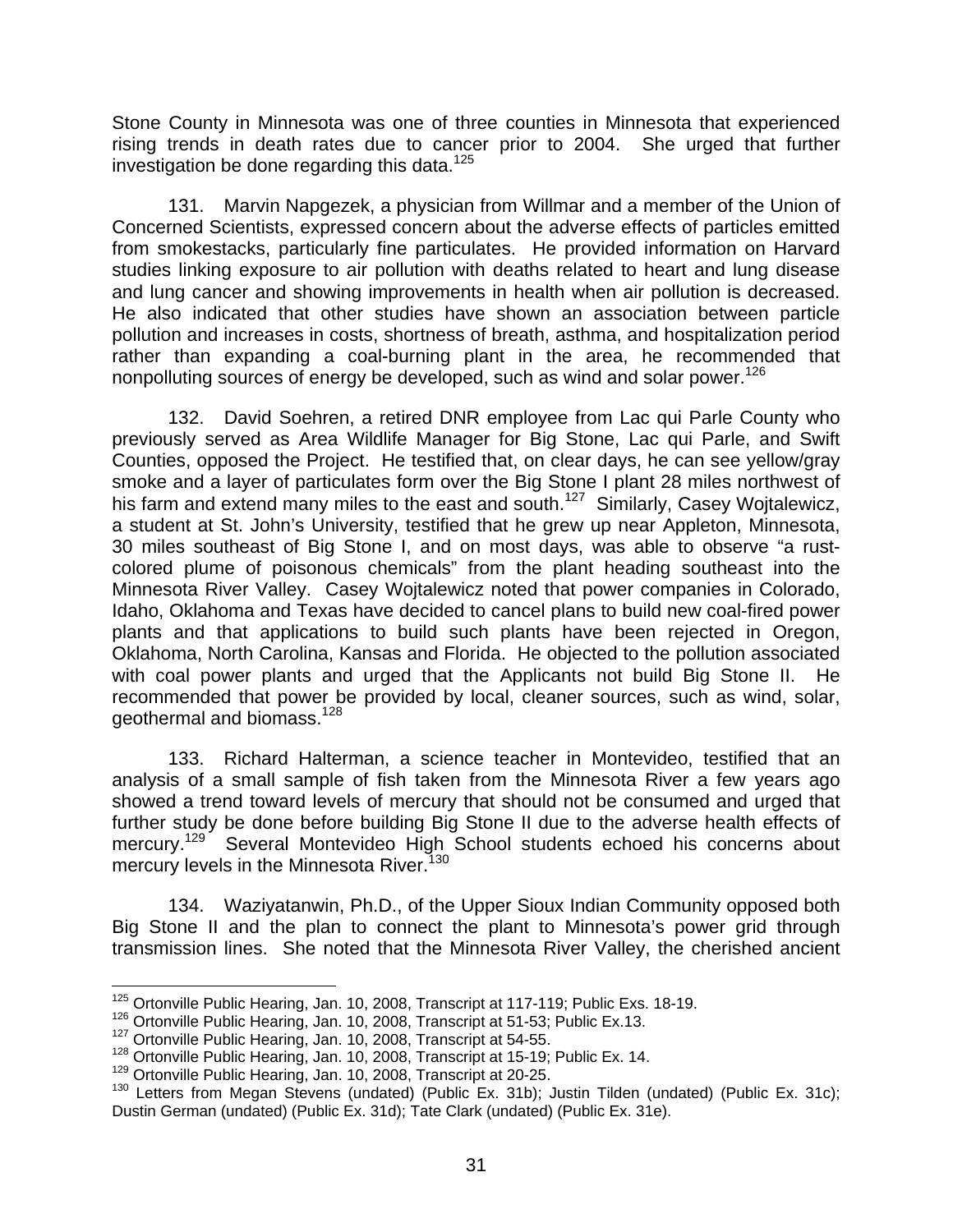homeland of the Dakota Nation, has been severely affected by pollution and development and asserted that another coal-burning power plant in this region would jeopardize all plant and animal life as well as human communities that include the Dakota reservations of Lower Sioux, Upper Sioux, and Prior Lake. She expressed concern about adverse effects on water supplies, mercury emissions, and carbon dioxide emissions.<sup>[131](#page-32-0)</sup>

135. Chris Mato Nunpa of the Yellow Medicine Community of the Dakota near Granite Falls stressed the importance in Dakota teachings of the earth, water, animals and all living creation. He opposed construction of Big Stone II due to the harmful effects on the environment, particularly the mercury emissions. He also generally objected to the construction of transmission lines or railroad projects that disturb the burial grounds of indigenous peoples.<sup>[132](#page-32-1)</sup>

136. The Willmar Area League of Women Voters urged that the PUC deny the Applicants' request for a Certificate of Need for the transmission lines and require further consideration of cleaner and renewable resources. It expressed concern about the effect of mercury emissions on wildlife and on the lakes of Kandiyohi County and other state waters, and pointed out that eight of the nine lakes in Kandiyohi County listed on the MPCA's impaired waters list identify mercury as the main stressor contributing to their impairment. The League noted that coal-fired power plants have been identified by the EPA as the largest contributor to the mercury problem, accounting for over 40 percent of total U.S. mercury emissions. It also expressed concern about the contribution of Big Stone II to climate change, noting that the proposed Big Stone II plant will emit 4.7 million tons of carbon dioxide per year.<sup>[133](#page-32-2)</sup>

137. Geoff Hathaway, a business owner from Montevideo, opposed the construction of a coal-burning electrical facility. In his view, the negative impacts on the environment and on the region's eco-tourism weigh against the construction of Big Stone II.<sup>134</sup> Susan Campion, a Montevideo resident, also objected to the adverse environmental impact of Big Stone II and urged that a better, long-term solution be found. $135$ 

138. Joseph Scholberg opposed the project, emphasizing the detrimental pollution of the air and water associated with the mercury emissions as well as the output of greenhouse gases. He also questioned the need for the Big Stone II plant and urged development of home-grown renewable energy sources.<sup>136</sup> Sr. Shirley Mueller, a resident of Milbank, South Dakota, also opposed the Big Stone II project for environmental and health reasons, and recommended solar energy as an alternative.<sup>137</sup>

<span id="page-32-0"></span><sup>&</sup>lt;sup>131</sup> Ortonville Public Hearing, Jan. 10, 2008, Transcript at 32-35; Public Ex. 11.

<span id="page-32-1"></span><sup>132</sup> Ortonville Public Hearing, Jan. 10, 2008, Transcript at 46-51; Public Ex. 12.

<span id="page-32-2"></span><sup>&</sup>lt;sup>133</sup> Ortonville Public Hearing, Jan. 10, 2008, Transcript at 36-38; Letter from Marie Ostby (undated) (Public Ex. 6).<br><sup>134</sup> Ortonville Public Hearing, Jan. 10, 2008, Transcript at 38-42.<br><sup>135</sup> Letter from Susan Campion (Public Comments received by E-Mail).<br><sup>136</sup> Ortonville Public Hearing, Jan. 10, 2008, Transcript at 71-72

<span id="page-32-3"></span>

<span id="page-32-4"></span>

<span id="page-32-5"></span>

<span id="page-32-6"></span><sup>137</sup> Ortonville Public Hearing, Jan. 10, 2008, Transcript at 73-74; Letter from Sr. Shirley Mueller (Public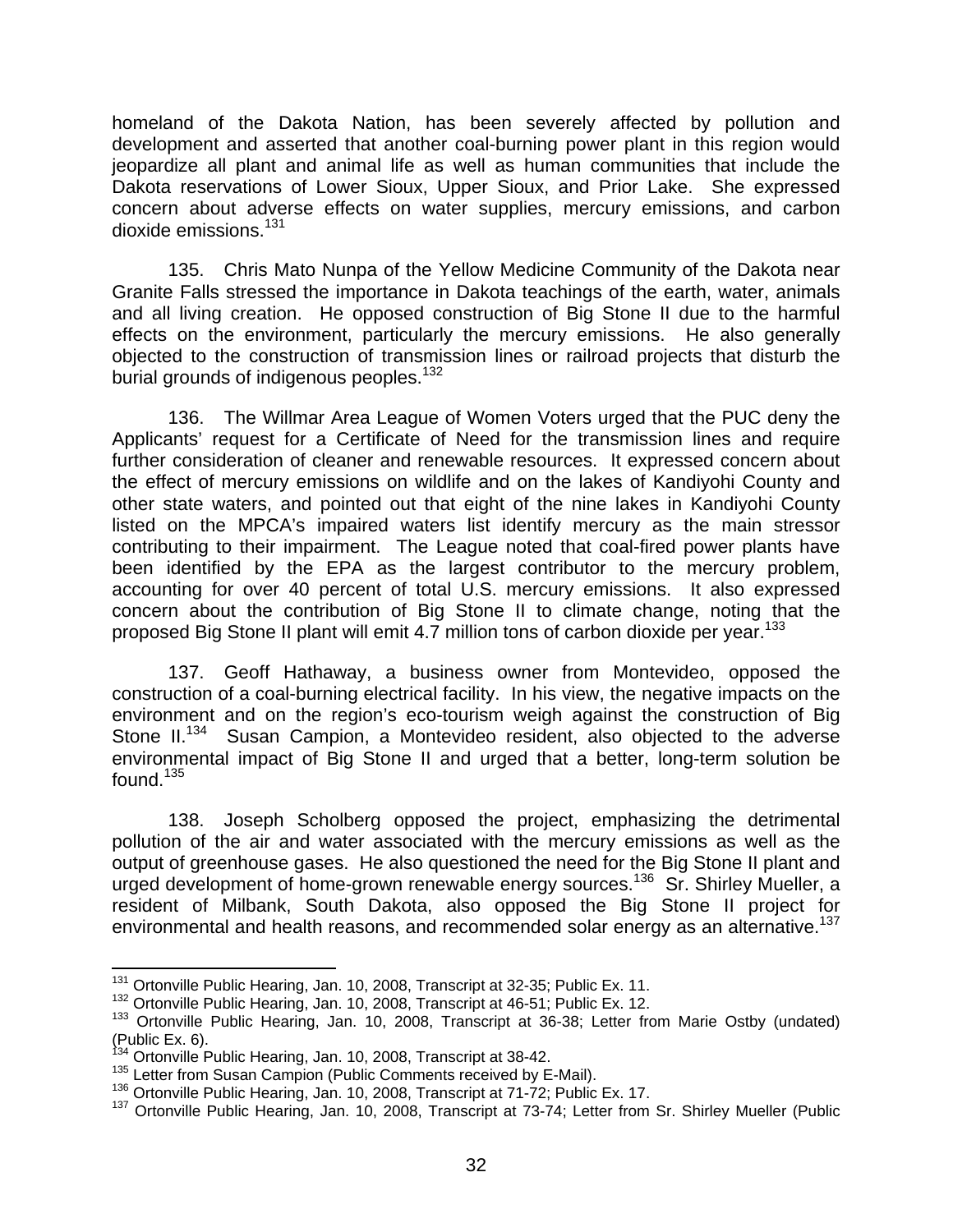<span id="page-33-0"></span>Nathaniel Hart urged that the Commission deny the CON because the plant will pose a serious threat to clean water, pure air, and animal, plant, and human life. He also objected to the appropriation of wetlands and aquifers for industrial use.<sup>138</sup> John Lindstrom, a resident of New London, stated that the mercury emissions from the plant would be extremely detrimental to both human and animal life, and concluded that the long term cost outweighs any short term benefit associated with increased generation capacity. He also asserted that the Applicants had not aggressively encouraged that their customers practice energy conservation[.139](#page-33-2)

139. Brian Wojtalewicz, an attorney from Appleton, Minnesota, warned that the conditions proposed by the Department of Commerce and the Applicants on the reduction of mercury emissions from Big Stone II would not take effect in 2014, would be subject to extensions and possible exceptions, and would be unenforceable given that the plant is not located in Minnesota. He asserted that the EPA's Toxic Release Inventory for 1999-2005 showed disturbing releases of barium, lead, manganese, zinc, and mercury compounds to various individuals in Big Stone City.<sup>140</sup>

140. Mark Rolfes, Project Manager for the Big Stone II Project, responded that mercury monitoring and reporting is required under federal EPA standards and noted that the EPA may impose fines to enforce those standards. He further indicated that the Applicants had committed to reduce total mercury emissions from both Big Stone units by 90 percent. Mr. Rolfes stated that, when coal is burned, elements like mercury, barium, and copper are collected at low levels in the fly ash, and fly ash is a common ingredient in cement.<sup>141</sup> Another commentator at the public hearing, Paul Blackburn, an energy attorney, questioned whether the EPA would effectively enforce the applicable standards.[142](#page-33-5)

#### **Water Usage/Impact on Lake Levels**

141. Copies of comments relating to the federal Supplemental Draft Environmental Impact Statement that were filed by the Minnesota Department of Natural Resources (DNR) on December 10, 2007,<sup>143</sup> were filed in this proceeding by Clear Water Action. In those comments, the DNR noted that, despite its recommendations, the South Dakota Department of Environment and Natural Resources has permitted Otter Tail Power Company to appropriate as the primary source of cooling water for the plant up to 18,000 acre feet or 5.9 billion gallons per year of water from Big Stone Lake (approximately 20% of the lake's volume) and, as an alternate cooling water source, up to 10,000 acre feet or 3.3 billion gallons of groundwater (roughly equivalent to the annual water supply needs of Sioux Falls).

<span id="page-33-1"></span>

<span id="page-33-2"></span>

Comments received by E-Mail).<br><sup>138</sup> Letter from Nathaniel Hart (Jan. 8, 2008) (Public Ex. 20).<br><sup>139</sup> Letter from John Lindstrom (Jan. 11, 2008) (Public Ex. 21).<br><sup>140</sup> Ortonville Public Hearing, Jan. 10, 2008, Transcript at

<span id="page-33-4"></span><span id="page-33-3"></span><sup>141</sup> Ortonville Public Hearing, Jan. 10, 2008, Transcript at 104-105.

<span id="page-33-5"></span><sup>142</sup> *Id*. at 135.

<span id="page-33-6"></span><sup>&</sup>lt;sup>143</sup> Dec. 10, 2007, Letter from Matt Langan, Environmental Planner, DNR to Nancy Wedel, Western Area Power Administration (Public Ex. 16E).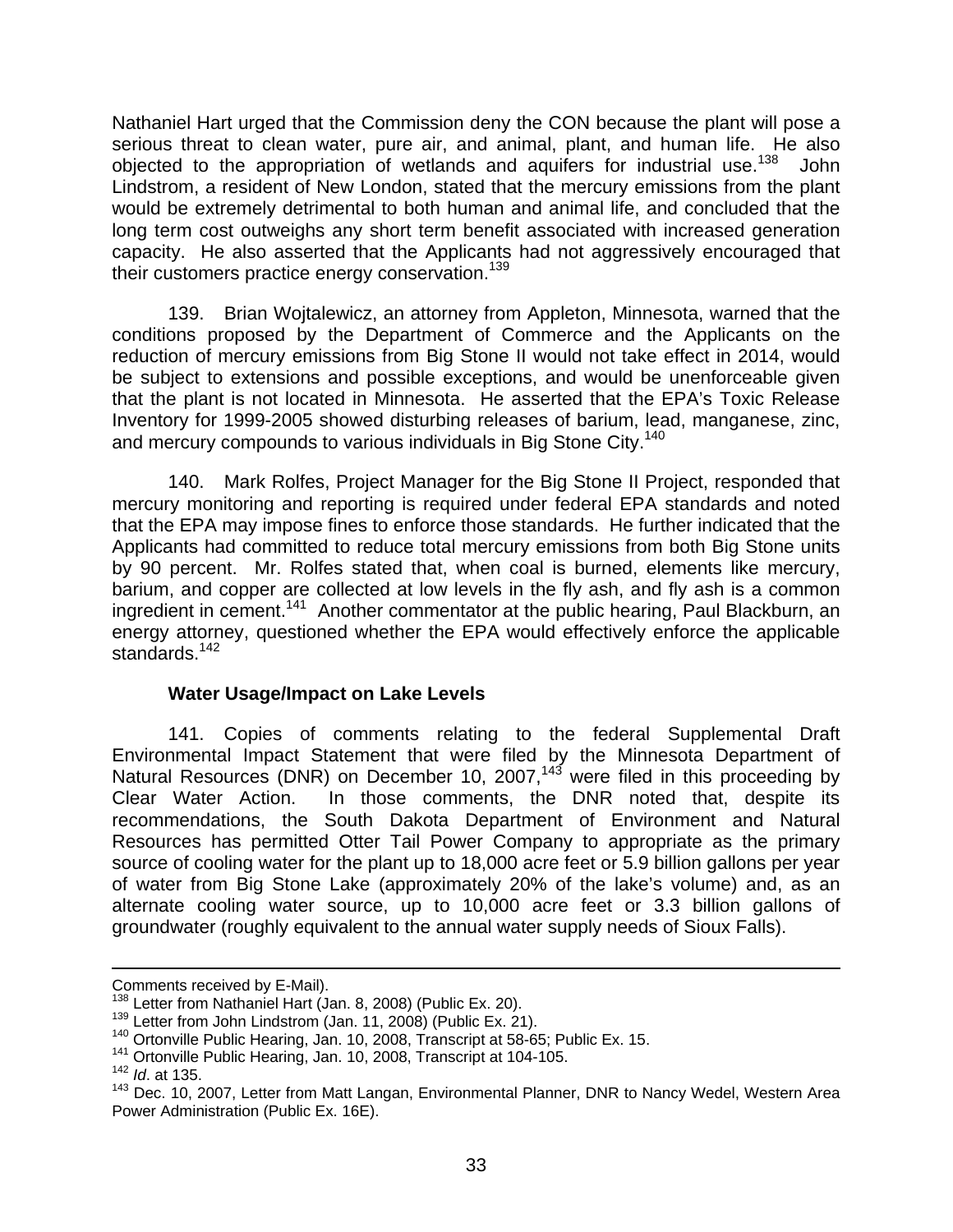142. The DNR indicated that the surface water permit allows up to 218 acre feet per day to be taken year round from Big Stone Lake when the lake elevation is above 967 feet mean sea level. The DNR asserted that this did not take into account the current operation of the dam, which it indicated has been operated over the past 20 years with the goal of maintaining a normal summer pool elevation of 968 feet. The DNR recommended that the Supplemental Final EIS take this into consideration.

143. The DNR also expressed concern about the proposed use of ground water as an alternate supply of cooling water for the plant because it is questionable whether the aquifer to be tapped is part of the Veblen Aquifer as claimed and the DNR believes the aquifer test performed for the project is not adequate to assess the longterm water supply capacity of the proposed well field. In addition, the DNR also indicated that the potential impacts on downstream base flows during periods of drought appear to be significant and have not been adequately investigated, and may affect surface waters in Minnesota. Finally, the DNR contended that the groundwater model of proposed impacts does not take into account anything that occurred before 1945, including a ten-year drought that occurred during the 1930's. The DNR recommended that these concerns be addressed in the Supplemental Final EIS.

144. The DNR's comments on the Supplemental Draft EIS also raised several issues relating to the analysis of expected impacts to Big Stone Lake and downstream waters during an extended drought and during months of ice cover. In particular, the DNR asserted that discussion of "average" lake levels masked significant impacts during an extended drought as well as seasonal effects. It contended that the lake level drawdown model that simulated historic water levels under current and additional pumping rates did not accurately reflect known water levels that occurred during the same time period. The DNR contended that the ice-covered months should be considered a separate stratum due to the concern of winterkill of fish due to lack of oxygen, and argued that the proposed appropriation may result in water levels being lowered by six inches or more, which would significantly affect the potential for winterkill. The DNR recommended a monitoring plan be developed and implemented as part of the Final Supplemental EIS.

145. The DNR commented that Big Stone Lake is a premier Minnesota walleye fishery and the largest recreational lake in Western Minnesota. It noted that significant efforts have been made by the Upper Minnesota River Watershed District, Big Stone County, the State of Minnesota, and the EPA over the past several decades to improve the lake's water quality, and warned that lowered lake levels during drought cycles caused by pumping would make the lake more susceptible to anoxia conditions, and increase the likelihood of fish kills and toxic blue-green algae blooms. It also pointed out that Big Stone Lake has been identified as an "impaired water" based on mercury concentrations, and recommended investigation of the potential for increased mercury release from sediments as a result of lower water levels and anoxic conditions.

146. The DNR also raised concerns that downstream effects received little mention in the Supplemental Draft EIS. It noted that the Big Stone National Wildlife Refuge, Marsh Lake, and Lac Qui Parle Lake have approximately 15,000 acres of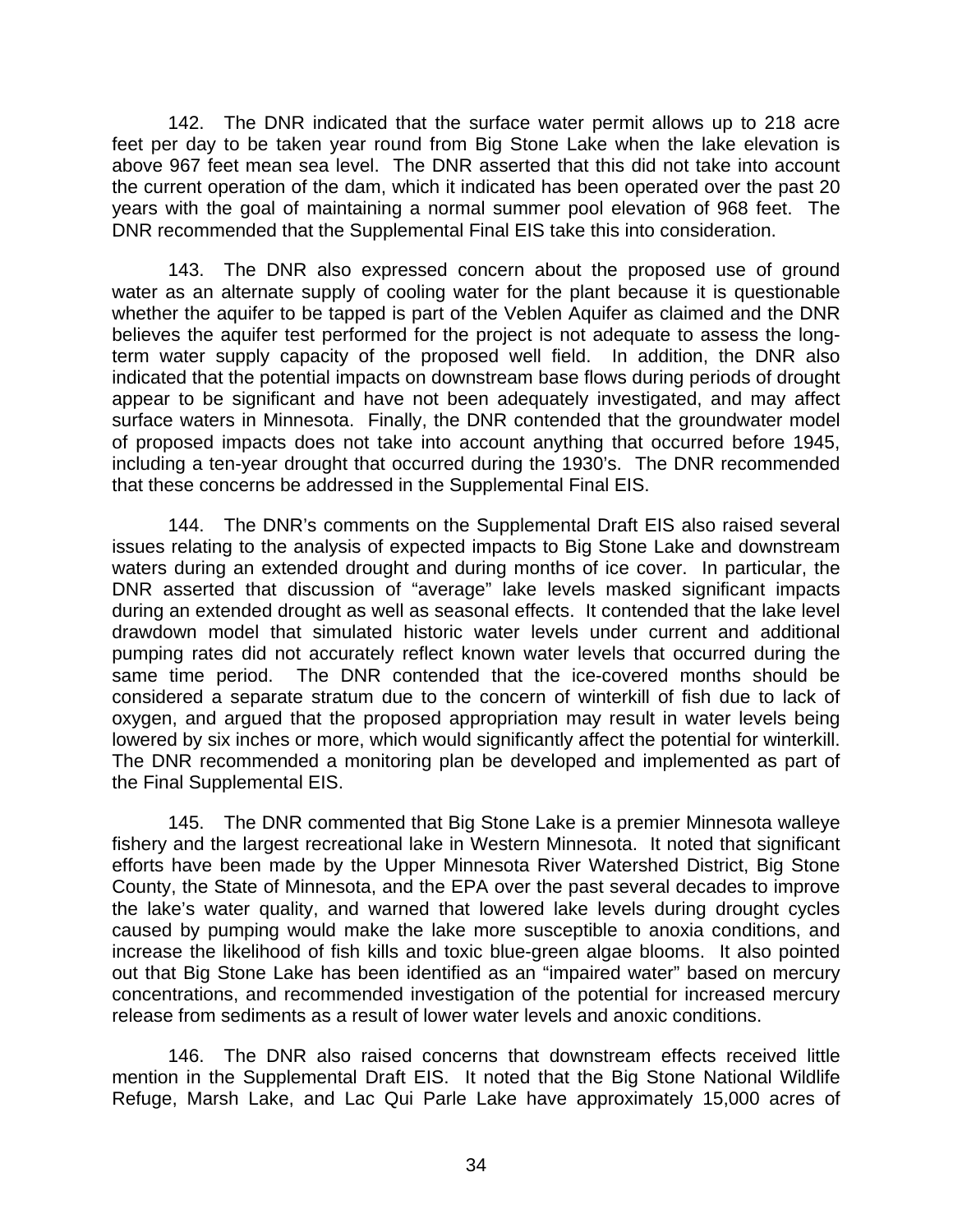shallow lakes that have already been adversely affected by drainage, agricultural runoff and wastewater discharges upstream. The DNR asserted that reducing the relative contribution of base flow from Big Stone Lake during drought periods will negatively affect downstream waters. In the view of the DNR, the decision to use groundwater and eliminate the additional water storage that would have been provided by the 450-acre pond "raises more questions about Big Stone I and II Power Plants' ability to operate sustainably both during a short-term drought of 12-24 months, or during a longer-term drought of 48-120 months, such as occurred in the 1930's." The DNR concluded that "the proposed project poses some serious and complex water resource concerns" and "has the potential to severely impact some of Minnesota's premier water resources, located at the headwaters of the Minnesota River, during an extended drought."

147. David Soehren, a resident of Lac qui Parle County, objected to construction of Big Stone II because of its threat to environmental quality in the area. Mr. Soehren's primary concern is the water usage associated with Big Stone II. He noted that the proposal calls for an annual use of up to 5.9 billion gallons of water from Big Stone Lake, which represents 20% of the lake volume. He noted that there had been a marked improvement in the water quality of Big Stone Lake during the past 15 to 20 years, which he attributed in large part to a cooperative agreement that allows the dam regulation of the lake to be maintained one foot higher than it formerly was. He expressed concern that the proposed water withdrawal by the Big Stone II plant could seriously erode the water quality benefits that have already been realized. He indicated that the adverse effect would be magnified if there were extended periods of drought and pointed out that there would be significant potential impacts downstream of the lake. For example, he asserted that reduced flows to the Minnesota River could result in less dilution of discharges of waste water for downstream communities, including Ortonville, and could adversely affect 15,000 acres of shallow lakes in the Big Stone National Wildlife Refuge and the Lac qui Parle Wildlife Management Area. Mr. Soehren also expressed concern about the proposed use of up to 3.3 billion gallons of groundwater each year as an alternative supply for the plant. He urged that he Minnesota-Dakota Boundary Waters Commission be reconvened and that the Minnesota Department of Natural Resources and the Upper Minnesota River Watershed District be given more authority in the water permitting process for the Big Stone II proposal.<sup>[144](#page-35-0)</sup>

148. Friends of the Minnesota Valley, a private nonprofit organization whose goal is to conserve the natural resources of the lower Minnesota River watershed, opposed construction of Big Stone II. The group contended that the plant would deplete Big Stone Lake and its aquifer of 6.4 billion gallons of water per year and would lower the lake up to five inches. They asserted that this would have a dramatic effect on the Minnesota River, which has its source in Big Stone Lake, by exacerbating already critical pollution problems and increasing mercury emissions.[145](#page-35-1) 

<span id="page-35-1"></span><span id="page-35-0"></span>

<sup>&</sup>lt;sup>144</sup> Ortonville Public Hearing, Jan. 10, 2008, Transcript at 54-58.<br><sup>145</sup> Letter from Friends of the Minnesota Valley (Jan. 7, 2008) (Public Ex. 16C).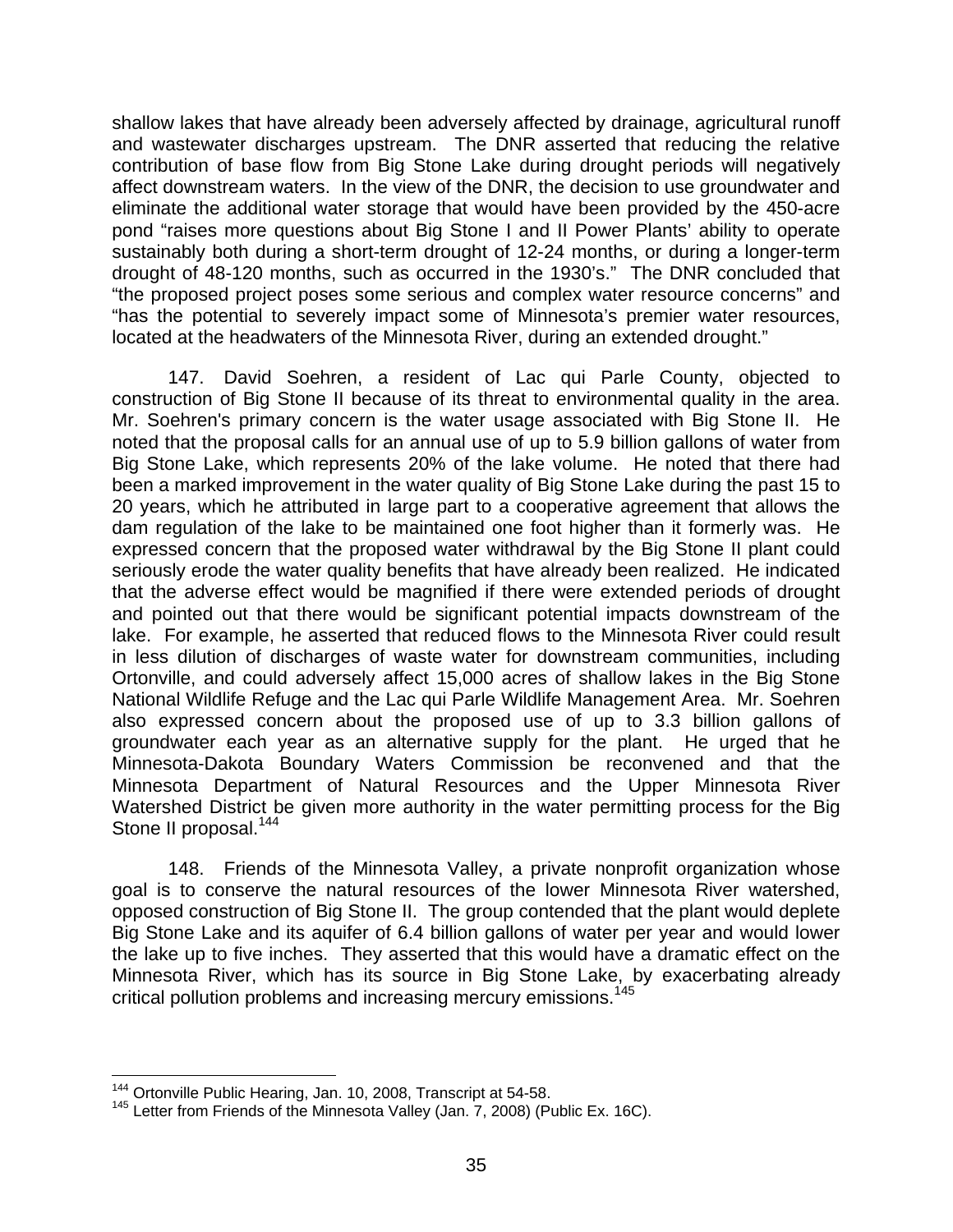149. Scott Kudelka of the Minnesota River Watershed Alliance noted that he was opposed to the construction of Big Stone II and the draw-down of Big Stone Lake, and expressed concerns about mercury and carbon dioxide emissions from the plant.<sup>146</sup> Emily Wright of Montevideo expressed concern about mercury emissions from Big Stone II and the amount of water the plant would use.<sup>147</sup> Dennis Kassube, who lives on Big Stone Lake, indicated that he did not believe the area has enough water to support Big Stone II.<sup>148</sup> Lucy and Gene Tokheim of rural Lac qui Parle County objected to the adverse effects of the Big Stone II plant on water resources, including the draw-down associated with the plant and the contamination of water by mercury emissions and coal combustion waste.<sup>[149](#page-36-3)</sup>

150. LaValle Berkner, an Ortonville resident who has lived on Big Stone Lake and has operated an excursion boat on the lake, testified that there has never been any problem with respect to the level of the lake, in dry years or in wet years. He has had a good relationship with Otter Tail Power and supports the project.<sup>[150](#page-36-4)</sup>

151. Mark Rolfes, Project Manager, asserted that the same restrictions would apply to the proposed Big Stone II project as currently apply with respect to when water can be taken from Big Stone Lake and the way in which it can taken. Mr. Rolfes indicated that water can be taken whenever the lake's water level is high, which is defined by statute to be when it is above 967 feet (regardless of what time of year that occurs). He noted that, the higher the lake level is, the faster they can draw water from the lake. He stated that the plant would not take 218 acre feet a day from the lake, because that would not be physically possible. Mr. Rolfes asserted that, based upon testing and modeling, the groundwater that feeds Big Stone Lake would not be affected even if they pumped for a long period of time at maximum rates.<sup>[151](#page-36-5)</sup>

152. Darrell Gerber and Mary Jo Stueve, Program Coordinators for Clean Water Action, filed additional comments on January 15, 2008, questioning the accuracy of Mr. Rolfes' statements. They asserted that the Big Stone II plant would in fact have authority to draw off water when the water levels on Big Stone Lake were low and contended that Big Stone I had, in the past, drawn water when the lake level was as low as 965 feet. They asked that the Administrative Law Judges recommend to the Commission that the Minnesota-South Dakota Boundary Waters Commission be convened before a decision is made on the Applicants' Certificate of Need petition. They also requested an additional public hearing and an extended period for public comments, with notice required to be placed in local papers surrounding Big Stone Lake and sent to home owners on the lake.<sup>152</sup> CURE supported the requests made by Clean Water Action. CURE suggested that the convening of the Boundary Waters

<span id="page-36-0"></span>

<span id="page-36-1"></span>

<span id="page-36-3"></span><span id="page-36-2"></span>

<sup>&</sup>lt;sup>146</sup> Letter from Scott Kudelka (Jan. 10, 2008) (Public Ex. 16D).<br><sup>147</sup> Letter from Emily Wright (Public Comments received by E-Mail).<br><sup>148</sup> Letter from Dennis Kassube (Public Comments received by E-Mail).<br><sup>149</sup> Letter fr

<span id="page-36-4"></span>

<span id="page-36-5"></span><sup>151</sup> *Id*. at 140-142.

<span id="page-36-6"></span><sup>152</sup> Letter from Mary Jo Stueve and Darrell Gerber (Jan. 15, 2008) (Public Comments received by E-Mail).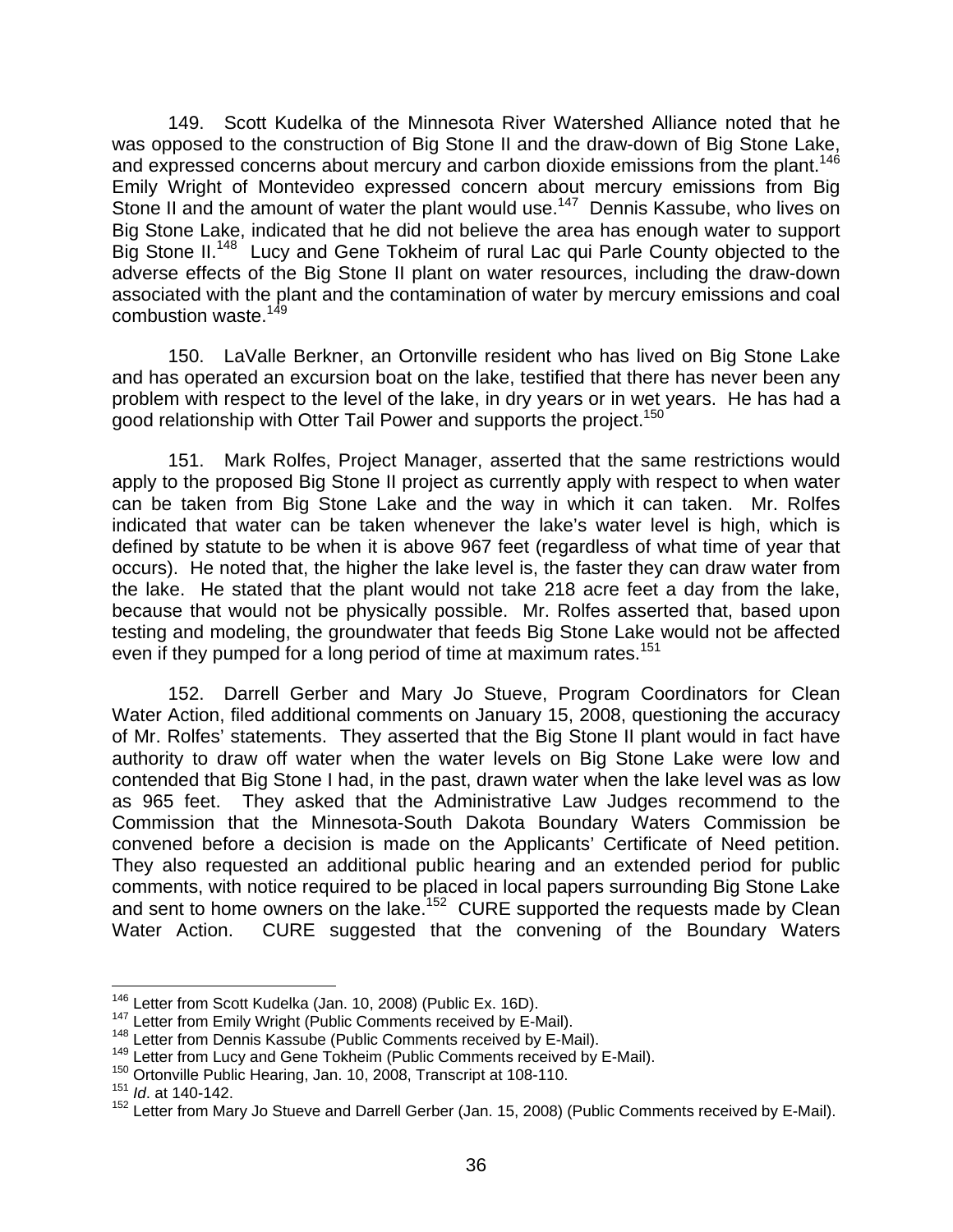<span id="page-37-0"></span>Commission be a condition required to be met before the Certificate of Need can be granted.[153](#page-37-1)

153. By letter dated January 22, 2008, the Administrative Law Judges denied the above requests made by Clean Water Action and CURE. They determined that issues relating to water draw-down were not relevant to the limited issues involved in this recommenced proceeding and that the PUC would, in any event, lack authority to order the Minnesota-South Dakota Boundary Waters Commission to convene.

### **VI. OES Recommendation and the Applicants' Response**

154. The Office of Energy Security concludes that MRES's satisfactory demonstration of its and HUC's need for 160 MW of Big Stone II and OTP's demonstration of its need for 170 MW, assuming OTP's assumptions are correct, together with the regional need for energy, demonstrates the need for the transmission lines. Then, citing what it calls the "significant uncertainty" regarding Big Stone II, the Office of Energy Security objects to making OTP's ratepayers bear the risk of higher energy prices in the event that its assumptions turn out to be inaccurate. They say that shifting such risk to OTP ratepayers is simply unfair and that there was no reasonable opportunity for the Office of Energy Security to assess the reasonableness of OTP's modeling, although OTP had every opportunity to do so. They then recommend a set of conditions that would make clear that OTP, not its ratepayers, bears the risk in future cost recovery proceedings if OTP's assumed values as to future CO2 costs, fuel costs and fuel costs materially differ from the values OTP assumes in this supplemental proceeding. The Office of Energy Security's overall conclusions and recommendations are set forth in DOC Ex. 26 at 15-19.

155. The conditions the Office of Energy Security recommends with respect to OTP are:

a. As to transmission costs, an Order approving Applicants' certificate of need request should include as a condition that OTP bears the burden of showing in its subsequent cost recovery docket that the final cost of the transmission facilities is reasonable, especially if the final cost is higher than the Applicants' proposed cost, plus an allowance for inflation as specified by the Applicants' earlier analysis in this docket. Such an Order of approval also should require that the Applicants provide as part of its compliance filing upon such approval, a summary of the transmission cost and inflation factors with citations to this record to assist the Commission in a future OTP cost recovery docket.

b. As to carbon costs, an Order approving Applicants' certificate of need request for the requested transmission facilities should include as a condition that, if Big Stone II is constructed, OTP's ratepayers would be made responsible only for the amount of carbon costs included in OTP's models. Any carbon regulation costs higher than the amount in OTP's model should be the

<span id="page-37-1"></span><sup>&</sup>lt;sup>153</sup> Public Ex. 41.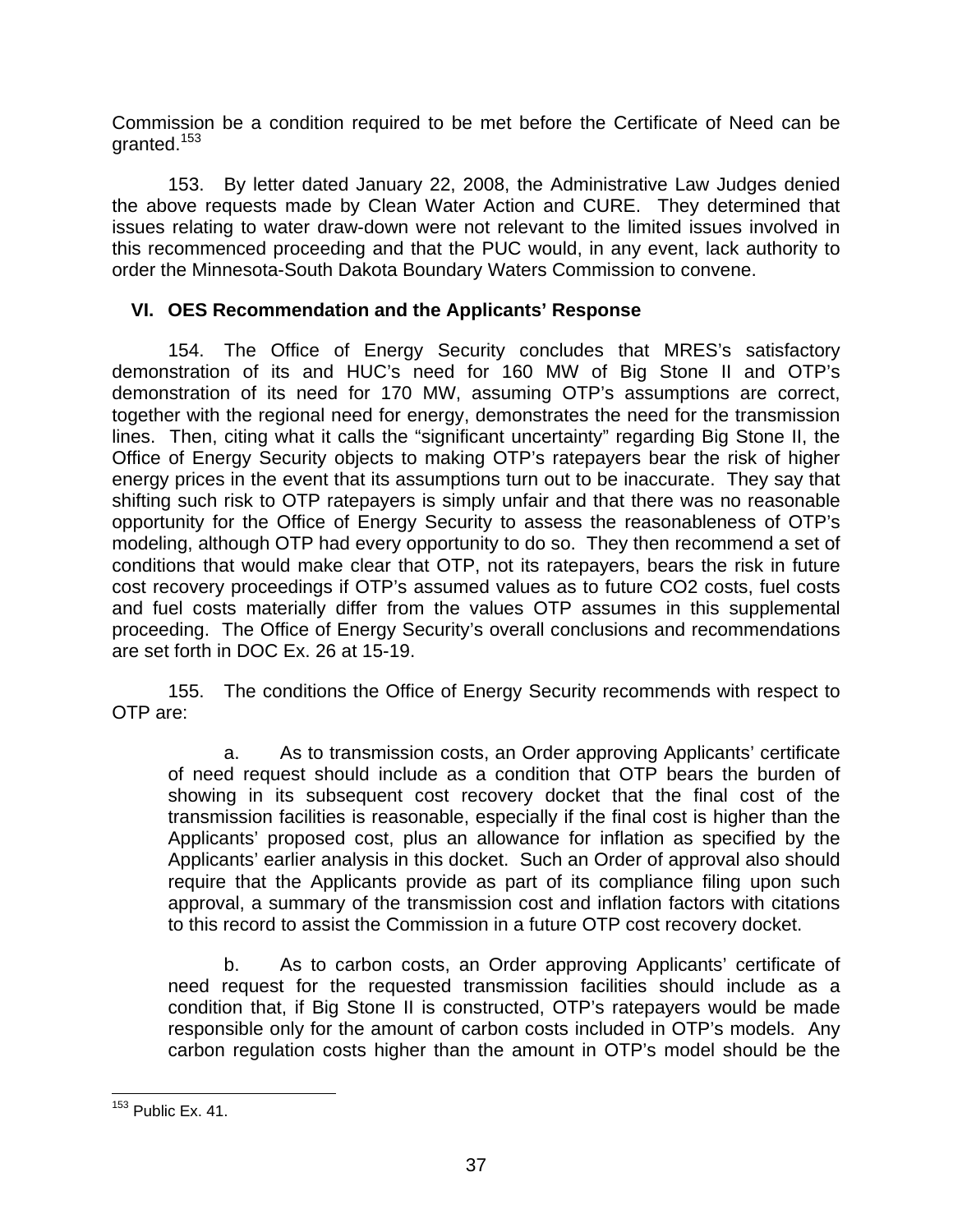responsibility of OTP's shareholders. The approach gives credence to OTP's model. OTP should provide such costs in the compliance filing discussed above.

c. As to the existing coal generation facilities of Hoot Lake, an Order approving Applicants' Certificate of Need request should include as a condition that, if Big Stone II is constructed, OTP commits to shut down the Hoot Lake generating plant in 2017, as assumed by its model. The OES further recommends that the Commission's Order require OTP to file a compliance filing setting forth the steps, costs and timelines required to complete the shut down.

d. As to potentially material capital cost increases of the anticipated Big Stone II generating plant, an Order approving Applicants' Certificate of Need request should include as a condition either one of the following two options if Big Stone II is constructed:

i) OTP commits not to charge ratepayers for any capital costs of the Big Stone II generating facility above a level that equates to the Applicants' proposed plant cost as modeled by OTP. The Commission may or may not choose to add a 10% band to allow for inflation and normal construction cost fluctuations. OTP should provide such costs in the compliance filing discussed above; or

ii) In the event OTP does not agree to cost caps such as those described in (i), above, the Order expressly find that the Commission provides OTP no guarantee of future recovery of capital costs of the Big Stone II generating facility and, instead, defers the entire issue of "just and reasonable costs" and recovery thereof to OTP's first rate case after Big Stone II becomes "used and useful" to ratepayers at which time OTP will bear the burden of showing that the costs of Big Stone II proposed by OTP for rate recovery are justified.

e. As to OTP's resource replacement plan, an Order approving Applicants' certificate of need request should include as a condition that if at any time, Applicants choose not to go forward with their specific baseload Big Stone II construction project, OTP must, shortly after the Applicants' decision is made, file an alternative plan (to Big Stone II) to acquire the level of baseload generation resources it has demonstrated as needed, in order to serve their Minnesota customers in approximately the same needed timeframe.

156. The OES also recommends conditions for all the Applicants regarding C-BED projects; renewable energy compliance of 25 percent by 2025 found in newly enacted Minn. Stat. § 216B.1691; conservation and DSM compliance regarding the 1.5 percent CIP standard found in newly enacted Minn. Stat. § 216B.241, subd. 1c; Big Stone Lake water use; and mercury emission mitigation. The conditions as to renewable energy and DSM compliance are intended to avoid a claim that, if Big Stone II is built, the Applicants do not need DSM and renewable resources. The condition as to Big Stone Lake water use is intended to take into account concerns of other state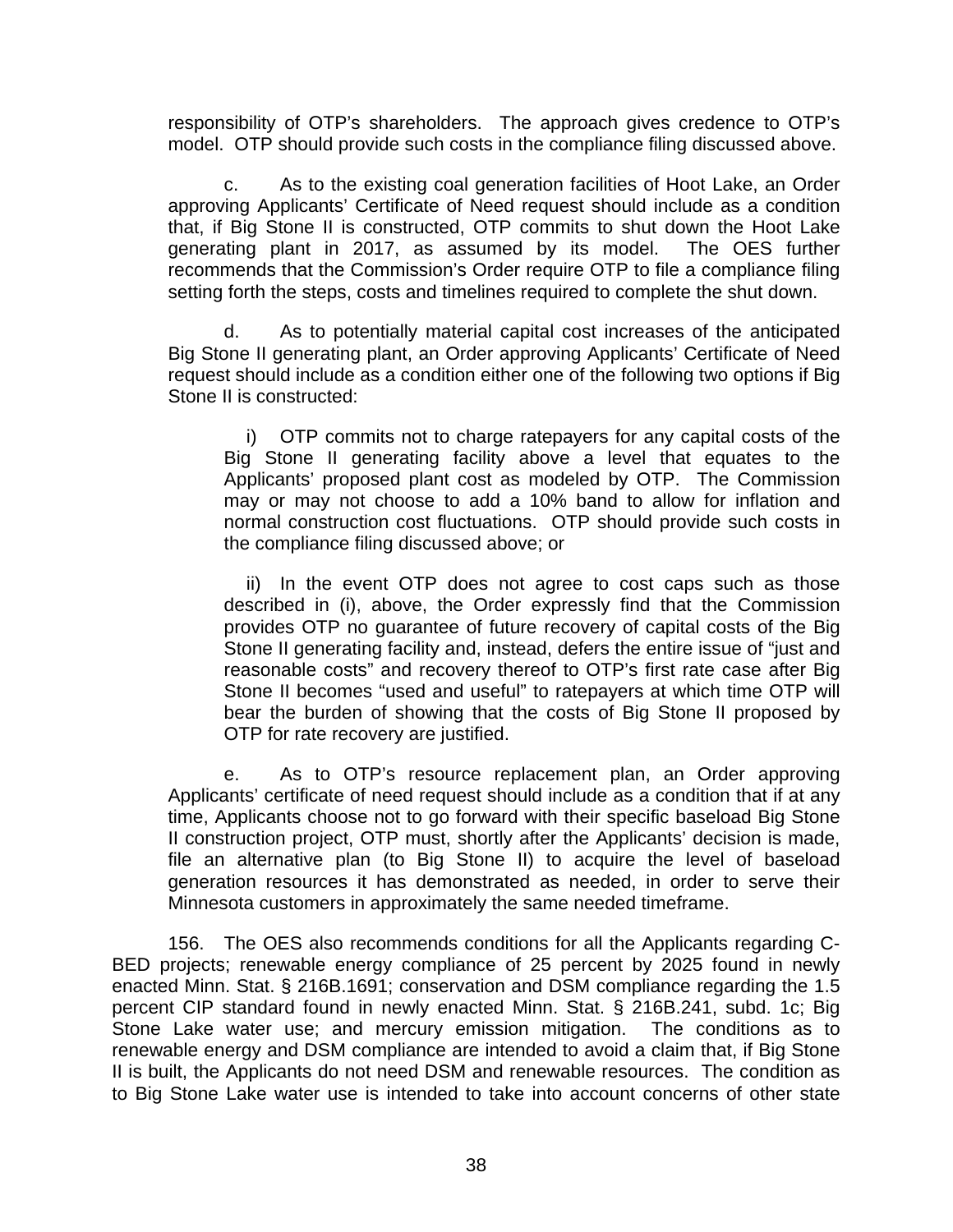agencies under Minn. R. 7849.0120, and the mercury abatement condition is intended to minimize the significant risk to Minnesota ratepayers of future additional costs Applicants may incur to purchase mercury allowances.

157. The Applicants provided the following response to the conditions proposed by the OES:

a. The Applicants do not object to including the terms of the Settlement Agreement as conditions of the Certificate of Need. However, they assert that the other conditions recommended by the Department should not be imposed.

b. The Applicants agree to set off the portion of the carbon dioxide emissions from Big Stone II attributable to their Minnesota customers under one of the mechanisms set forth in the Settlement Agreement. The Applicants have no objection to incorporating Section 4.0 of the Settlement Agreement into the Certificate of Need.<sup>[154](#page-39-0)</sup>

c. According to the Settlement Agreement, the offset can be accomplished by several methods including, among other options, greenhouse gas emission reductions at any of the Applicants' other plants, trading on a recognized greenhouse exchange, purchase of carbon credits, or setting aside \$10/ton of carbon dioxide emitted to be used for future greenhouse gas reductions and/or research.<sup>155</sup>

d. The Applicants note that the carbon dioxide offsets required under the Settlement Agreement are consistent with the carbon dioxide offset requirements set forth in Minnesota's 2007 Next Generation Energy Act, and are more aggressive than any other offset condition imposed on any other utility's coal-fired generation plant in the United States. They are intended as a bridge until state or federal carbon management legislation is enacted.<sup>[156](#page-39-2)</sup>

e. The Applicants have no objection to incorporating Section 5.0 of the Settlement Agreement on mercury emissions into the Certificate of Need.<sup>[157](#page-39-3)</sup>

f. Even though the plant is located in South Dakota and is not subject to Minnesota regulation, the Applicants have agreed to control emissions of mercury from both Unit I and Unit II such that the emissions are equivalent to what is required of certain large generating facilities in Minnesota (i.e., Sherco and Clay Boswell) under the Mercury Emission Reduction Act of 2006 (Minn.

<span id="page-39-0"></span><sup>&</sup>lt;sup>154</sup> Settlement Agreement,  $\P\P$  4.1-4.11; see also App. Ex. 124 at 20-21 (Uggerud).<br><sup>155</sup> *Id.*<br><sup>156</sup> App. Ex. 124 at 21, lines 7-10 (Uggerud).<br><sup>157</sup> Settlement Agreement,  $\P$  5.0; see also App. Ex. 124 at 21-22 (Uggerud

<span id="page-39-1"></span>

<span id="page-39-2"></span>

<span id="page-39-3"></span>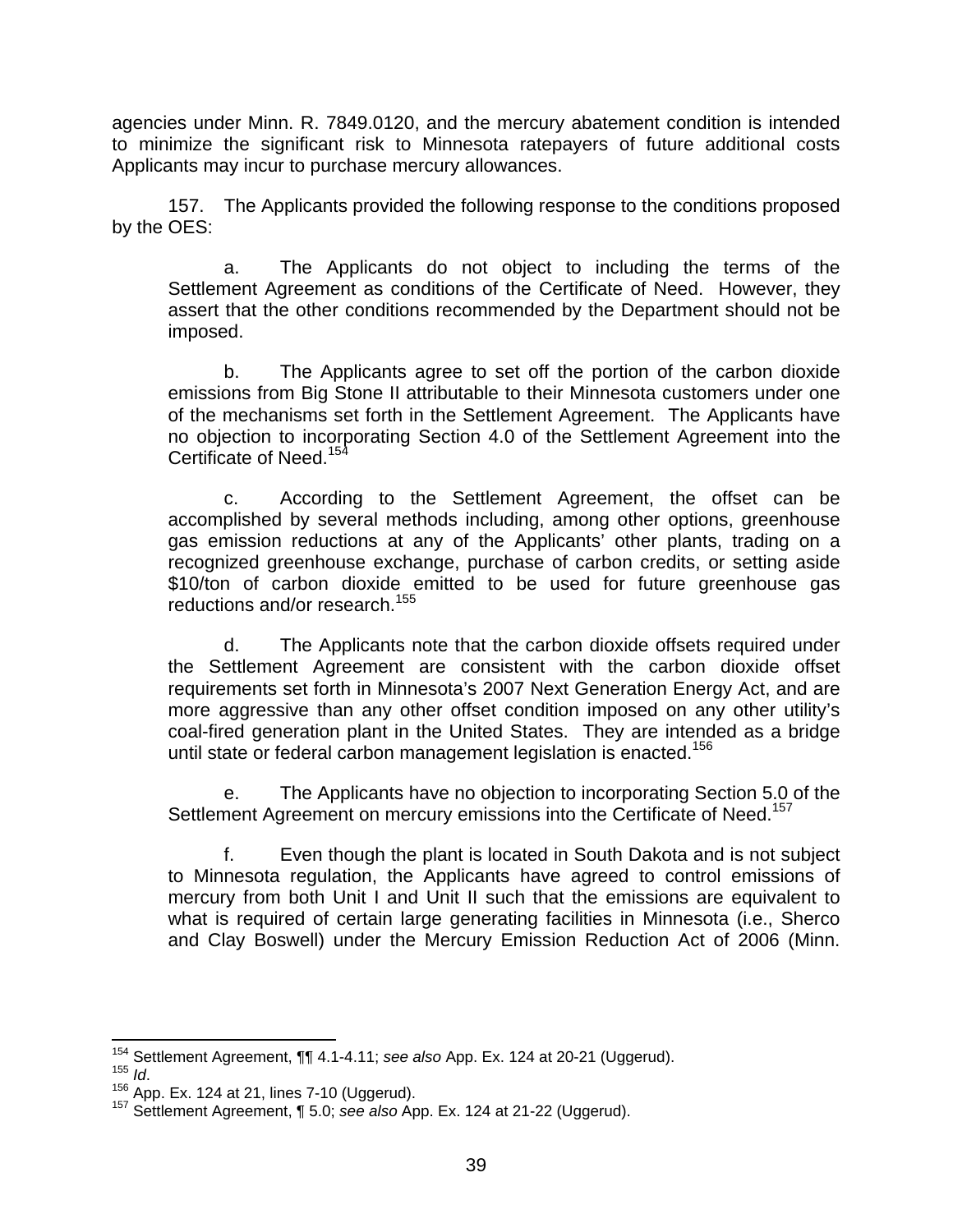Stat. §§ 216B.68 to 216B.688), and which will most likely result in the removal of at least 90 percent of the mercury emitted from both of the units.<sup>[158](#page-40-0)</sup>

g. The Applicants have no objection to incorporating Section 6.0 on the protection of Big Stone Lake into the Certificate.<sup>[159](#page-40-1)</sup>

h. The Applicants have no objection to incorporating Section 7.2 on community based energy development into the Certificate.<sup>[160](#page-40-2)</sup>

i. The Applicants have no objection to incorporating Sections 8.1 to 8.4 on energy efficiency and conservation into the Certificate, with an adjustment of the June 1, 2008 reporting date in Section 8.1 to reflect the passage of time.<sup>[161](#page-40-3)</sup>

j. The Applicants do not support a condition suggested by the Department that restricts Otter Tail's ability to recover costs that exceed the present estimates for control of carbon dioxide or a condition that restricts Otter Tail's ability to include in its rates any capital costs that exceed the present day estimates. They contend that these recommendations lack legal or factual foundation and are beyond the scope of this proceeding. They assert that whether or not Otter Tail should be allowed to include certain costs in its rates can only be decided at a later time, in the context of a rate case proceeding.<sup>[162](#page-40-4)</sup>

k. The Applicants do not support a condition that takes away their right to rely on statutory provisions relating to conservation goals, and contend that the Applicants with Minnesota load will be doing everything reasonably necessary, in coordination with the Department, to comply with the statutory 1.5 percent savings goal.<sup>[163](#page-40-5)</sup>

l. The Applicants subject to the RES statute do not support a condition that takes away their right to seek an exclusion from renewable energy mandates under the proper circumstances. They assert that actually achieving a 25% goal in Minnesota will require overcoming obstacles that at this point are not yet fully known or understood.<sup>[164](#page-40-6)</sup>

m. While Otter Tail currently intends to retire the Hoot Lake Units, it does not support a condition that operation of Big Stone II is contingent upon the closure of these units [165](#page-40-7)

Based on the foregoing Supplemental Findings of Fact, the Administrative Law Judges make the following:

<span id="page-40-0"></span>

<sup>158</sup> *Id.*<br>
<sup>159</sup> App. Ex. 124 at 22, line 5 (Uggerud).<br>
<sup>160</sup> *Id.*<br>
<sup>161</sup> *Id.*<br>
<sup>162</sup> Doc Ex. 27 at 18-19 (Rakow).<br>
<sup>163</sup> *Id.*<br>
<sup>164</sup> *Id.* 165 *Id* 

<span id="page-40-2"></span><span id="page-40-1"></span>

<span id="page-40-3"></span>

<span id="page-40-4"></span>

<span id="page-40-5"></span>

<span id="page-40-7"></span><span id="page-40-6"></span>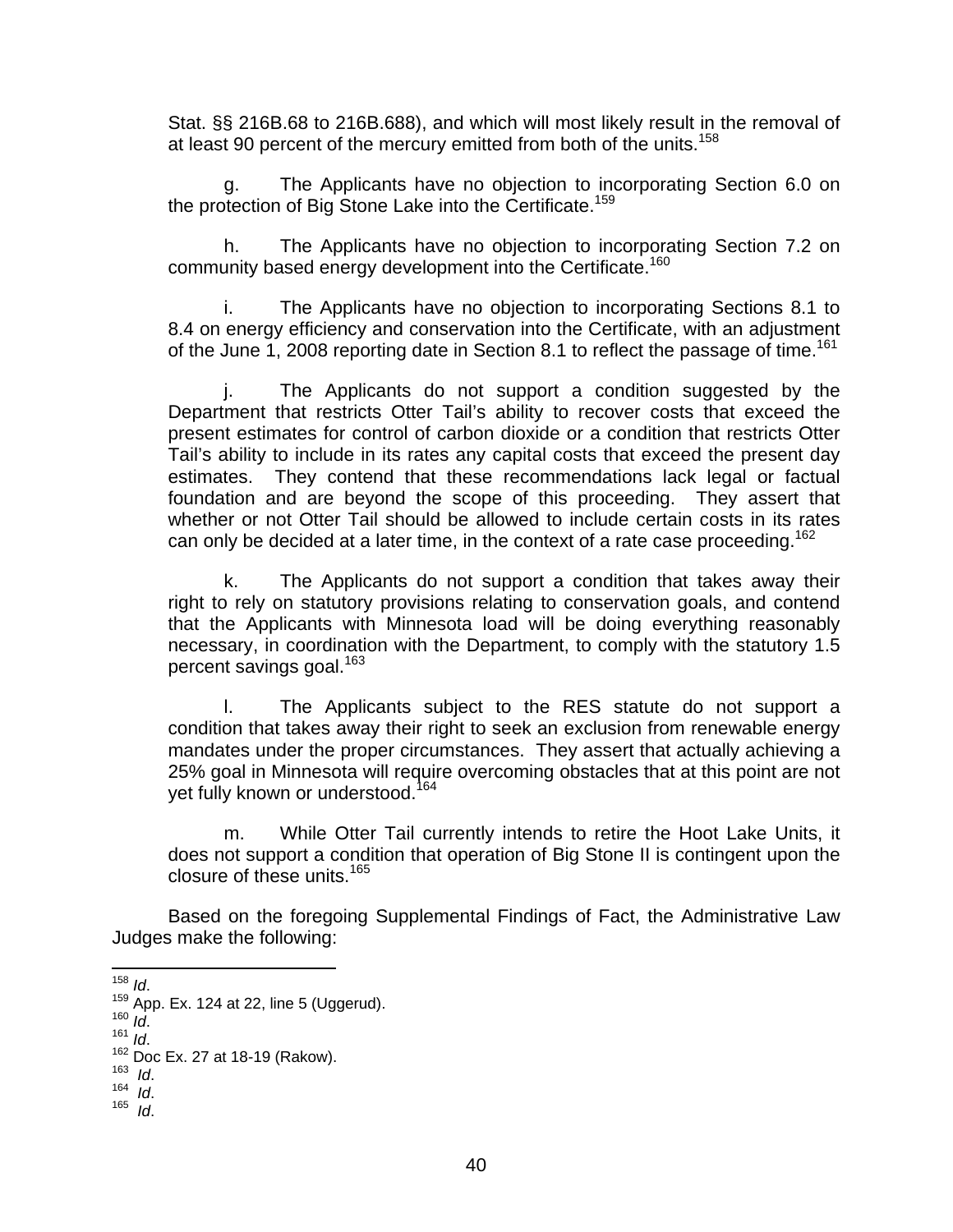### **SUPPLEMENTAL CONCLUSIONS**

<span id="page-41-0"></span>1. Any of the foregoing Findings of Fact more properly designated as Conclusions of Law are hereby adopted as such.

2. The Minnesota Public Utilities Commission and the Office of Administrative Hearings have jurisdiction over this matter pursuant to Minn. Stat. §§ 216B.243 and 216E.03.

3. The Applicants have failed to demonstrate that their demand for electricity cannot be met more cost effectively through energy conservation and load-management measures, and the Applicants have not otherwise justified their need, as required by Minn. Stat. § 216B.243, subd. 3.

4. The Applicants have failed to demonstrate that they have explored the possibility of obtaining power from renewable energy sources and that Big Stone II is less expensive (considering environmental costs) than power generated by renewable energy sources, as required by Minn. Stat. § 216B.243, subd. 3a.

5. The Applicants' Petition for a Certificate of Need for the construction and operation of the proposed transmission lines in Western Minnesota should be denied and the Route Permits for the proposed transmission lines should not be issued.

Based upon the foregoing Conclusions, the Administrative Law Judges make the following:

# **SUPPLEMENTAL RECOMMENDATION**

### **IT IS RESPECTFULLY RECOMMENDED THAT**

1. The Minnesota Public Utilities Commission **DENY** the Applicants' Petition for a Certificate of Need for the construction and operation of the proposed transmission lines in Western Minnesota.

2. The Minnesota Public Utilities Commission **NOT ISSUE** Route Permits for the proposed transmission lines (a 230 kV line from the South Dakota border to the Morris Substation and a 230 kV line built to 345 kV standards, but initially operated at 230 kV from the South Dakota border to the Granite Falls Substation).

3. If the Commission does issue the Certificate of Need, it should impose the conditions recommended by the Office of Energy Security and issue the Route Permits requested by the Applicants.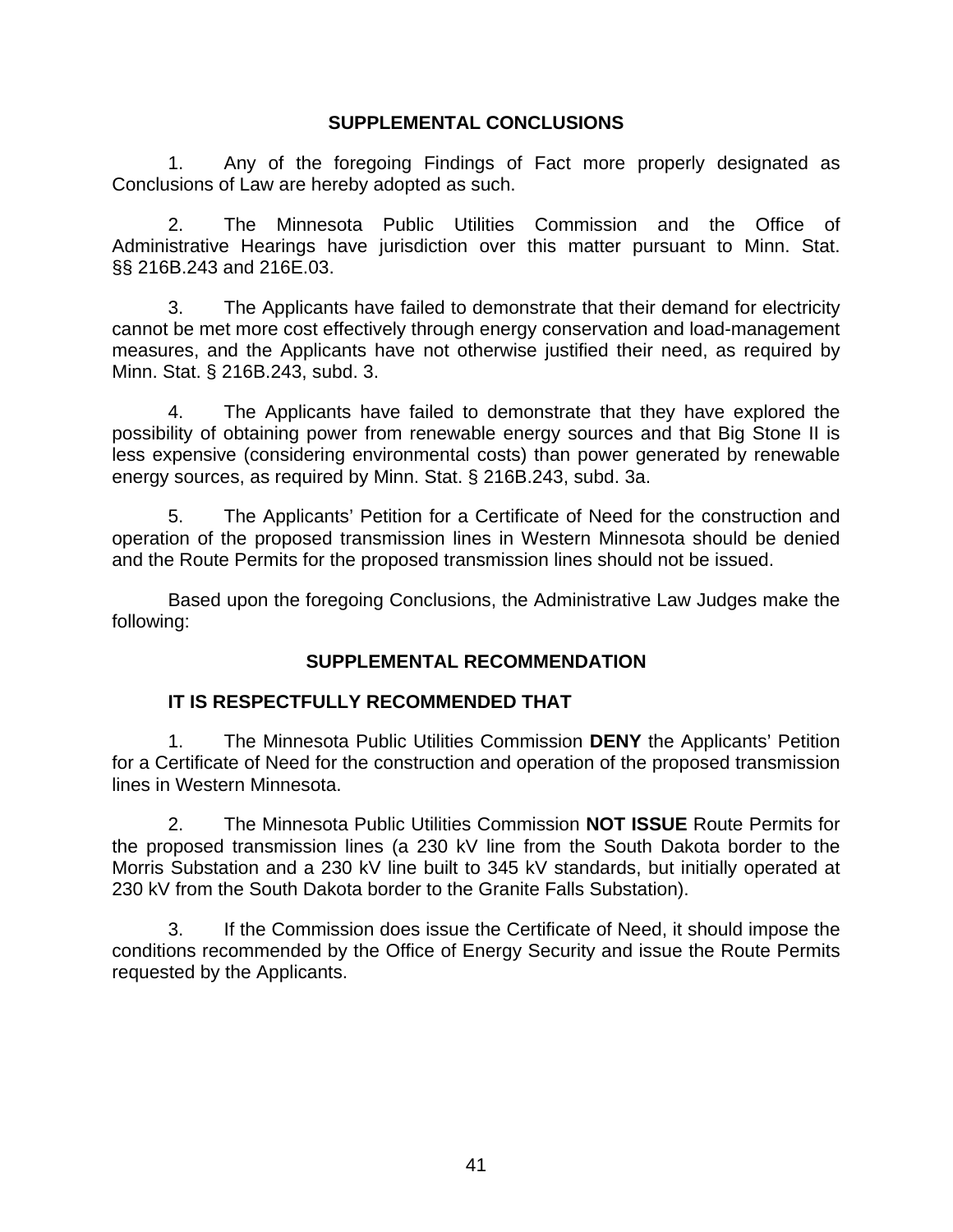<span id="page-42-0"></span>Dated: May 9, 2008

Steve M. Mihalchick STEVE M. MIHALCHICK Administrative Law Judge

Barbara L. Neilson BARBARA L. NEILSON Administrative Law Judge

#### **SUPPLEMENTAL MEMORANDUM**

The geographic realignment caused by the withdrawals of Great River Energy and Southern Minnesota Municipal Power Agency from the Big Stone II generation and transmission projects in September 2007 is significant. GRE serves 28 cooperatives primarily along much of the eastern edge of Minnesota, and also into northwestern Wisconsin and southwestern Minnesota. SMMPA serves18 municipal utilities primarily in south-central and southeastern Minnesota.<sup>166</sup> The remaining Applicants now serve areas mostly in western Minnesota, North Dakota, South Dakota, northwestern Iowa, and Montana. About 67% of Heartland's load is in Minnesota now, but that is expected to drop to less than 50% in 2016.<sup>[167](#page-42-2)</sup>

It is very difficult to imagine that such a geographic realignment would not cause a significant reassessment of the need for, if not the alignment of, the proposed transmission lines. Now most of the area to be served is to the west and north of Big Stone II and relatively little is to the east and south, where the proposed transmission lines go. It will be even less in the future. Yet, the Applicants' position is that the capacity and alignment of the original transmission lines is still justified by their reduced level of need, which is particularly reduced to the east.<sup>168</sup>

It is true that there are other generators and buyers of energy that could be served by these transmission lines, and will be if the lines are built. But the needs of those entities are not the Applicants' needs and they have not been analyzed to determine whether they comply with Minn. Stat. § 216B.243, subds. 3 and 3a.

<span id="page-42-1"></span>

<span id="page-42-3"></span><span id="page-42-2"></span>

<sup>&</sup>lt;sup>166</sup> Initial ALJ Report, Findings 5 and 11.<br><sup>167</sup> See App. Ex. 21 and App. Ex. 59 (Knofczynski).<br><sup>168</sup> The Applicants, OES, MISO, and many others support the proposed lines because they will be able to carry much of the wind energy to the east out of southwestern Minnesota and southeastern Minnesota. This is a large need that needs to be addressed with additional transmission. It is a factor that alone may justify some parts of the proposed lines. But it is not a factor in determining the Applicants' need for the lines. Moreover, the direction of transmission lines is not always critical because transmission lines may be delivering energy into the electrical grid, rather than point-to-point. Nonetheless, this case is about the delivery of energy from Big Stone II, where the proposed lines start, to the Applicants. It is possible that the grid should be strengthened to the north and west of Big Stone II instead of to the east.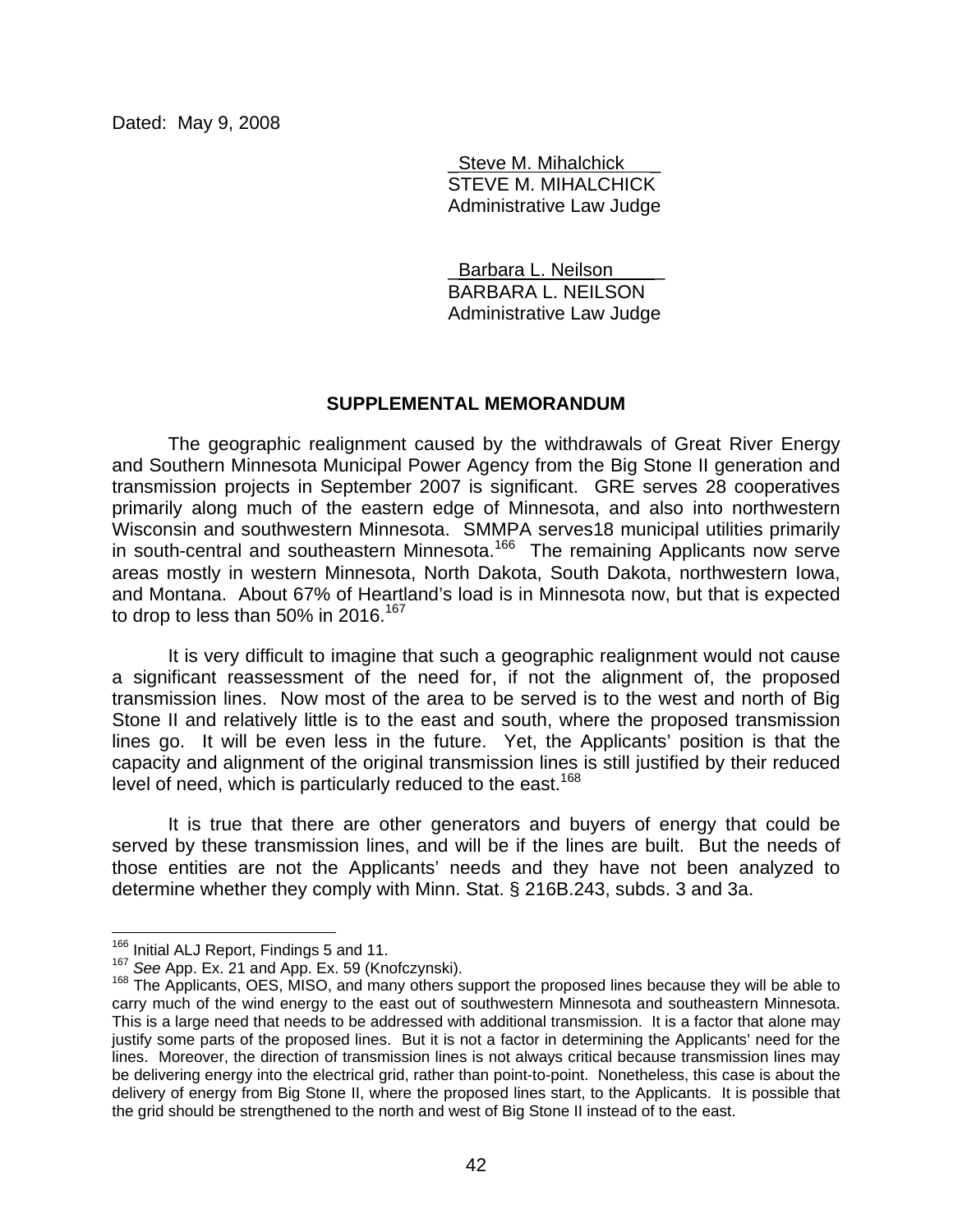It was established in the initial phase of this proceeding that the most reasonable method for analyzing whether the Applicants' claimed energy needs could be more economically provided by renewables, as opposed to by Big Stone II, is by use of resource planning techniques. This is because resource planning considers the integrated nature of the system and resulting effects on costs of various alternatives.<sup>169</sup> In the Initial ALJ Report, the Applicants were allowed some leeway in their examination of alternatives because the use of resource planning for this analysis was a new endeavor for all the parties. The Applicants had objected to its use at all. The recommencement of this case made it fair to expect the parties to strengthen their resource planning analyses.

All these considerations raise questions and require even closer scrutiny of the demand, resource planning, and other evidence offered by the Applicants, and other parties, in this recommenced phase than was given in the initial phase.

In the opinion of the Office of Energy Security:

OTP's assumptions and modeling are questionable, particularly in light of the lack of sensitivity analyses to test future costs such as the potential enactment of carbon regulation and materially increased capital costs. Given OTP's seeming reluctance to test the reasonableness of its assumptions against a range of potentially much higher future costs, and its use of a capacity expansion model that is not testable by the Office of Energy Security or other intervenors, the Office of Energy Security recommends specific conditions as an alternative method to address potential future ratepayers' impacts. These conditions pertain to OTP's future Big Stone II cost recovery in order to reasonably ensure that OTP ratepayer protection by ensuring that OTP, rather than ratepayers, is accountable for its own assumptions in its modeling and bears the risk in the event that OTP's cost and emissions assumptions are not realized. The conditions also ensure the realization of an assumption critical to OTP's generation modeling and showing of foundational baseload need - that OTP will shut down the antiquated Hoot Lake generation plant by 2017. The conditions concerning cost recovery and rate impact that pertain only to OTP are important since OTP is the only Applicant that is rate regulated by this Commission, and "because OTP's customers are not necessarily OTP's shareholders in the manner of a cooperative or municipal utility. Unlike the risks and rewards for a cooperative or municipal utility, for OTP the risks and rewards cannot be assumed to be shared equally between the two groups.<sup>[170](#page-43-1)</sup>

The Office of Energy Security's approach may be the most practical solution. The proposed transmission lines are needed to some degree, and to the extent it is relevant, Big Stone II promises to be one of the most efficient and least polluting coal

<span id="page-43-0"></span><sup>&</sup>lt;sup>169</sup> Rakow Direct Testimony of November 17, 2006, at 11-13.

<span id="page-43-1"></span><sup>170</sup> DOC Ex. 27 at 15 (Rakow).